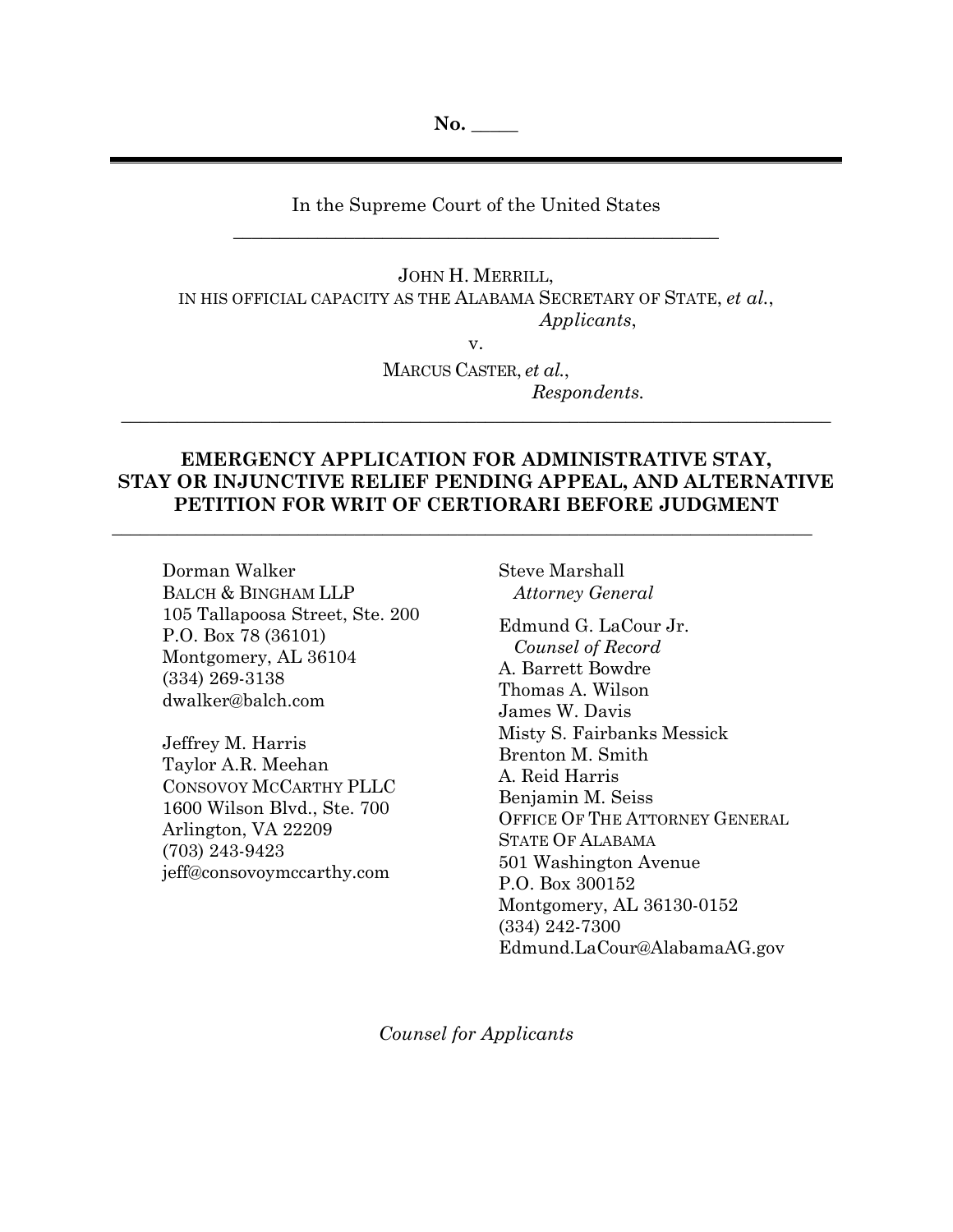# **PARTIES TO THE PROCEEDING AND RELATED PROCEEDINGS**

Applicants are John H. Merrill, in his official capacity as Alabama Secretary of State, State Senator Jim McClendon, and State Representative Chris Pringle. Applicants were the defendants and defendant-intervenors before the U.S. District Court for the Northern District of Alabama.

Respondents are Marcus Caster, Lakeisha Chestnut, Bobby Lee DeBose, Ben-

jamin Jones, Rodney Allen Love, Manasseh Powell, Ronald Smith, and Wendell

Thomas. Respondents were plaintiffs in the district court.

The proceedings below were:

1. *Marcus Caster, et al. v. John Merrill, et al.*, No. 2:21-cv-1536 (N.D. Ala.) – preliminary injunction entered January 24, 2022; motion for stay pending appeal denied January 27, 2022.

Related cases include:

- 1. *Evan Milligan, et al. v. John Merrill, et al.*, No. 2:21-cv-1530 (N.D. Ala.) – preliminary injunction entered January 24, 2022; motion for stay pending appeal denied January 27, 2022; application for stay pending appeal filed January 28, 2022, No. 21A375.
- 2. *Bobby Singleton, et al. v. John Merrill, et al.*, No. 2:21-cv-1291 (N.D. Ala.) – preliminary injunction requested as to Equal Protection Clause claim, which the district court declined to decide after granting the *Milligan* and *Caster* motions for preliminary injunction on January 24, 2022; preliminary injunction entered January 24, 2022; motion for stay pending appeal denied January 27, 2022.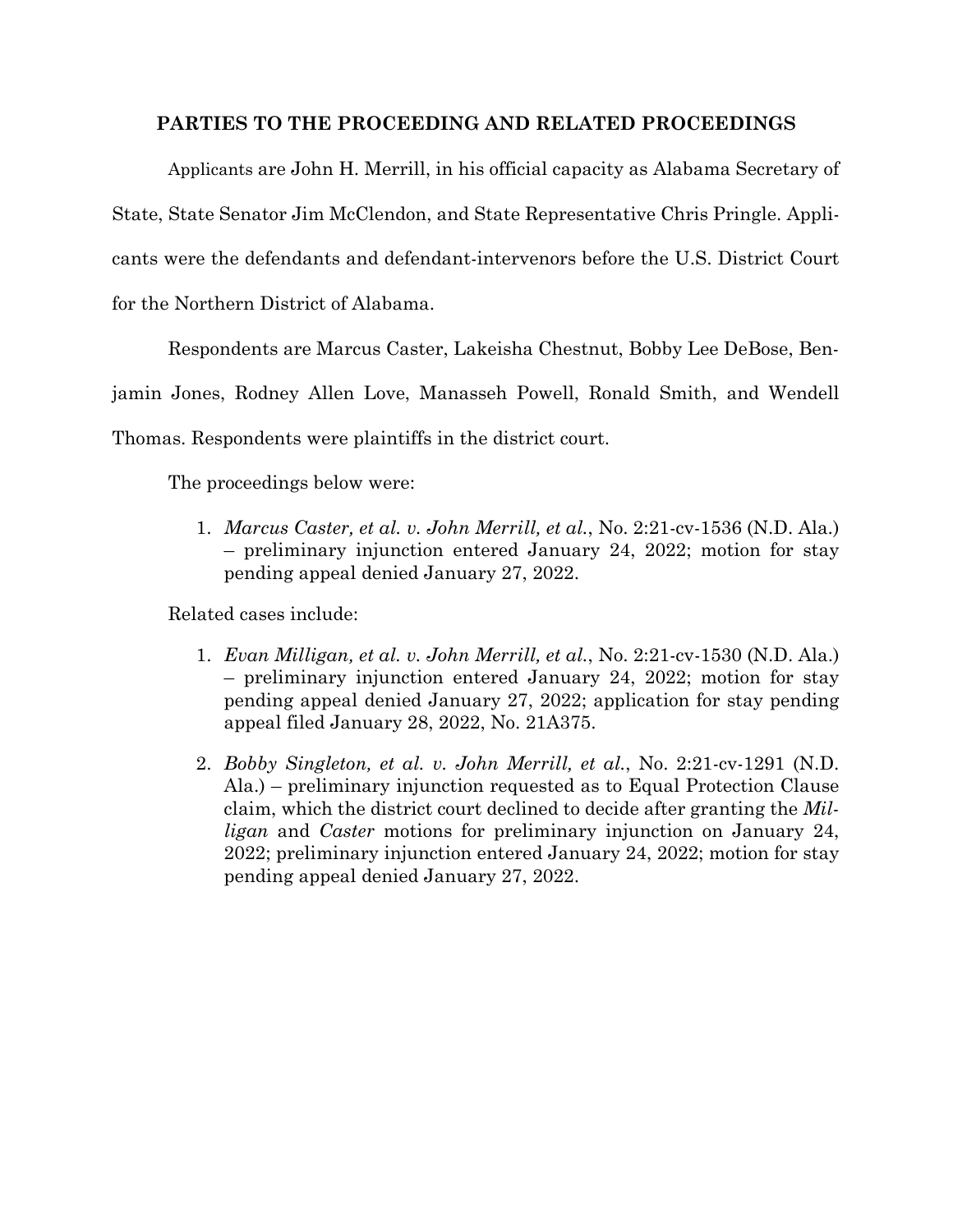# **RULE 29.6 STATEMENT**

Pursuant to Supreme Court Rule 29.6, Applicants each represent that they

do not have any parent entities and do not issue stock.

Respectfully submitted,

Edmund G. LaCour Jr. *Counsel of Record* OFFICE OF THE ATTORNEY GENERAL STATE OF ALABAMA 501 Washington Avenue P.O. Box 300152 Montgomery, Alabama 36130-0152 (334) 242-7300 Edmund.LaCour@AlabamaAG.gov

Dated: January 28, 2022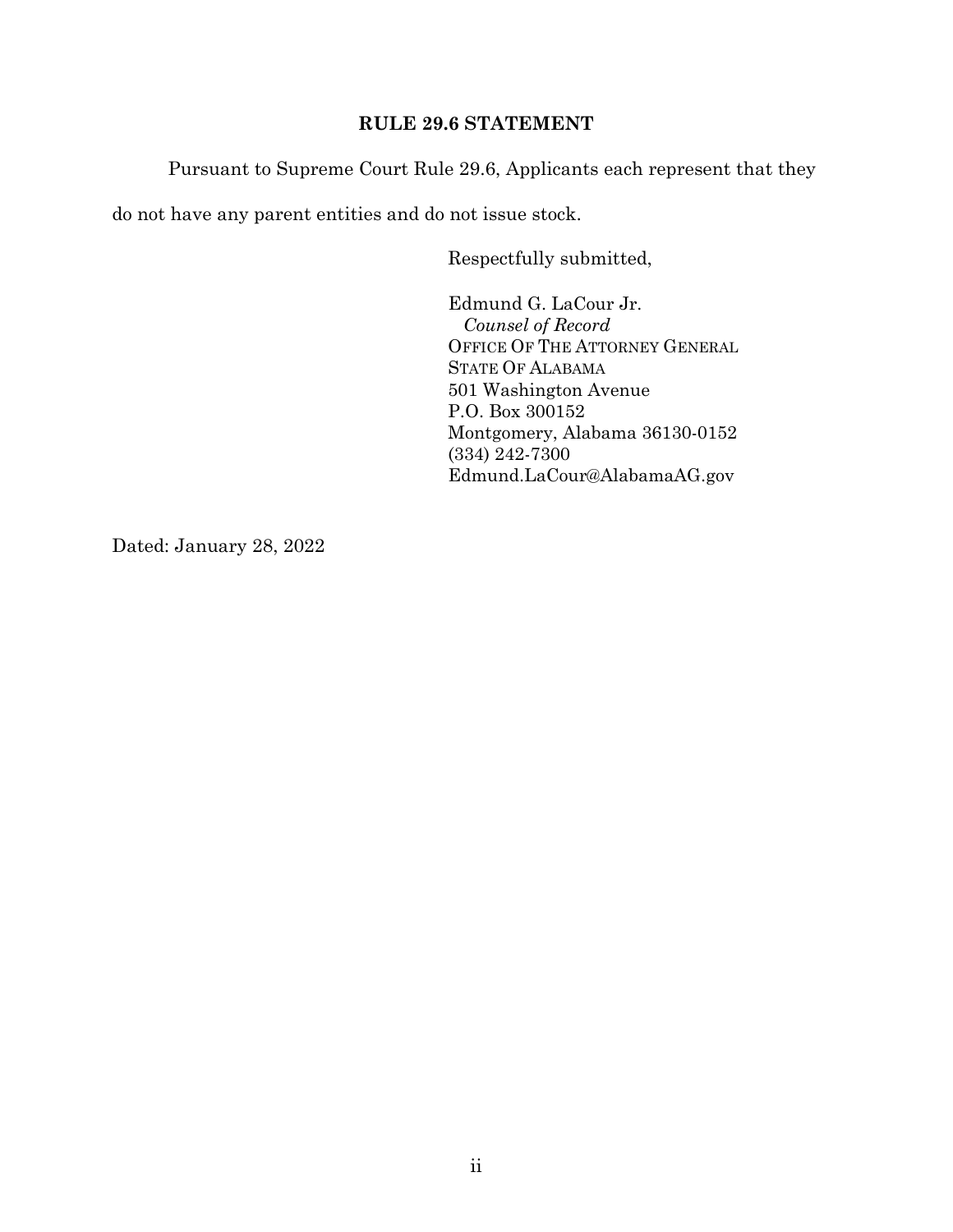# **TABLE OF CONTENTS**

|                 | PARTIES TO THE PROCEEDING AND RELATED PROCEEDINGS                                                                                         |
|-----------------|-------------------------------------------------------------------------------------------------------------------------------------------|
|                 |                                                                                                                                           |
|                 |                                                                                                                                           |
|                 |                                                                                                                                           |
|                 |                                                                                                                                           |
|                 |                                                                                                                                           |
| A.              |                                                                                                                                           |
| <b>B.</b>       |                                                                                                                                           |
| $\mathcal{C}$ . | The District Court Enjoins Alabama's Congressional Districts 10                                                                           |
| D.              |                                                                                                                                           |
|                 |                                                                                                                                           |
| I.              | This Court Is Likely To Grant The Petition For Writ Of Certiorari<br>Before Judgment And Ultimately Vacate The Preliminary Injunction  17 |
|                 | The court below badly misinterpreted Gingles's first precondition<br>А.                                                                   |
|                 | The injunction also cannot be reconciled with the statutory text29<br>В.                                                                  |
|                 | C.<br>Constitutional avoidance compels a stay pending appeal30                                                                            |
| II.             |                                                                                                                                           |
| III.            | The Balance Of Harms And Public Interest Warrant A Stay 38                                                                                |
|                 |                                                                                                                                           |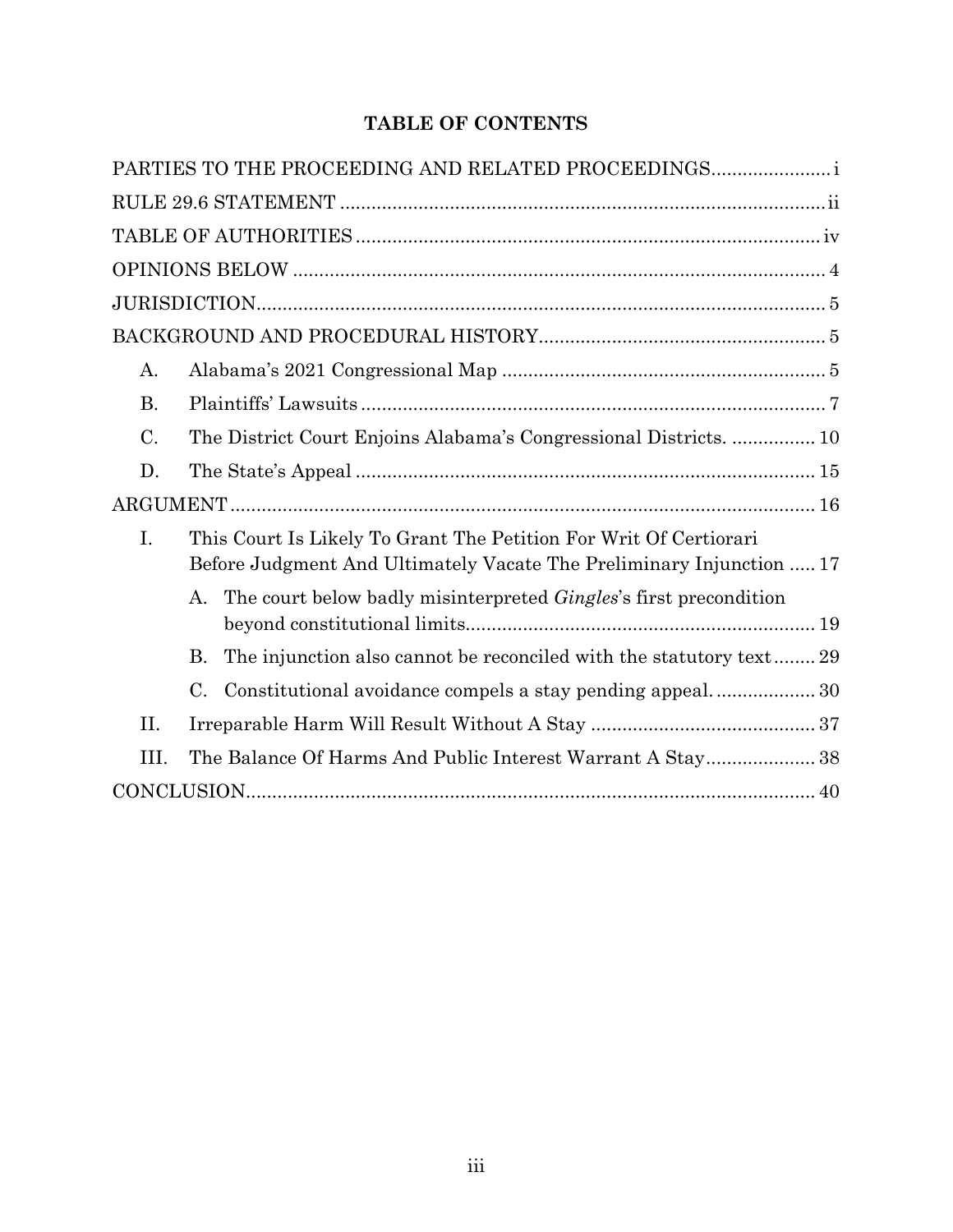# TABLE OF AUTHORITIES

# Cases

| Abbott v. Perez,                            |
|---------------------------------------------|
| Abrams v. Johnson,                          |
| Barr v. Lee,                                |
| Bartlett v. Strickland,                     |
| Bethune-Hill v. Va. State Bd. of Elections, |
| Brnovich v. Democratic Nat'l Comm.,         |
| Bush v. Vera,                               |
| Chisom v. Roemer,                           |
| Cooper v. Harris,                           |
| Davis v. Chiles,                            |
| Favors v. Cuomo,                            |
| Georgia v. Ashcroft,                        |
| Gill v. Whitford,<br>16                     |
| Gonzalez v. City of Aurora,                 |
| Graves v. City of Montgomery,               |
| Holder v. Hall,                             |
| Hollingsworth v. Perry,                     |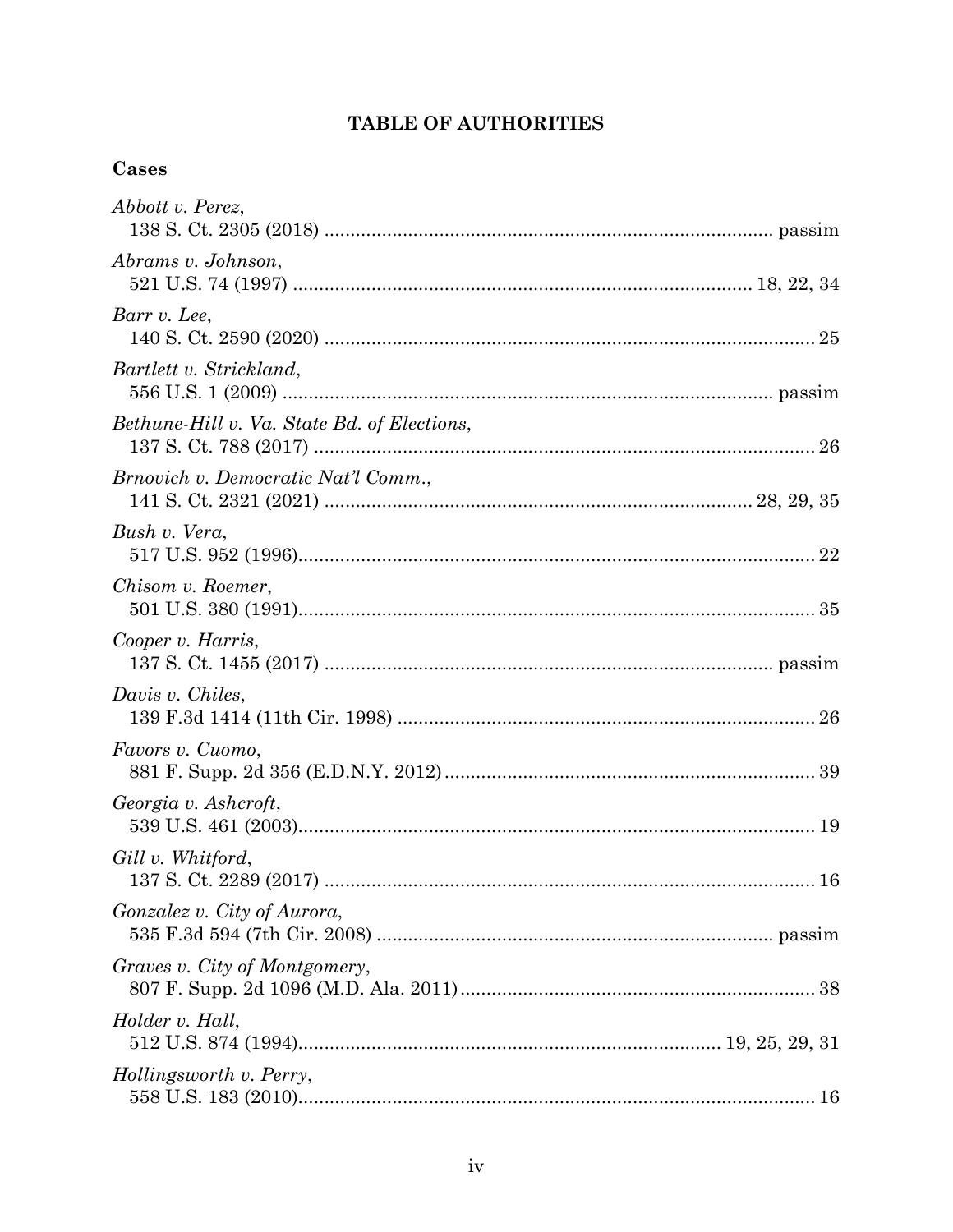| Hunt v. Cromartie,                              |  |
|-------------------------------------------------|--|
| Husted v. Ohio State Conference of NAACP,       |  |
| Johnson v. DeGrandy,                            |  |
| Johnson v. Miller,                              |  |
| League of United Latin Amer. Citizens v. Perry, |  |
| Mac Govern v. Connolly,                         |  |
| McCulloch v. Maryland,                          |  |
| Miller v. Johnson,                              |  |
| Miller v. Johnson,                              |  |
| Nken v. Mukasey,                                |  |
| Perry v. Perez,                                 |  |
| Purcell v. Gonzalez,                            |  |
| Rucho v. Common Cause,                          |  |
| Shaw v. Hunt,                                   |  |
| Shaw v. Reno,                                   |  |
| Thompson v. DeWine,                             |  |
| <i>Thornburg v. Gingles,</i>                    |  |
| Trump v. Mazars USA, LLP,                       |  |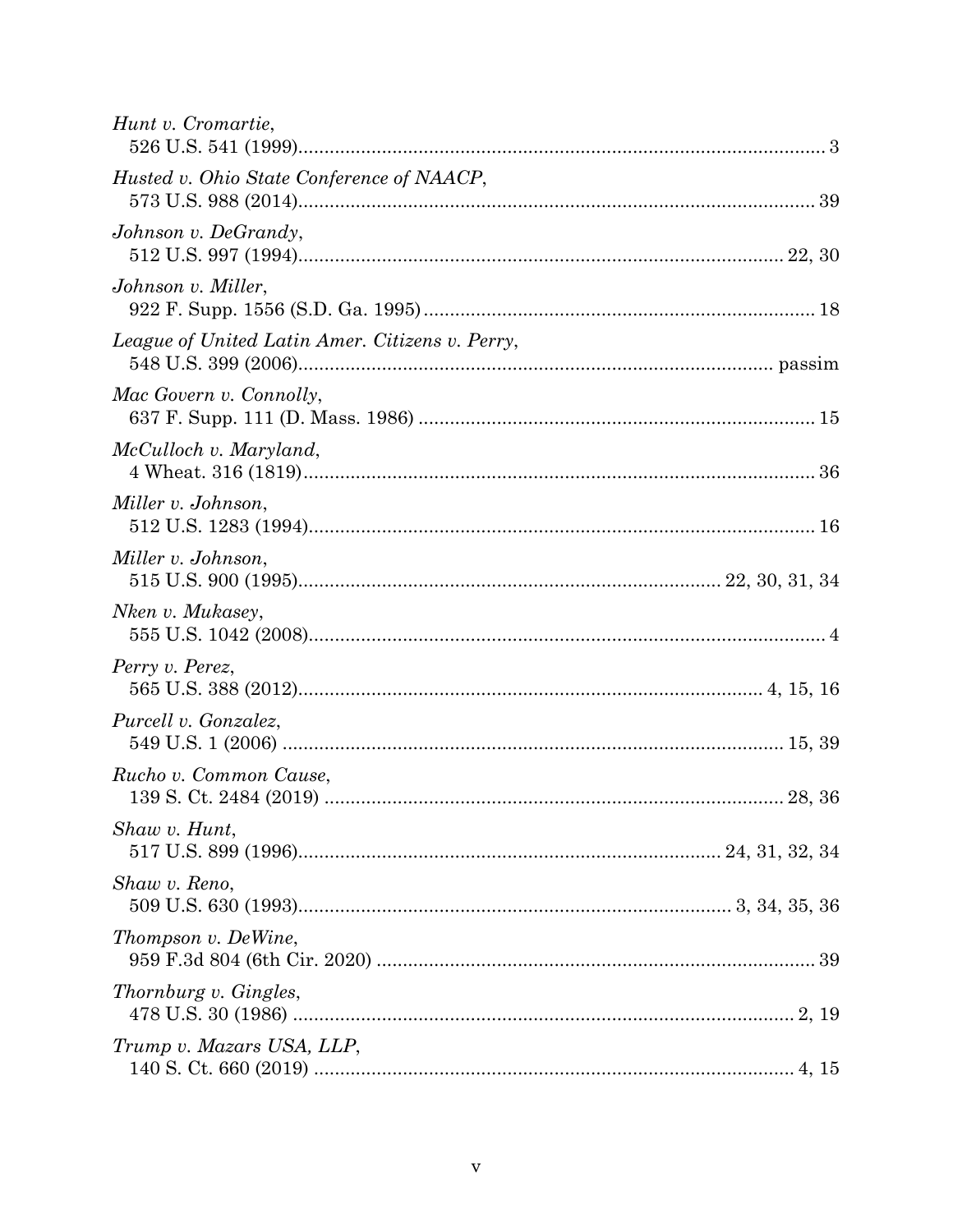| United States v. Georgia,            |
|--------------------------------------|
| Wesch v. Folsom,                     |
| Wesch v. Hunt,                       |
| Winter v. NRDC,                      |
| Wise v. Lipscomb,                    |
| ZF Auto. US, Inc. v. Luxshare, Ltd., |
|                                      |
| <b>Constitutional Provisions</b>     |
|                                      |
| <b>Statutes</b>                      |
|                                      |
|                                      |
|                                      |
|                                      |
|                                      |
|                                      |

# **Other Authorities**

| Duchin & Spencer, Models, Race, and the Law, |  |
|----------------------------------------------|--|
|                                              |  |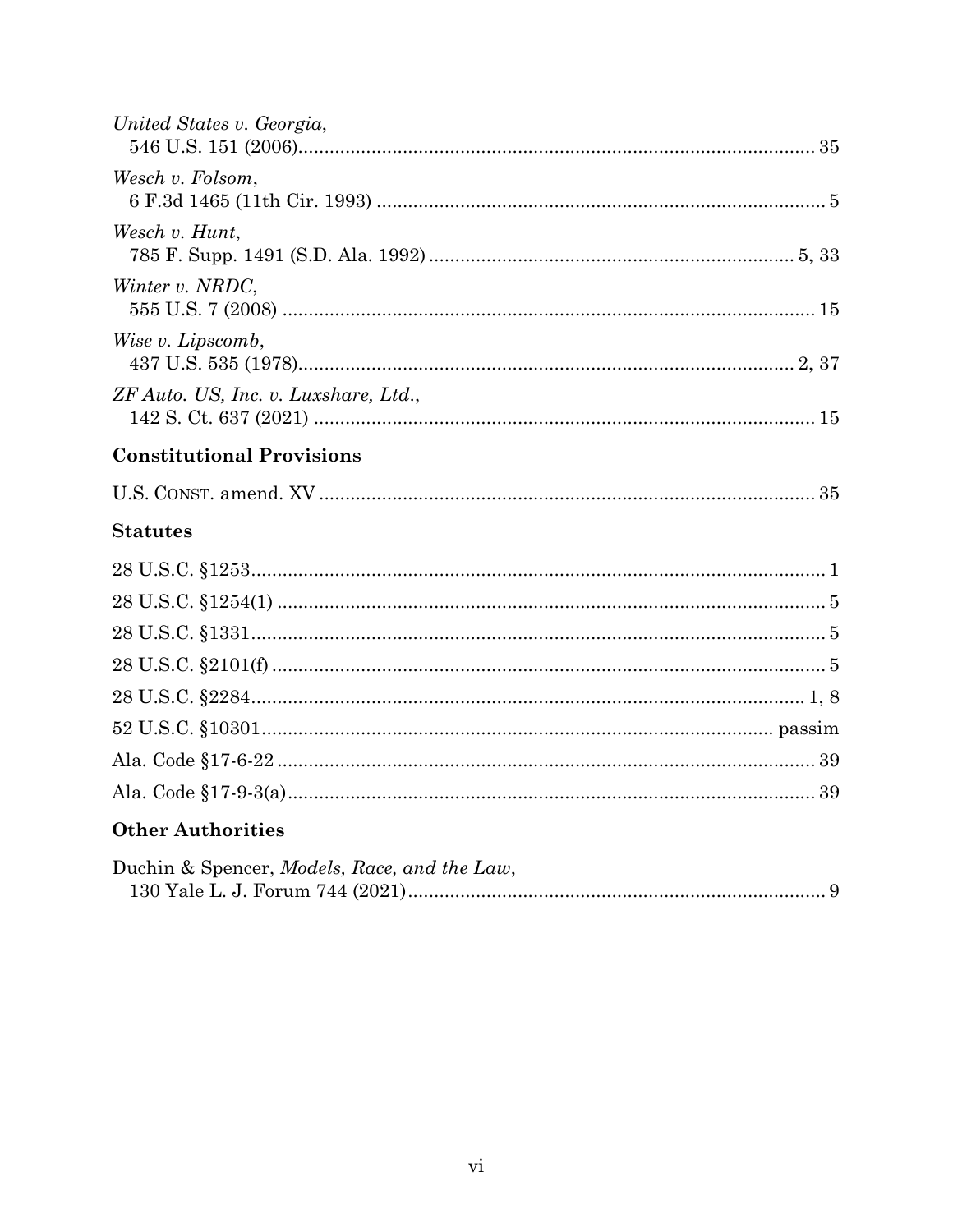TO THE HONORABLE CLARENCE THOMAS, ASSOCIATE JUSTICE OF THE SUPREME COURT OF THE UNITED STATES AND CIRCUIT JUSTICE FOR THE ELEVENTH CIRCUIT:

After receiving the 2020 Census data, the State of Alabama enacted a new congressional district plan. Guided by race-neutral redistricting principles, the State's congressional plan mirrors district lines of past plans, making slight adjustments to accommodate population changes. App.228-29. Days ago, a district court enjoined Alabama from using its districts in forthcoming elections. App.5.<sup>1</sup> Why? Because Alabama didn't "prioritize<sup>[]</sup> race" over traditional race-neutral redistricting principles. App.213-14. According to the court, Alabama should have first sorted its voters on the basis of race, starting with a "non-negotiable" racial target of adding another majority-black district. *Id*.

The court has barred Alabama from using its lawfully enacted plan on the theory that Alabama violated Section 2 of the Voting Rights Act. 52 U.S.C. §10301. The State's plan contains one majority-black district, as it has for decades; the court below

<sup>1</sup> This case (*Caster*) is one of three related challenges to Alabama's congressional districts pending before the district court. The others are *Singleton v. Merrill*, No. 2:21-cv-1291, and *Milligan v. Merrill*, No. 2:21-cv-1530. While *Caster* is pending before a single district judge, *Singleton* and *Milligan* are pending before a three-judge court because those plaintiffs also raised constitutional challenges to the congressional districts. 28 U.S.C. §2284. Even though the cases were not formally consolidated, the *Milligan* three-judge court conducted a consolidated hearing where evidence admitted by any party to any one of the three cases was considered by the court for all three cases. *Caster v. Merrill*, No. 2:21-cv-1536, ECF 101 at 4. The court then issued the same preliminary injunction in all three cases. App.5, 14; *see also* App.19- 226 (opinion). The State has already filed in this Court an application for stay pending its direct appeal from the three-judge panel's decision in *Milligan*. 28 U.S.C. §1253; *see Merrill v. Milligan*, No. 21A375 (filed Jan. 28, 2022). Detailed below, and for the same reasons that the State seeks a stay in *Milligan*, the State simultaneously requests a stay pending appeal in *Caster*, which involves the same VRA theories, the same evidence, and the same preliminary injunction as *Milligan*.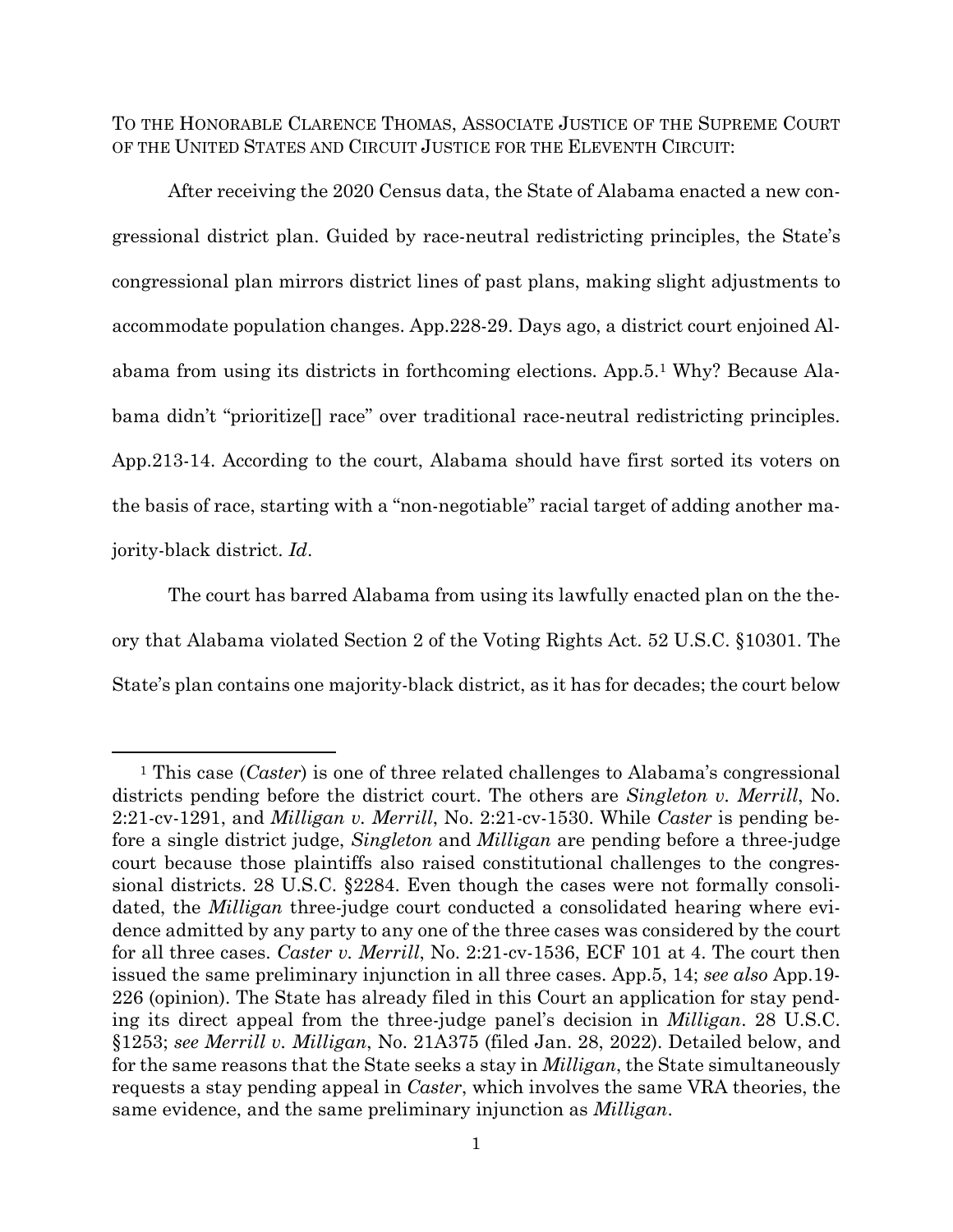concluded that the VRA requires two. The preliminary injunction of a State's electoral districts at this eleventh hour is by itself extraordinary. But all the more extraordinary is the legal error that pervades the injunction here. The court-ordered redraw marks a radical change from decades of Alabama's congressional plans. It will result in a map that can be drawn *only* by placing race first above race-neutral districting criteria, sorting and splitting voters across the State on the basis of race alone.

Well-established in the court below, no race-neutral map drawer would draw that map. In a sample of more than *two million* race-neutral maps generated by the other plaintiffs' own experts, *not even one* contained two majority-black districts. There is no better evidence that the first precondition for a vote dilution claim has not been met here. *See Thornburg v. Gingles*, 478 U.S. 30, 50-51 (1986). A second majority-black district that can be drawn only by initially subverting race-neutral redistricting criteria to a "non-negotiable" racial target is not a "reasonably configured" district. *Cooper v. Harris*, 137 S. Ct. 1455, 1470 (2017). Accordingly, no invocation of the VRA can justify, much less require, the race-based redraw of a race-neutral map.

The injunction leaves the State with no choice at all. The State can replace its lawfully enacted congressional district plan with a racial gerrymander and suffer the consequences of follow-on litigation. *See Wise v. Lipscomb*, 437 U.S. 535, 540 (1978) (op. of White, J.) (noting a "new legislative plan," in response to redistricting litigation would "be the governing law," thereby mooting a suit, "unless it, too, is challenged and found to violate the Constitution"); *see, e.g.*, *Hunt v. Cromartie*, 526 U.S. 541,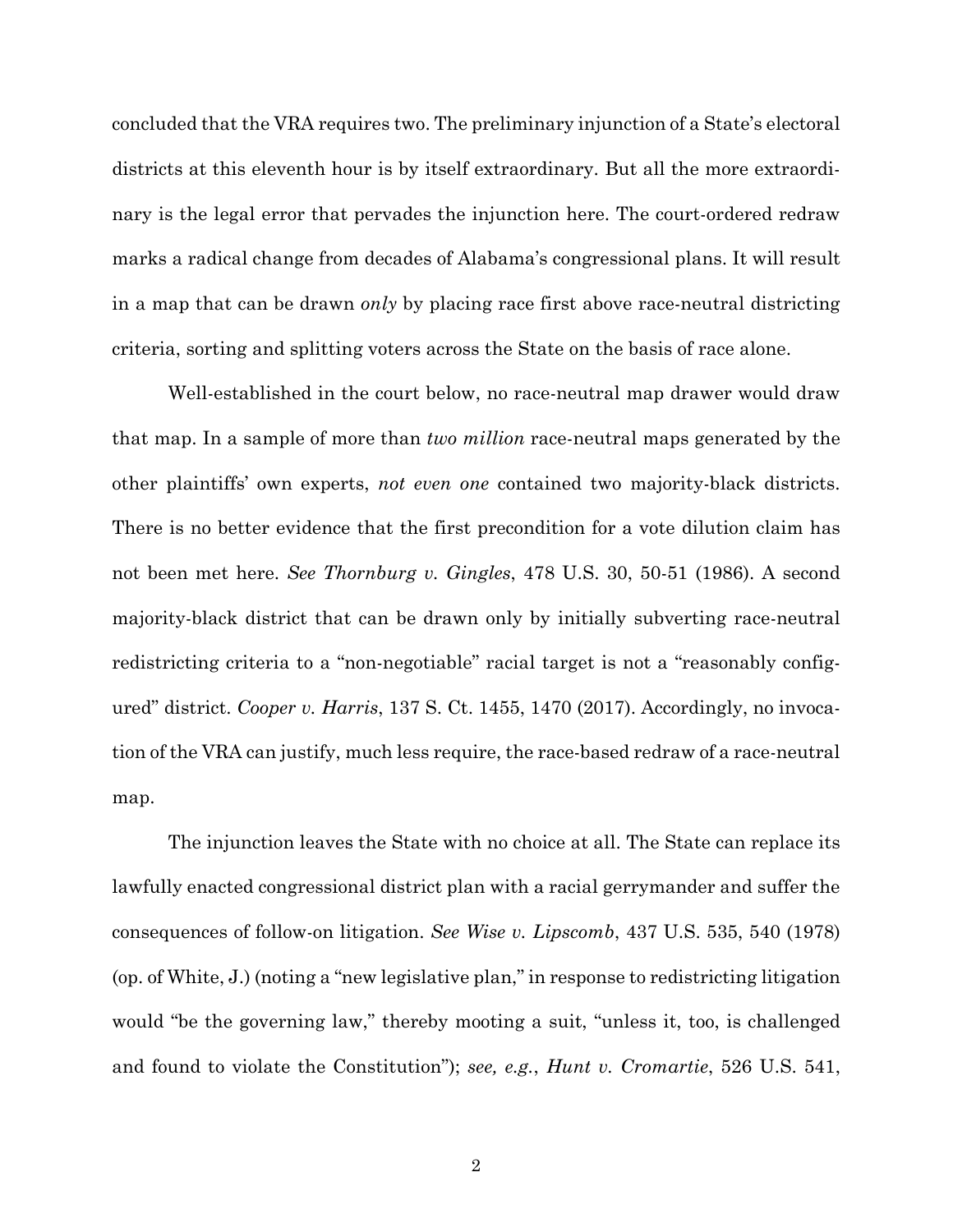544-45 (1999). Or the State can cede its redistricting power to the district court, which will hire a third party to redraw districts that segregate Alabamians in the Mobile area and elsewhere by race. App.6-7. Either way, without a stay, the State's forthcoming congressional elections will be run on district lines that never could have been drawn by the Legislature but for sorting Alabamians on the basis of race alone. The United States Constitution cannot tolerate such a perversion of the VRA.

The court's order is contrary to the promise of the Equal Protection Clause. The injunction is premised on the noxious idea that redistricting begins and ends with racial considerations. The race-based sorting of a State's voters that the injunction would require "reinforces the perception that members of the same racial group regardless of their age, education, economic status, or the community in which they live—think alike, share the same political interests, and will prefer the same candidates at the polls." *Shaw v. Reno* ("*Shaw I*"), 509 U.S. 630, 647 (1993). And it sends an "equally pernicious" message to elected representatives in those districts: "their primary obligation is to represent only the members of that [racial] group, rather than their constituency as a whole." *Id.* at 648. If this is what the VRA requires of single-member districts, then the VRA is unconstitutional as applied here.

An immediate stay pending appeal is warranted. Alabama respectfully requests an administrative stay while the Court considers its stay application and a ruling on its application for a stay pending appeal as soon as practicable. *See, e.g.*, *Abbott v. Perez*, 138 S. Ct. 2305, 2319, 2322 (2018); *Perry v. Perez*, 565 U.S. 388, 392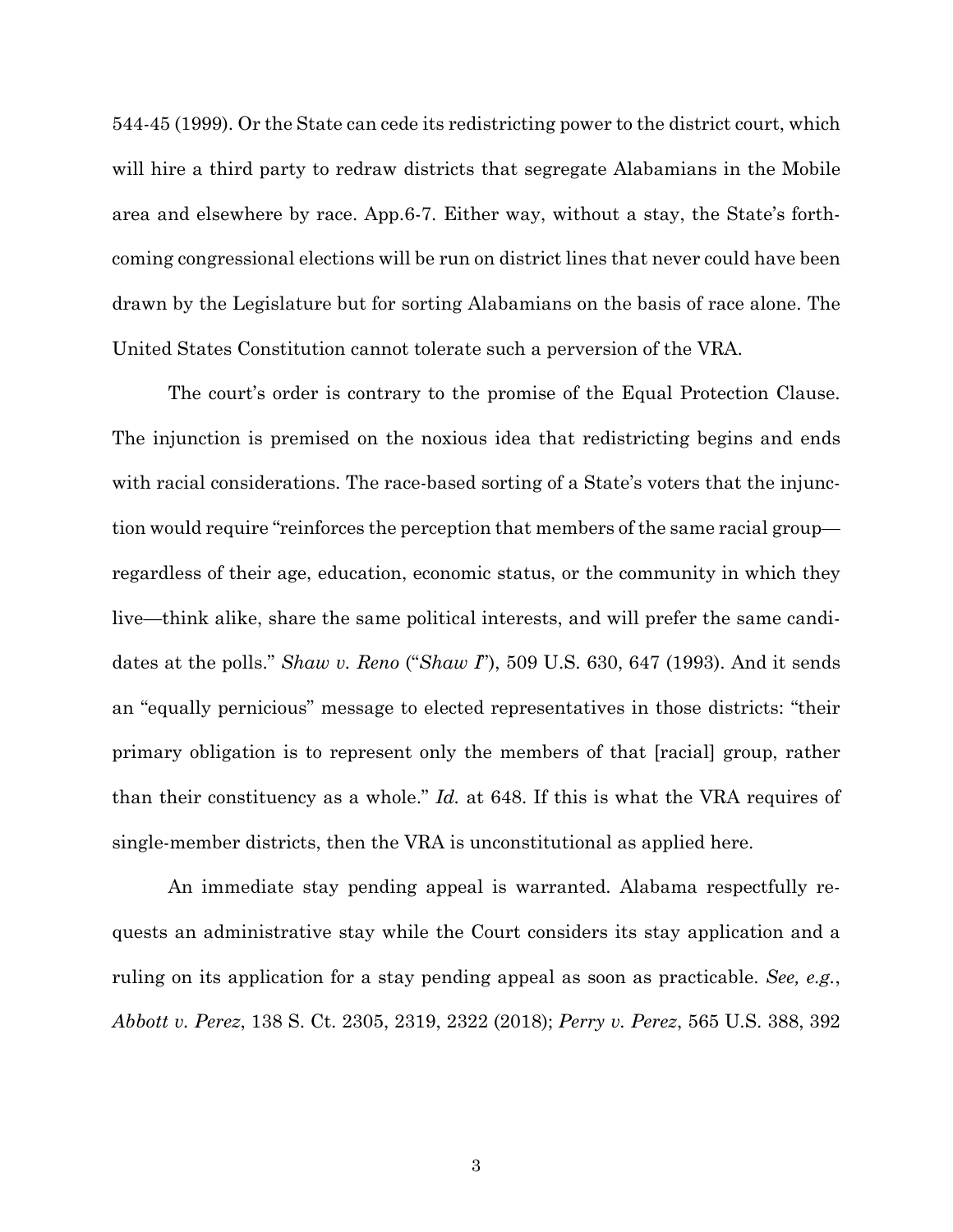$(2012).$ <sup>2</sup> Given the exigency, the Court may also construe this application as a petition for a writ of certiorari before judgment, grant the petition, and consider this case alongside the State's direct appeal in *Milligan. See Trump v. Mazars USA, LLP*, 140 S. Ct. 660 (2019); *Nken v. Mukasey*, 555 U.S. 1042 (2008).

The State's pre-election deadlines are here, absentee voting for the congressional primaries is set to begin in little more than two months, with in-person primaries to follow on May 24. Any eleventh-hour change to existing districts would require reassignment of hundreds of thousands of voters to new districts. But this particular change is constitutionally intolerable: beyond the massive disruption in Alabama's forthcoming elections, Alabamians will suffer the constitutional harm of being assigned to racially segregated districts, irreconcilable with the Fourteenth Amendment, the Fifteenth Amendment, and the VRA as initially conceived.

#### **OPINIONS BELOW**

Applicants seek an administrative stay and a stay or injunction pending appeal of the district court's preliminary injunction, entered on January 24, 2022. The district court's order is reproduced at App.1-8. The district court's opinion, the same

<sup>2</sup> An immediate administrative stay is especially appropriate here, where the district court has made it "unmistakable" that it will redraw new plans with all deliberate speed in advance of the elections and has already solicited proposals for a map drawer. *Cf. Abbott*, 138 S. Ct. at 2322 (noting that "when the Governor declined to call a special session, the court moved ahead with its scheduled hearings and invited the parties to continue preparing for them even after this Court administratively stayed the August 15 order"). In the words of one member of the three-judge court, "[T]his [redistricting] process is going to go forward, and it will be done." App.442 (Status Conf. Tr. 26:22-23).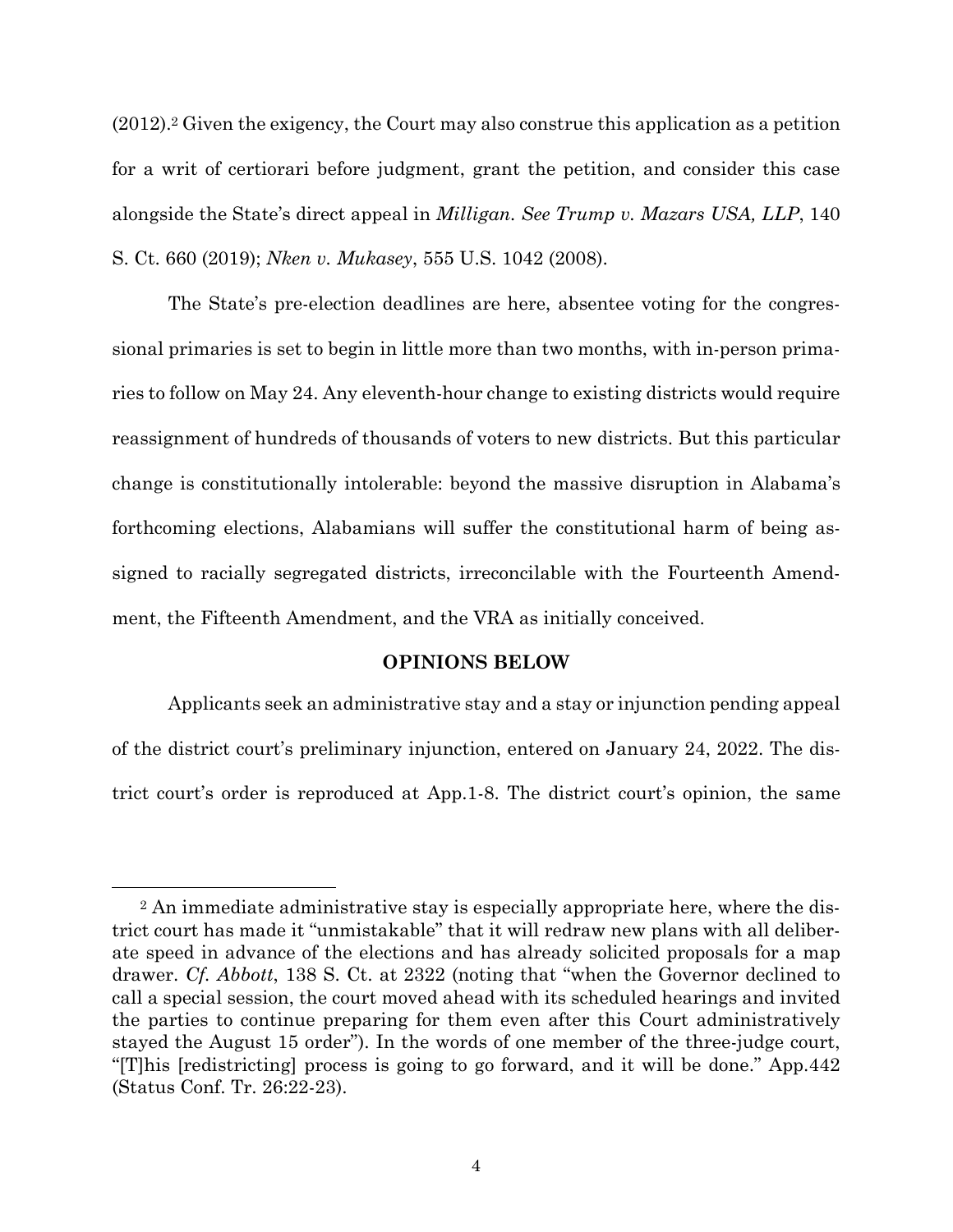opinion issued in the *Milligan* case, is reproduced at App.10-234. The district court's order and opinion denying a stay pending appeal is reproduced at App.241-77.

#### **JURISDICTION**

This Court has jurisdiction to resolve this application under 28 U.S.C. §§1331 and 2101(f), and the authority to grant certiorari before judgment under §1254(1).

### **BACKGROUND AND PROCEDURAL HISTORY**

#### **A. Alabama's 2021 Congressional Map**

For nearly 50 years, Alabama's congressional districts have remained remarkably similar. Following the 1970 census, Alabama dropped from eight congressional districts to seven. Ever since, District 1 has included the Gulf Coast counties; District 2, the Wiregrass and all or parts of Montgomery; District 3, the eastern-central parts of the State; District 4, the rural northwestern counties and the Sand Mountain area; District 5, the northernmost Tennessee Valley area; District 6, much of Jefferson County; and District 7, the western Black Belt counties and parts of Tuscaloosa or Jefferson Counties. *Singleton v. Merrill*, No. 2:21-cv-1291, ECF 57-7 at 37-43.

As part of redistricting litigation in the 1990s, a three-judge court ordered a

congressional plan containing a majority-black District 7. *See Wesch v. Hunt*, 785 F. Supp. 1491 (S.D. Ala. 1992); *Wesch v. Folsom*, 6 F.3d 1465 (11th Cir. 1993). In selecting between plans submitted to the court, the court picked what became the 1992 plan in part because it "maintain[ed] the cores of existing Districts 1 and 2," and thus "better preserv[ed] the communities

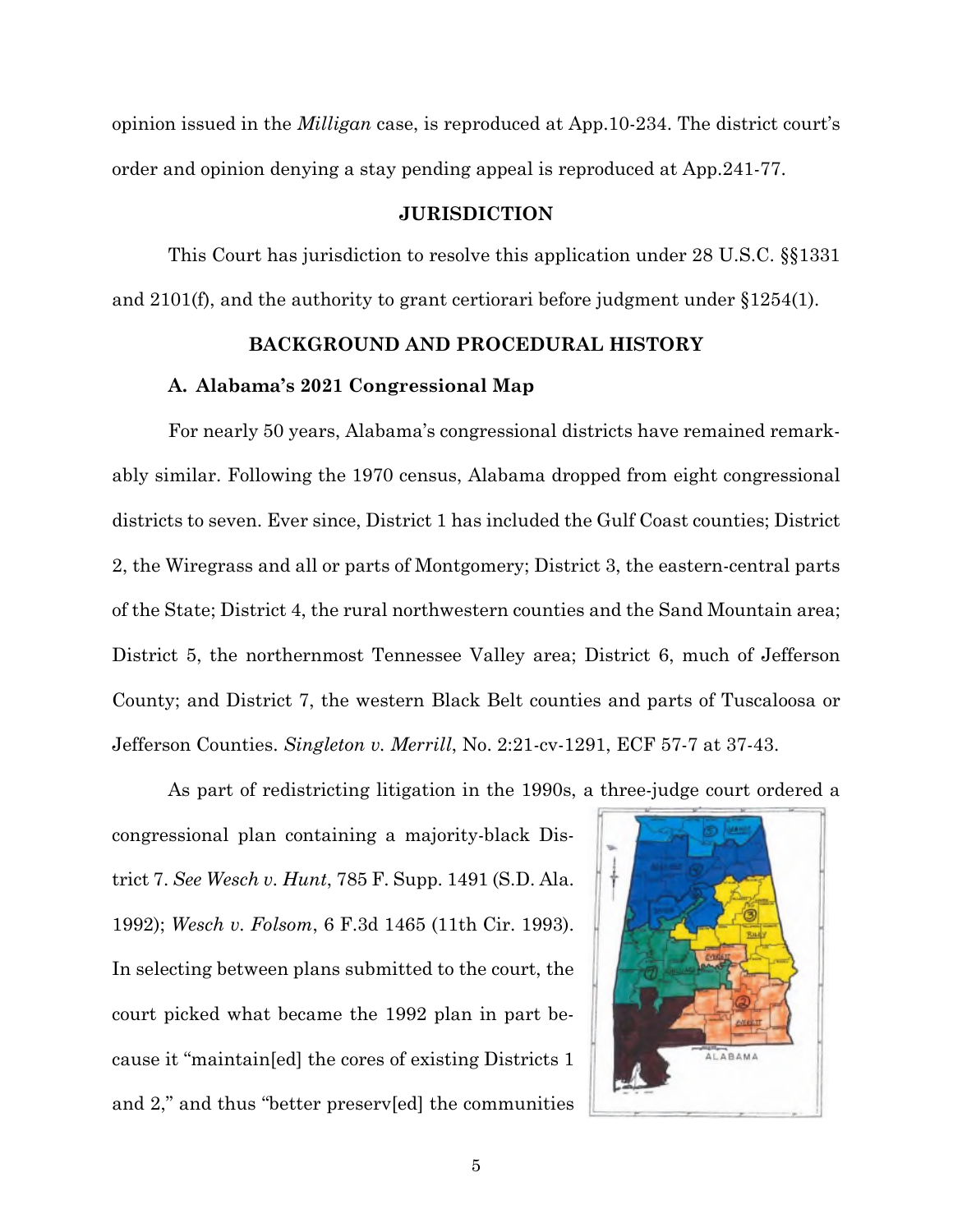of interests in those two districts." *Wesch*, 785 F. Supp. at 1495-97. An illustration of the 1992 Map is reproduced above. *See id*. at 1582; *Singleton v. Merrill*, No. 2:21-cv-1291, ECF57-7 at 40.

After the 2000 and 2010 redistricting cycles, congressional districts remained largely the same. Neither the 2001 nor 2011 Maps were ever declared unlawful by a court and both were precleared by the Department of Justice. They are reproduced here.



*See Singleton v. Merrill*, No. 2:21-cv-1291, ECF 1 at 6, 25 & ECF 15 at 9, 28.

Following the 2020 census, Alabama retained its seven congressional districts.

Because Alabama's population shifted and grew, the Legislature had to reapportion Alabama's existing congressional map. *See Caster v. Merrill*, No. 2:21-cv-1536, ECF 75 at 6, Fig. 1. District 7 in particular fell far below the ideal population, requiring the addition of more than 50,000 people to make up the difference. *Id.*, ECF 76-7 at 12-13 (population figures). As the Legislature added or subtracted

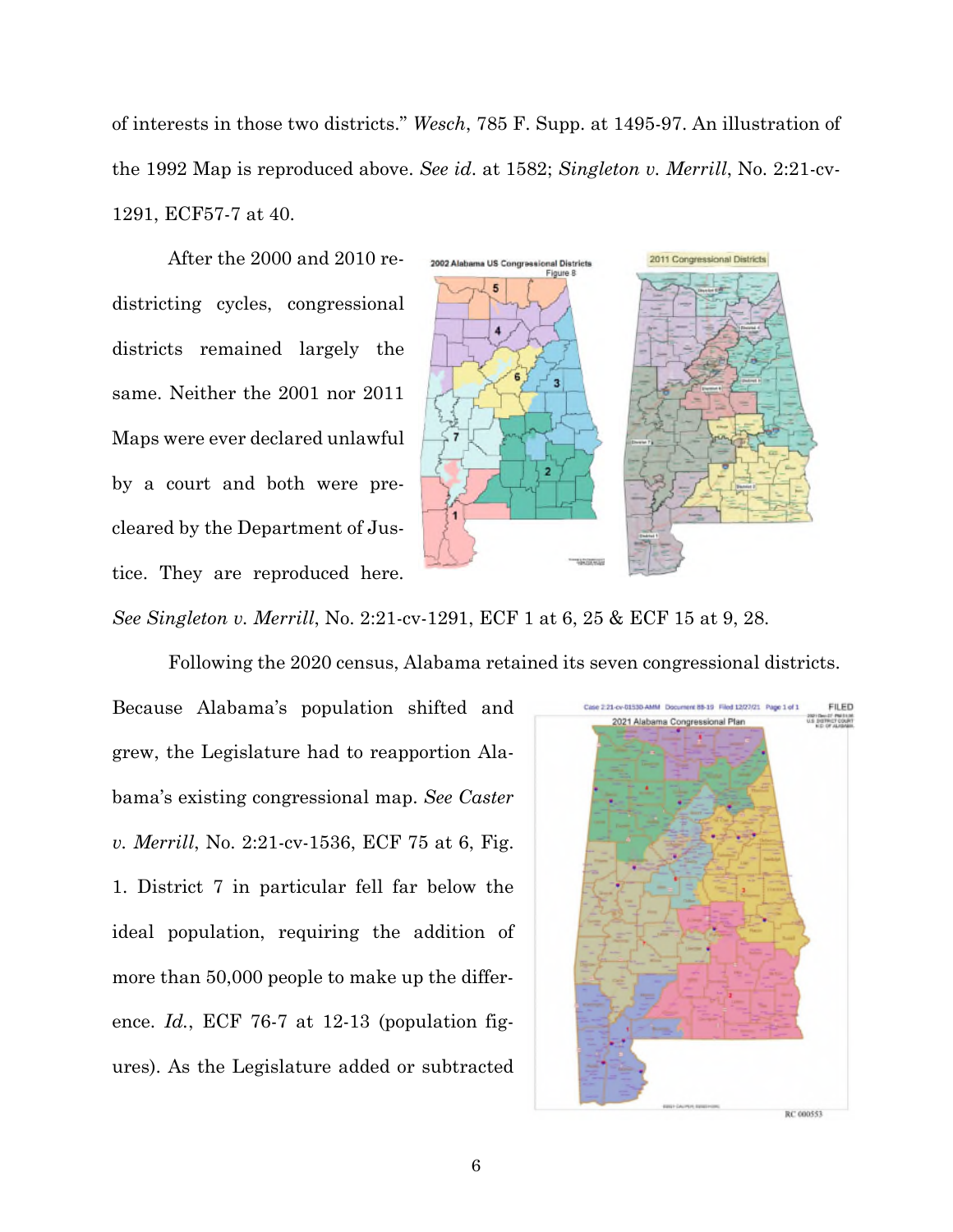people to and from districts to equalize their populations, the Legislature eliminated county splits in Cherokee, Clarke, and Montgomery Counties and made District 7 more compact. It did all this without considering race. *See* App.44; *see also Milligan v. Merrill*, No. 2:21-cv-1530, ECF 76-2 at 52 (comparing 2011 and 2021 Plans) & ECF 89-2 at 28; *Caster v. Merrill*, No. 2:21-cv-1536, ECF80-19 at 25-26. The resulting map is reproduced above. *See* App.42.

In short, the 2021 Legislature followed "common practice" by "start[ing] with the plan used in the prior map and … chang[ing] the boundaries of the prior districts only as needed to comply with the one-person, one-vote mandate and to achieve other desired ends." *Cooper*, 137 S. Ct. at 1492 (Alito, J., concurring in part). Doing so "honor[ed] settled expectations and, [because] the prior plan survived legal challenge, minimize[d] the risk that the new plan w[ould] be overturned." *Id.*

#### **B. Plaintiffs' Lawsuits**

Three groups of Plaintiffs filed three lawsuits challenging Alabama's 2021 congressional redistricting plan. Each sought a preliminary injunction barring Alabama from using its enacted congressional districts in the forthcoming elections. The *Singleton* suit raised Equal Protection Clause claims. *Singleton v. Merrill*, No. 2:21-cv-1291 (N.D. Ala.), ECF 15. The *Milligan* suit—for which the State has already sought a stay pending appeal from this Court—raised equal protection and VRA claims. *Milligan v. Merrill*, No. 2:21-cv-1530 (N.D. Ala.), ECF 1. The *Caster* suit—the subject of this stay application—raised only a VRA claim. *Caster v. Merrill*, No. 2:21-cv-1536 (N.D. Ala.), ECF 101. A three-judge court was convened for the *Singleton* and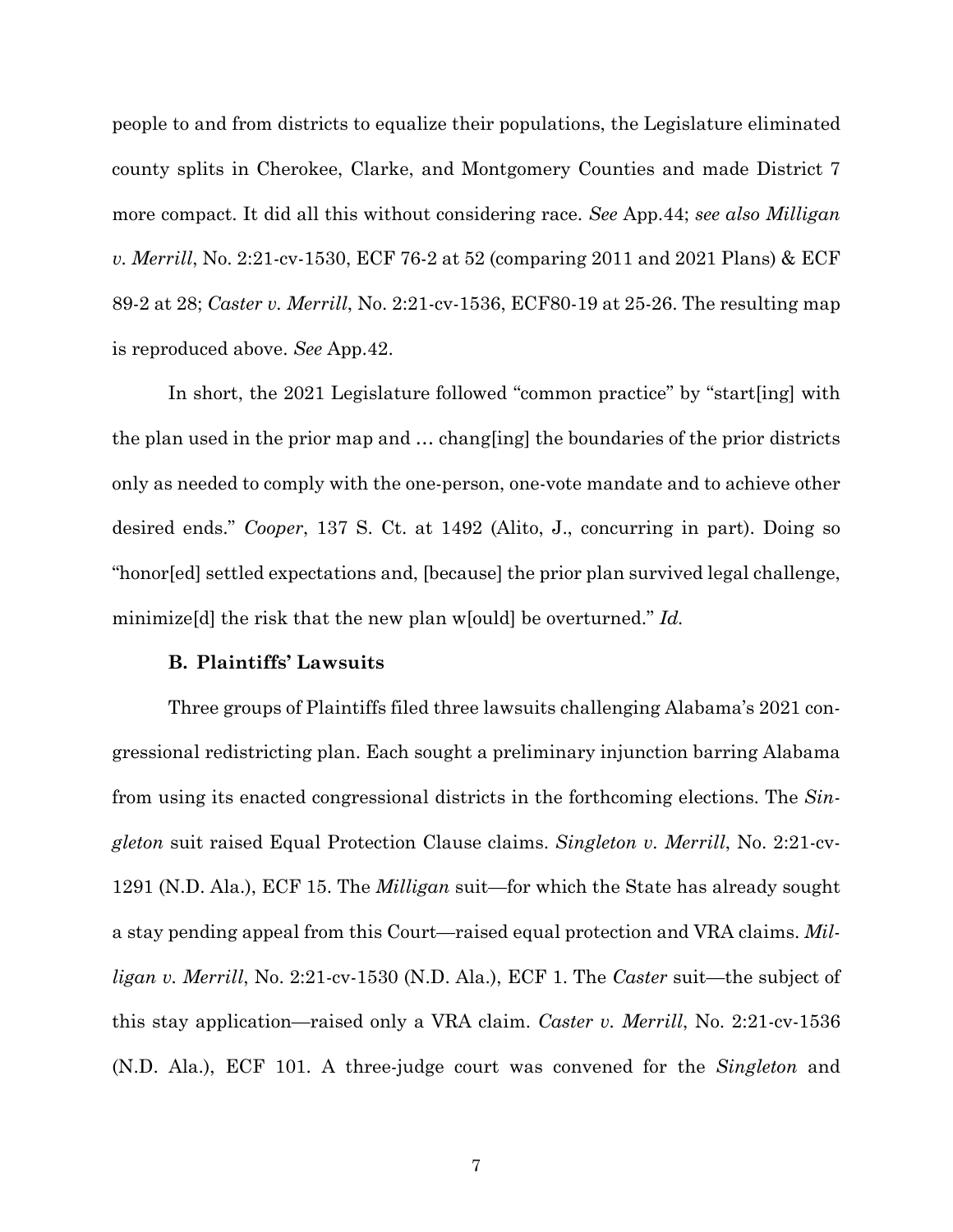*Milligan* suits. *See* 28 U.S.C. §2284(a). *Caster* remained pending before a single judge (who is a member of the three-judge court), but was combined with the other two cases for purposes of the preliminary injunction briefing, evidence, hearing, and resulting injunction. App.24-25.<sup>3</sup>

With respect to the VRA claims, the *Milligan* and *Caster* Plaintiffs presented materially the same theory—that Section 2 required Alabama's congressional districts to go from one majority-black district (existing District 7) to two (existing District 7 and a completely redrawn District 2). Plaintiffs proposed various demonstration plans, but each added the second majority-black district in the same way: stretching both Districts 1 and 2 across the width of the State, segregating white Alabamians in District 1 and Black Alabamians in District 2. Where historically those of all races in the Mobile area were grouped together in a single district, unified by the industry and culture of Alabama's third-largest city, Mobile's black residents are now joined with black Alabamians in locations more than 250 miles away. See App.69, 173-74 (describing the "split" in "Mobile County in every illustrative plan"). The resulting black voting-age population of the Plaintiffs' proposed redrawn District 2 would barely exceed 50%. *See* App.94-95 ("In all the majority-Black districts in all the

<sup>3</sup> Because *Caster* was technically before only a single judge, the State first moved for a stay pending appeal in the Eleventh Circuit in *Caster*, No. 22-10272, which the Eleventh Circuit is holding in abeyance pending this Court's resolution of the stay application in *Milligan*. Discussed below, given the exigency, the State requests that this Court consider *Caster* together with the direct appeal to this Court in *Milligan*, by staying the preliminary injunction issued in both cases and construing this stay motion as a petition for writ of certiorari before judgment.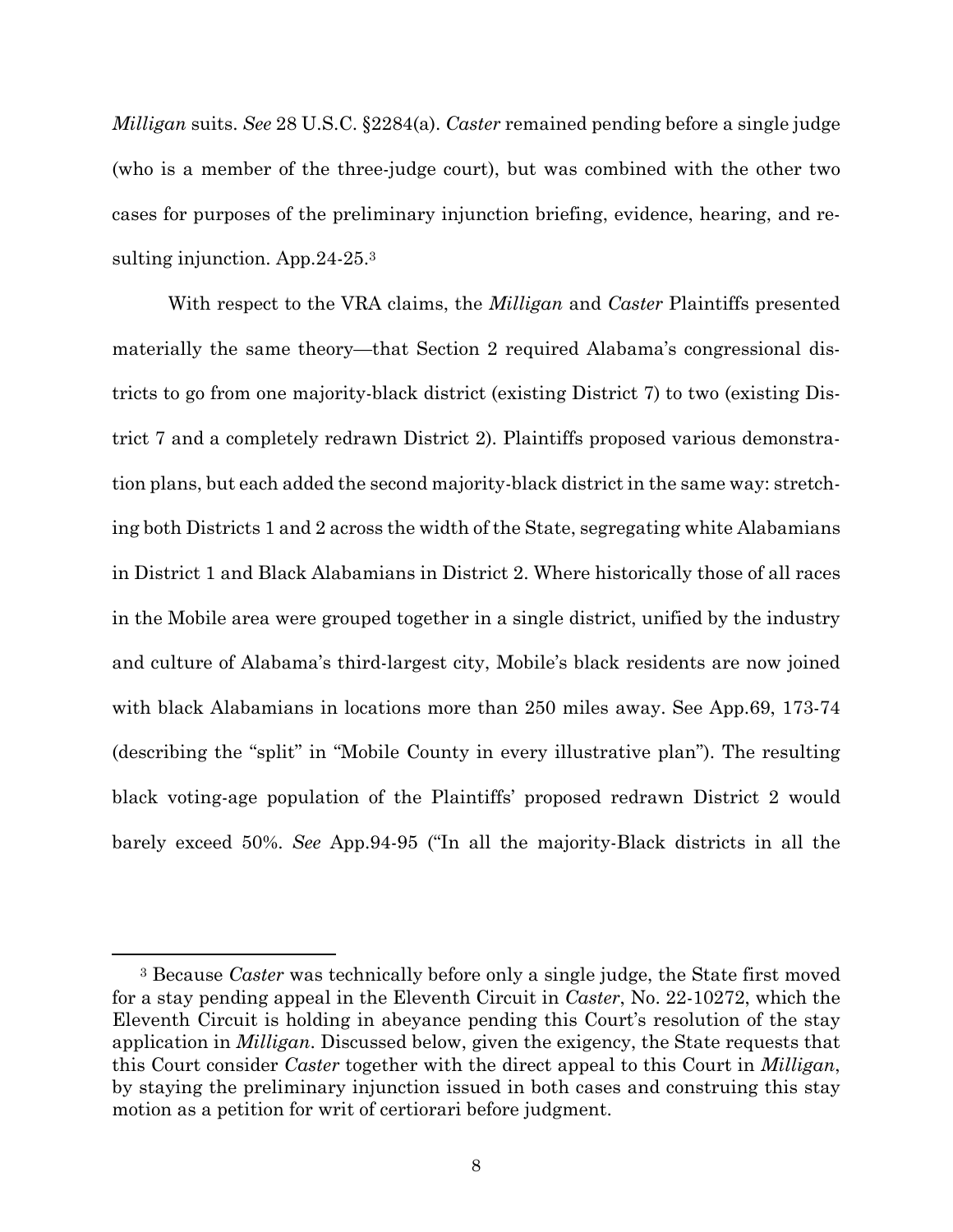Cooper plans, the BVAP is between 50% and 52%, except that in two plans, the District 7 BVAP is between 53% and 54%.").

Throughout the proceedings, one undisputed fact stood out. Millions of illustrative maps generated by some of the plaintiffs' own experts—using algorithms programmed *not* to consider race—*never* resulted in a plan with two majority-minority black districts. One expert generated 10,000 maps without any consideration of race; not a single map included two majority-black districts.<sup>4</sup> *See* App.224-25; App.289-90 (Tr. 268:23-269:6); *Milligan v. Merrill*, No. 2:21-cv-1530, ECF 88-1 at 10 (Imai expert report).<sup>5</sup> Likewise, the *Milligan* Plaintiffs' expert testified that she created two million congressional plans for Alabama, also with a computer algorithm programmed not to "tak[e] race into account in any way."<sup>6</sup> What did she find? Not one of the millions of maps in her race-neutral algorithm contained two majority-black districts. App.356 (Tr. 682:11-12) (finding "some [maps] with *one* majority-black district, but never found a second … majority-black district in 2 million attempts").

Knowing they could not draw a second majority-black district using only raceneutral traditional districting principles, Plaintiffs' experts "prioritized" race first in the creation of their demonstration plans, such that other redistricting criteria had

<sup>4</sup> The expert confirmed that his algorithm did not account for the Legislature's policy of retaining the cores of existing districts. App.287 (Tr.230:3-14). Meaning, even if a map drawer were to draw Alabama's congressional districts on a blank slate, without considering race *or* Alabama's existing district lines, the map drawer would not draw two majority-black districts given Alabama's demography.

<sup>5</sup> "Tr." refers to the hearing transcript, available in *Milligan v. Merrill*, No. 2:21 cv-1530, ECF 105. Cited excerpts are included in App.278-416.

<sup>6</sup> App.356 (Tr. 682:13); *see also* Duchin & Spencer, *Models, Race, and the Law*, 130 Yale L. J. Forum 744 (2021).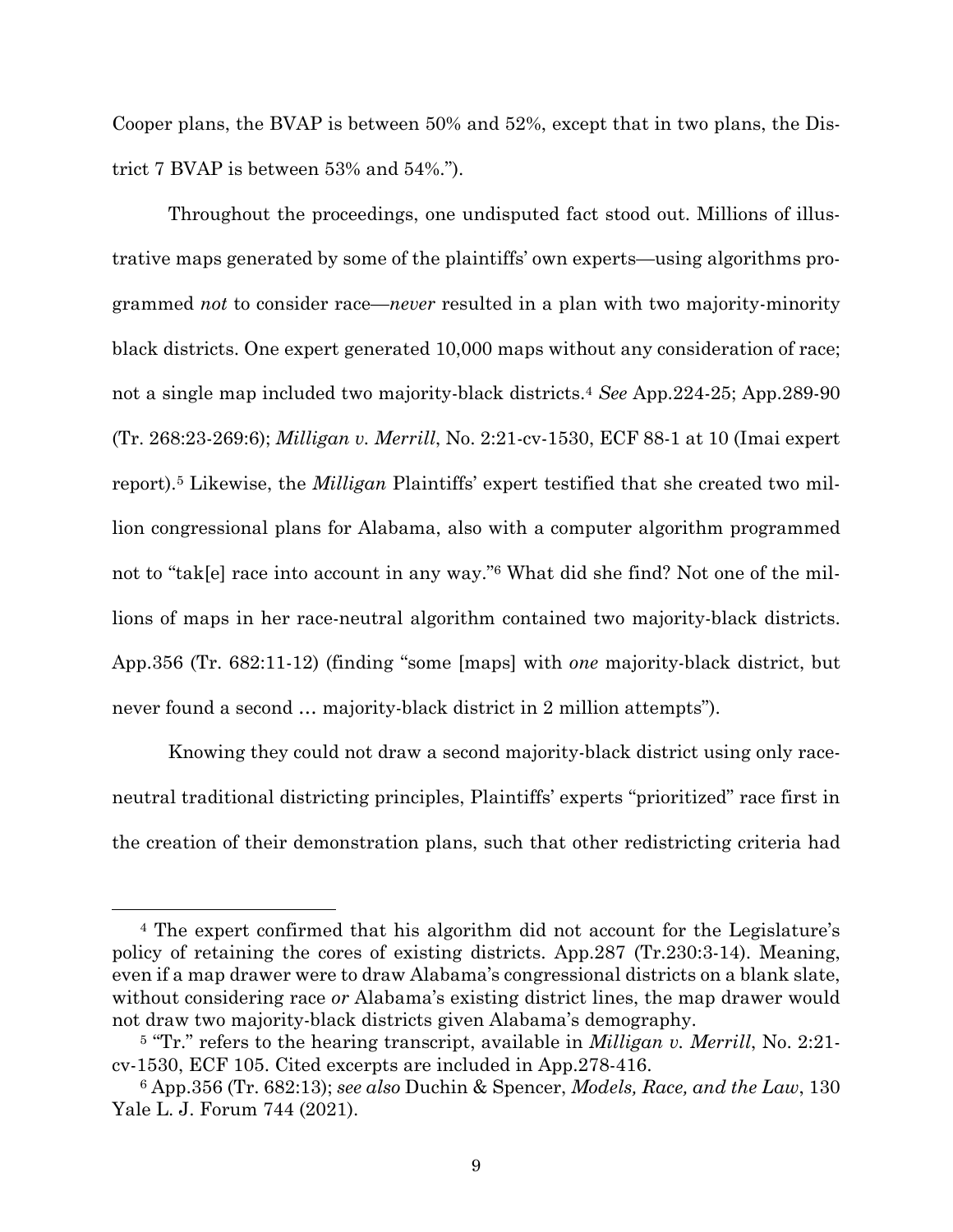to "yield." App.213-14; *see also* App.359 (Tr. 685:23-25) (testifying about drawing majority-black districts "on purpose"). The *Caster* Plaintiffs' expert testified that racebased considerations are "always in the background" and that race itself "i[s] a traditional redistricting principle." App.297-98 (Tr. 478:11-479:2). Likewise, the *Milligan* Plaintiffs' expert programmed "two majority-black districts" as a "nonnegotiable" in her creation of demonstration plans; only "after that" did she follow things like "contiguity" and "compactness." *See* App.322 (Tr. 577:16-20); *see also* App.256-57. That is, in every plan proposed, she necessarily had to first subordinate race-neutral districting principles to the "nonnegotiable principle" of hitting her racial targets of two majority-black districts. App.256-57.

#### **C. The District Court Enjoins Alabama's Congressional Districts.**

Days ago, the district court granted a preliminary injunction that bars Alabama from conducting any congressional elections using the 2021 Plan. App.5. The Court also delayed Alabama's candidate qualification deadline by two weeks (moving it to February 11, 2022), and ordered Secretary of State Merrill to advise the political parties about the delayed deadline. App.6-7. Finally, the Court granted the Legislature fourteen days to enact a remedial plan containing two majority-black districts "or something quite close to it"; failing that, the court would enlist a third party to draw such a remedial plan at Defendants' expense. App.6-7, 222-23.

The Court held that Plaintiffs sufficiently demonstrated that two majorityblack districts could be drawn, albeit by "prioritiz[ing] race," and so they must be drawn. App.213-15 (describing Plaintiffs' "compliance" with two-majority-black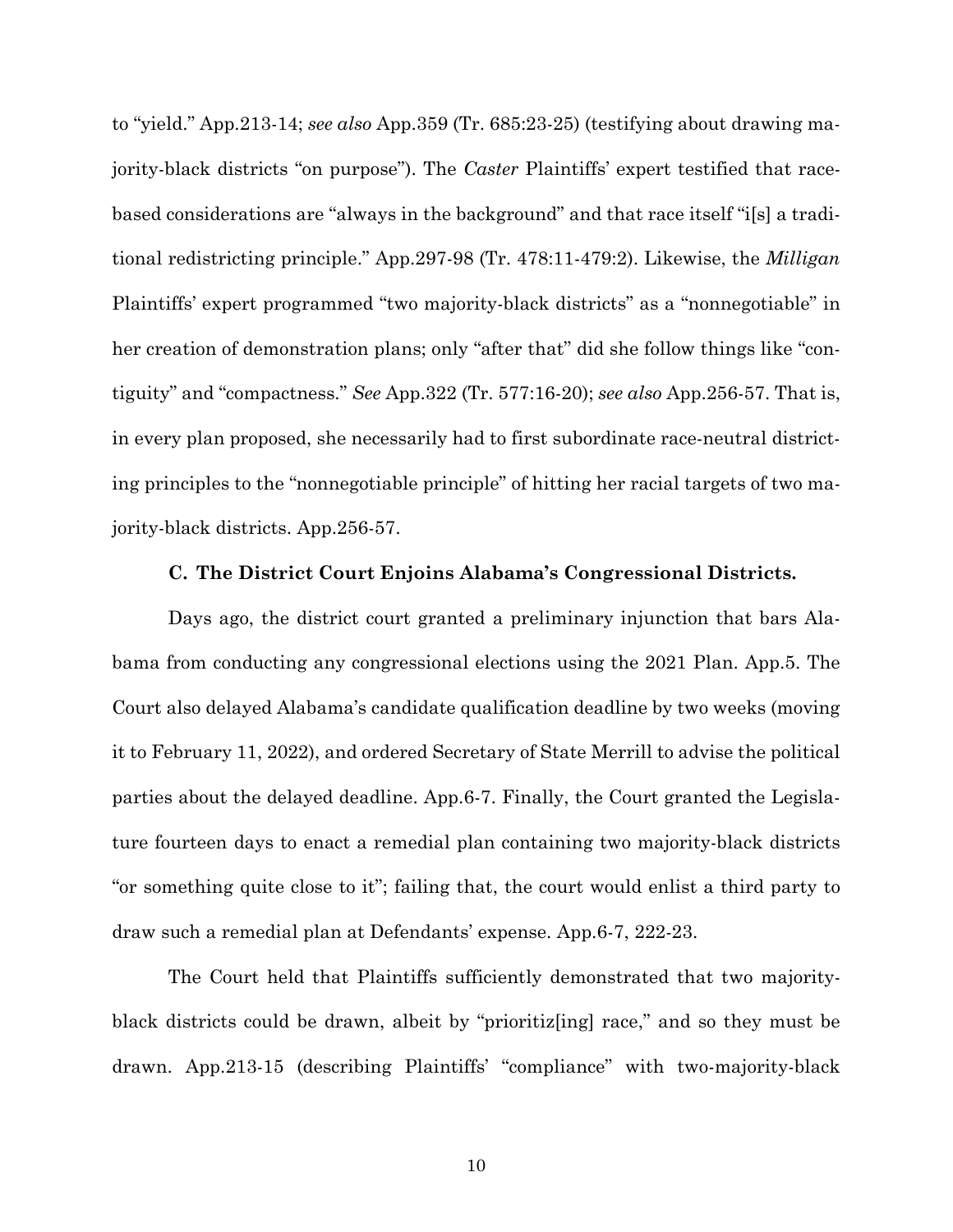district "criterion" first, followed by traditional criteria after). The court reasoned that it was sufficient that the two majority-black districts proposed by Plaintiffs were "reasonably compact," based on "the testimony of eminently qualified experts in redistricting, and the relative compactness of the districts in the remedial plans compared to that of the districts in the [State's existing] Plan." App.166. The analysis included "'eyeballing'" Plaintiffs' proposed plans. App.169. The court acknowledged that 400,000 black individuals reside in Alabama's largest cities (Birmingham, Huntsville, Montgomery, and Mobile), and that the remaining 300,000 black individuals were spread across the State's Black Belt—covering 18 counties and stretching across the entire State. App.170.<sup>7</sup> But rather than map the number of individuals living in these locations, the court relied on Plaintiffs' experts' "visual assessment" of the *proportion* of black voters in these locations (below). App.169-70.

<sup>7</sup> The "Black Belt" refers to a geographic region spanning across central Alabama that "is named for the region's fertile black soil." App.45. While there are different definitions, the parties to this case stipulated that the Black Belt includes "eighteen 'core counties.'" App.46.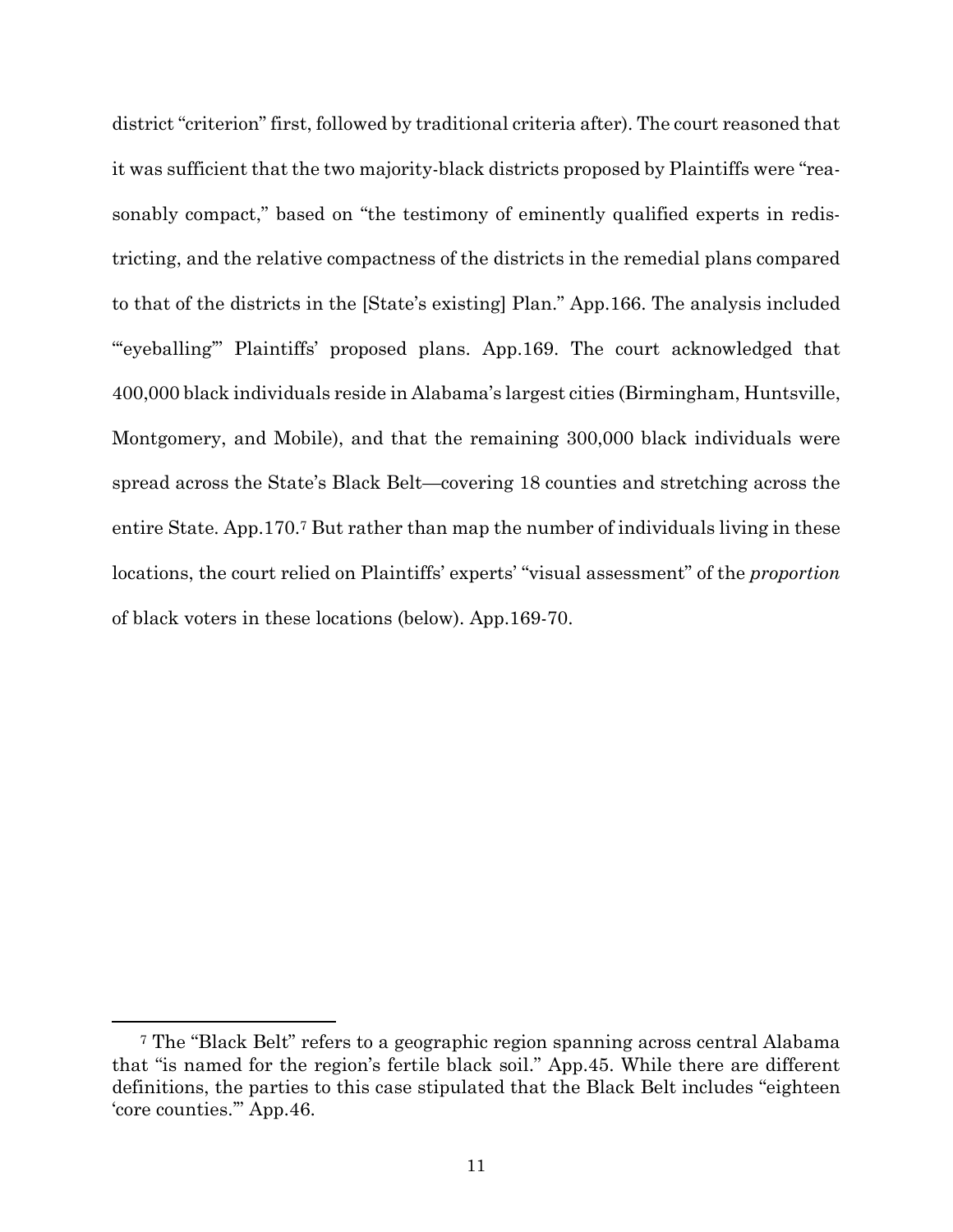*Proportion of Black Voting Age Population*

stead of the actual *number* of black voters creates the illusion that the black population across the Black Belt numerically exceeds the black population in Alabama's cities. In fact, the actual number of voters in the geographically smaller shaded regions of Huntsville, Birmingham, Montgomery, and Mobile well exceed the actual number of voters dispersed across the Black Belt. App.170. And it is that

Mapping the *proportion* of black voters in-



*number* of voters that is relevant, not necessarily the proportion, because an equally apportioned *number* of voters must be placed into each district. By mistakenly focusing on the proportion of black voting-age population rather than the actual number of black individuals, the court concluded that "[j]ust by looking at the population map, we can see why [Plaintiffs' experts] expected that they could easily draw two reasonably configured majority-Black districts." *Id.*

The court went on to conclude that *Gingles*'s second and third preconditions were met, as well as the totality of the circumstances. App.183-205; *see Cooper*, 137 S. Ct. at 1470 (requiring "politically cohesive" minority group and a "white majority [that] must vote sufficiently as a bloc to usually defeat the minority's preferred candidate"). With respect to proportionality, the court acknowledged that the VRA disclaims that the number of majority-black districts must match the proportion of black voters. *See* 52 U.S.C. § 10301(b). App.202. But the court nevertheless concluded that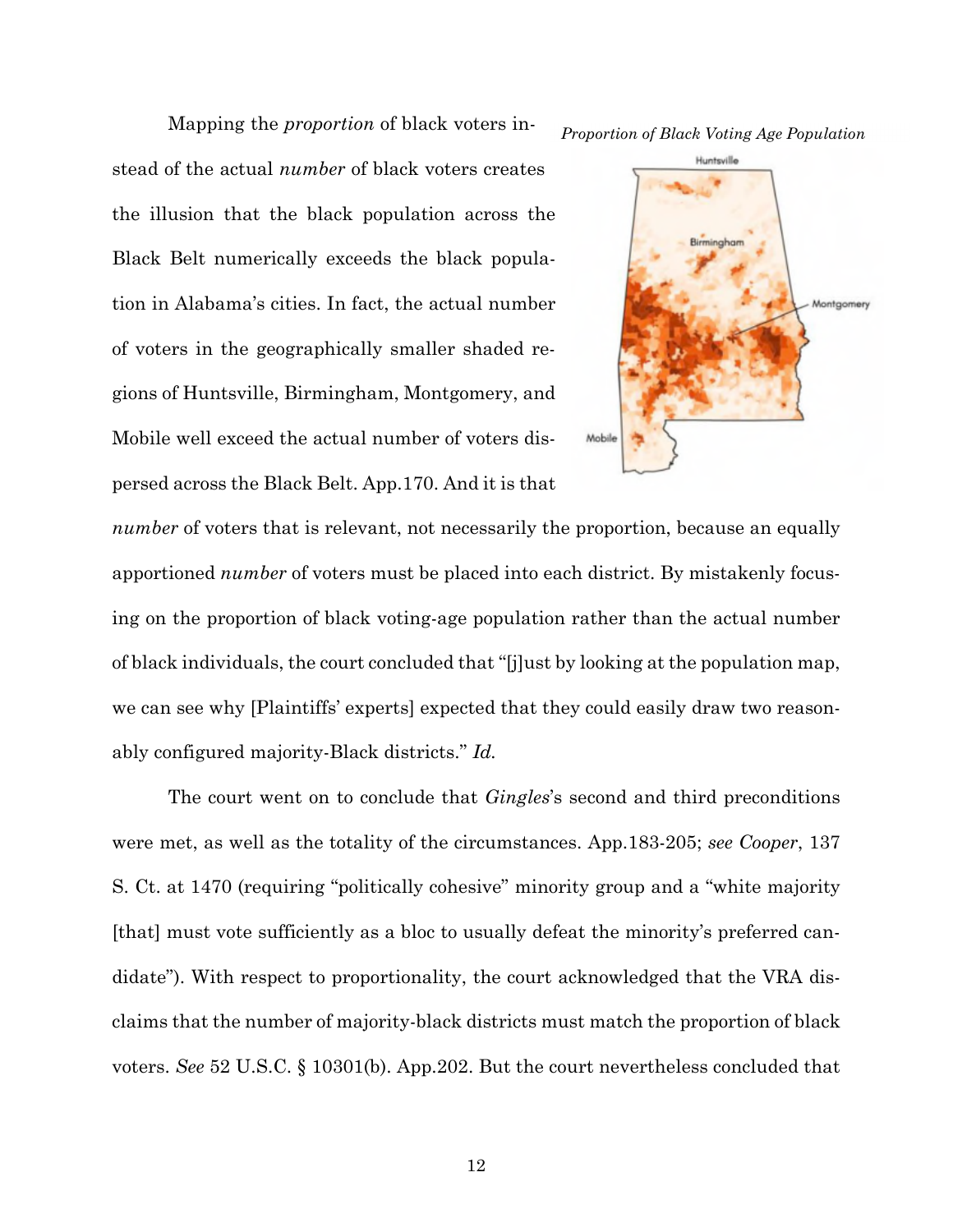the share of majority-black districts (14% of the congressional delegation, compared to Alabama's 27% of black voters) "weighs decidedly in favor of the plaintiffs." App.204.

The court rejected the State's arguments that the Plaintiffs' (and now the court's) conception of the VRA would raise serious constitutional questions because it prioritized race to dramatically overhaul the State's longstanding district geography on account of race. The court described Plaintiffs' experts as "prioritiz[ing] race only for the purpose of determining and to the extent necessary to determine whether it was possible … to state a Section Two claim. As soon as they determined the answer to that question"—meaning, after they hit a "'non-negotiable'" racial target of drawing two black-majority districts—"they assigned greater weight to other traditional redistricting criteria." App.213-14. The court forgave Plaintiffs' experts for making race a "'non-negotiable'" redistricting constraint because they did not try to "maximize" the number of majority-black districts or the BVAP of any one district. *Id*. They just had other race-neutral considerations "yield" "as necessary" to hit their racebased target of two majority-black districts. *Id*.

Finally, the court declined to rule on the *Singleton* and *Milligan* Plaintiffs' Equal Protection Clause claims. App.223-26. Invoking the canon of constitutional avoidance, the court stated that "in light of our decision to issue a preliminary injunction on statutory grounds, and because Alabama's upcoming congressional elections will not occur on the basis of the map that is allegedly unconstitutional, we decline to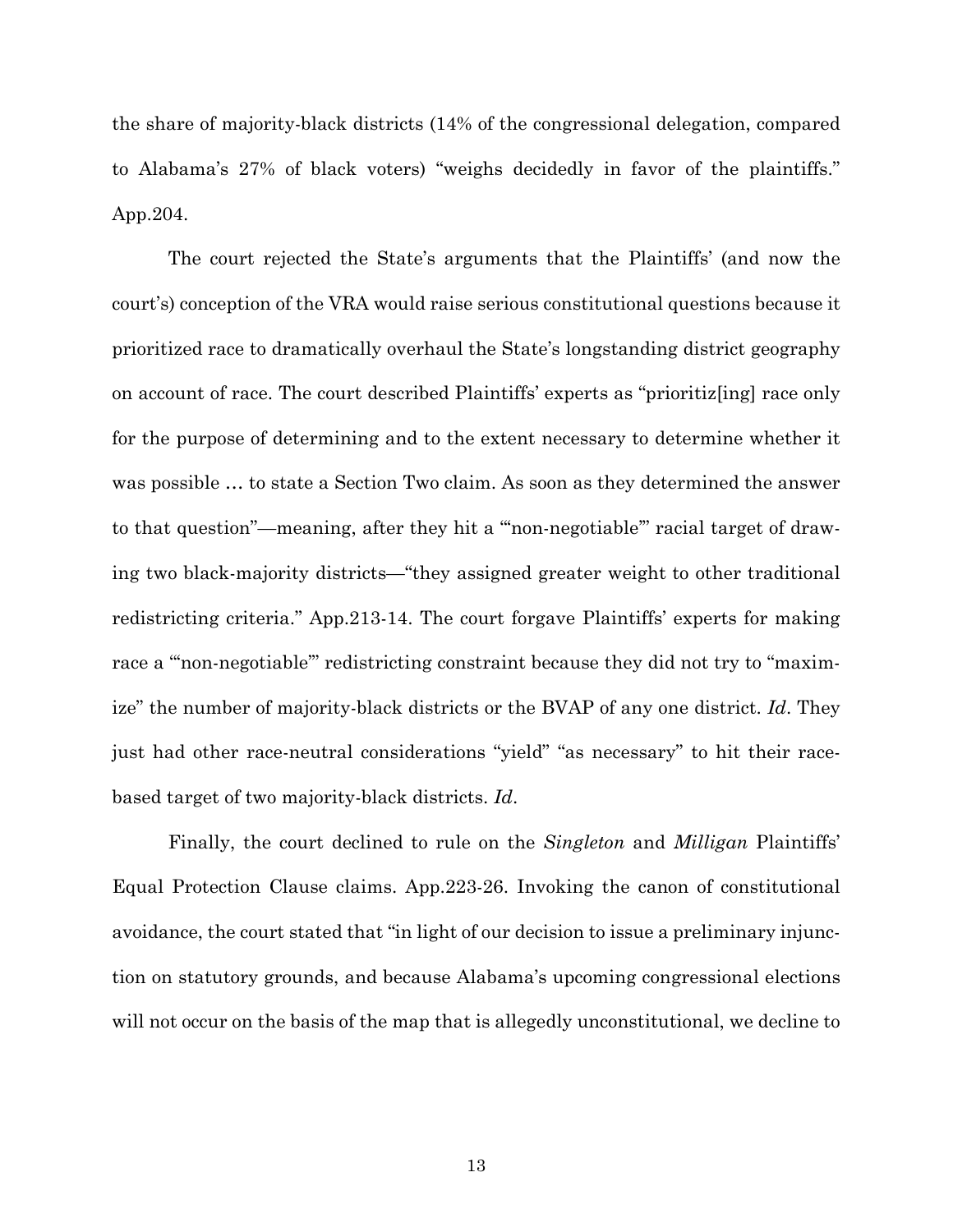decide the constitutional claims asserted by the Singleton and Milligan plaintiffs at this time." App.225.

Yesterday, the district court denied the State's motion for a stay of the preliminary injunction pending appeal. App.241-77. The court repeated that Plaintiffs' experts considered race just enough (but not too much), and that race-neutral redistricting criteria will have "to yield" to race sometimes (but not always). App.259-60. With respect to *Gingles* I, the court emphasized various "fact-finding[s]" regarding "numerosity," "geographical compactness," "reasonable compactness that considers more than mere geography," and credibility. App.248-49. But not once did the court address the question of law that looms large in these redistricting cases: whether a plaintiff necessarily fails *Gingles* I when a majority-minority district would have never been drawn but for prioritizing race. Instead, the court quibbled with whether Plaintiffs agreed that two majority-black districts could not be neutrally drawn in Alabama. App.254-55. That was strange, given that the genesis of this undisputed fact was Plaintiffs' own evidence and testimony. In one of the plaintiffs' expert's own words, based on more than two million race-neutral maps she created, "it is hard to draw two majority-black districts by accident" in Alabama. App.359 (Tr. 685:23-25); *see also* App.356 (Tr. 682:11-12) (Plaintiffs' expert "found some [maps] with one majorityblack district, but *never* found a second … majority-black district *in 2 million attempts*" (emphasis added)). And the court earlier agreed that other redistricting criteria must "yield" to race to draw to black-majority districts. App.213-14. In short,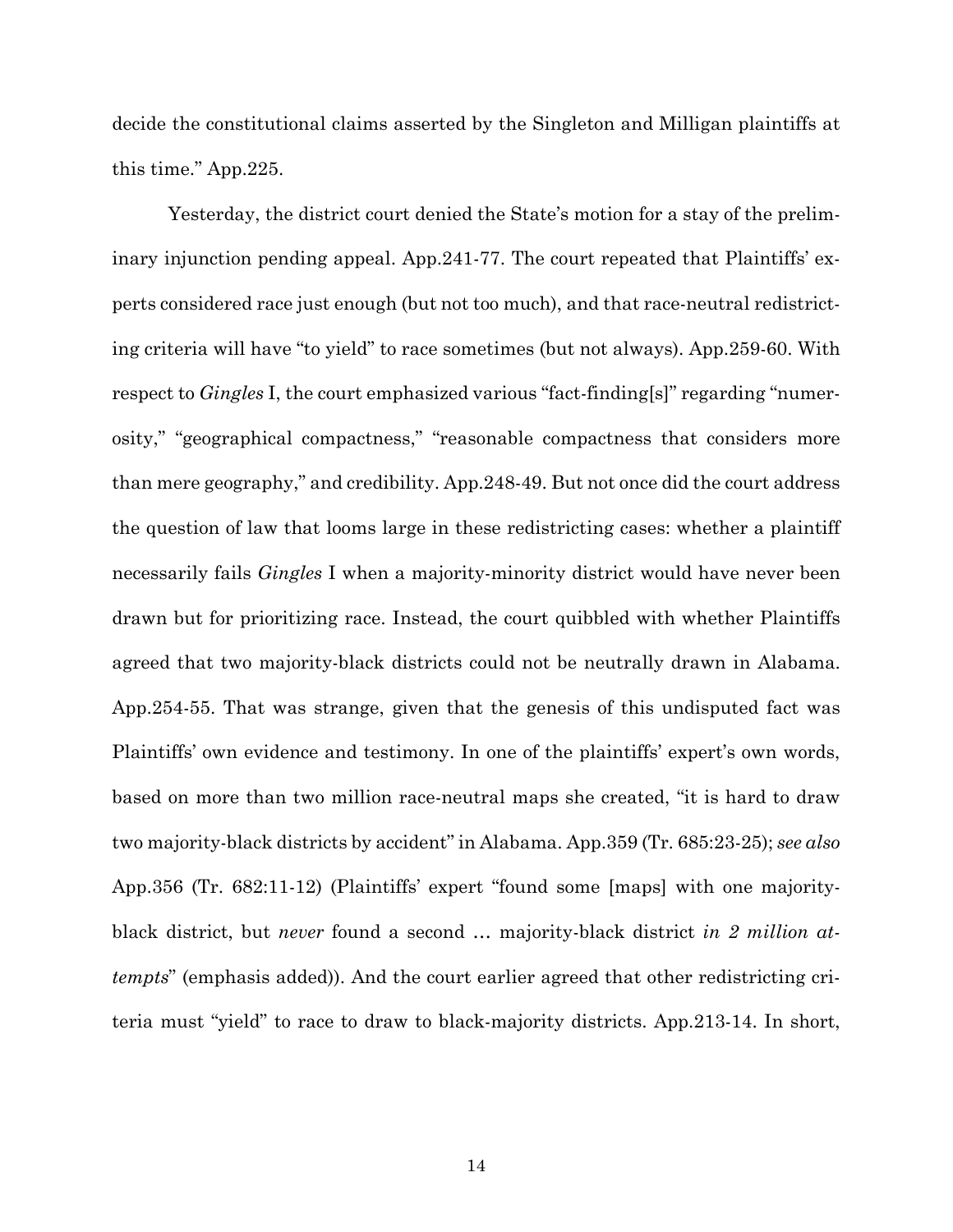the court's refusal to stay its injunction repeats the same errors that led to the preliminary injunction in the first place.

#### **D. The State's Appeal**

The State immediately filed notices of appeal to this Court in *Milligan* and to the Eleventh Circuit in *Caster.* In *Milligan*, the State has submitted an application for a stay pending appeal, which this Court could also construe as a jurisdictional statement, note probable jurisdiction, and expedite the appeal. 28 U.S.C. §1253; *see Perry*, 565 U.S. 1090. In *Caster*, the State moved for a stay pending appeal from the Eleventh Circuit, and the Eleventh Circuit is holding the motion in abeyance pending this Court's resolution of the stay application in *Milligan*. *See* Order, No. 22-10272 (11th Cir. Jan. 28, 2022).

Given the exigency and the Eleventh Circuit's order, the State now submits this application for a stay pending appeal, which this Court could also construe as a petition for writ of certiorari before judgment so that this case and *Milligan* may be heard simultaneously. *See, e.g.*, *ZF Auto. US, Inc. v. Luxshare, Ltd*., 142 S. Ct. 637 (2021); *Mazars*, 140 S. Ct. 660; *Purcell v. Gonzalez*, 549 U.S. 1, 2 (2006) (per curiam). The two suits involve the same facts, the same legal claims, and the same congressional redistricting plan. The three-judge court presided over both cases in a 7-day hearing and considered evidence from all Plaintiffs for any of the three cases, culminating in the same preliminary injunction in all cases. It would thus promote efficiency and judicial economy for this Court to consider the stay applications and the merits of each case simultaneously.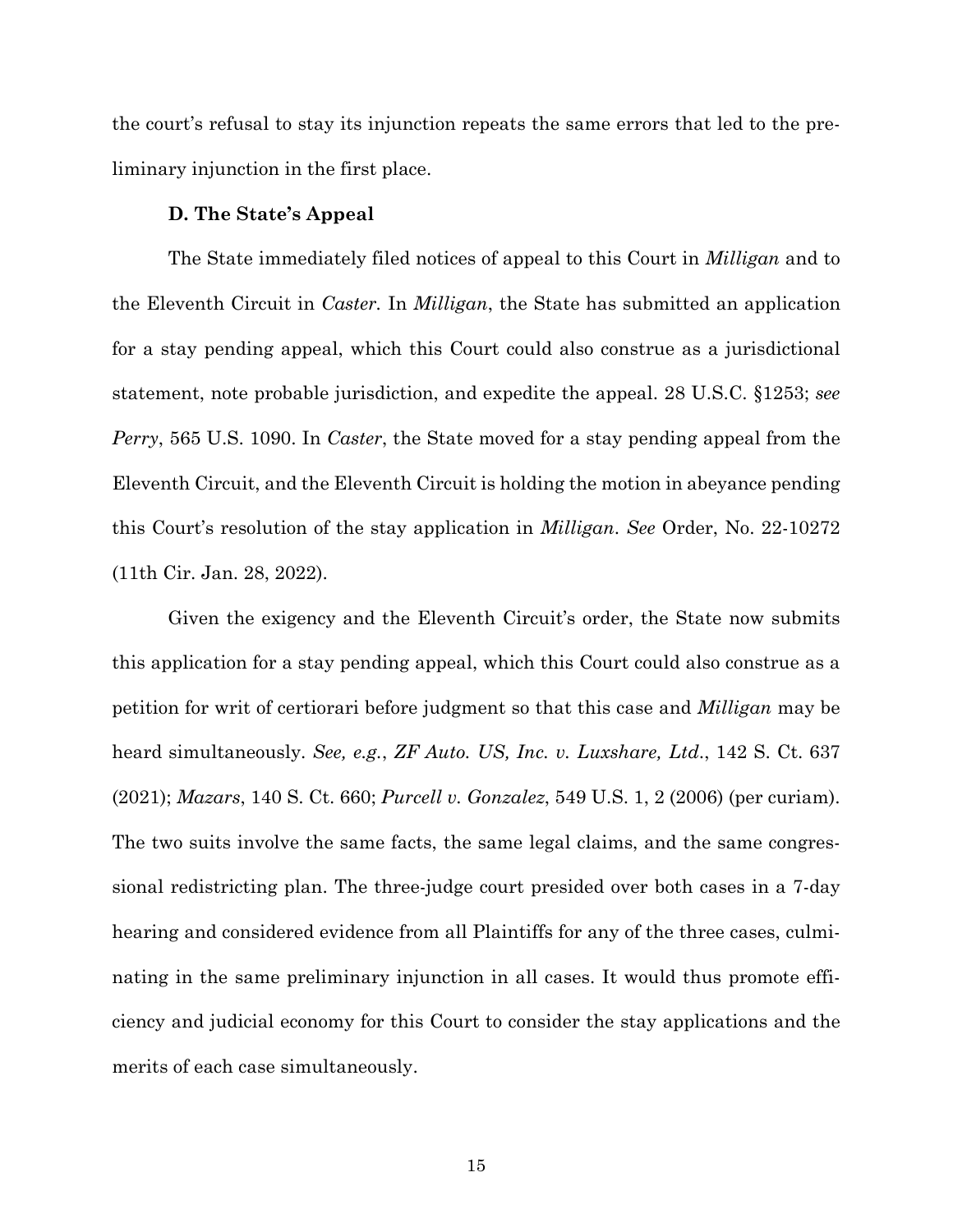#### **ARGUMENT**

The three-judge court's preliminary injunction is an "extraordinary remedy." *Winter v. NRDC*, 555 U.S. 7, 24 (2008); *see Mac Govern v. Connolly*, 637 F. Supp. 111, 116 (D. Mass. 1986) ("When the massive disruption to the political process of the [State] is weighed against the harm to plaintiffs of suffering through one more election based on an allegedly invalid districting scheme, equity requires that [this Court] deny relief."). As one of Plaintiffs' counsel put it in the court below, the three-judge court's injunction and forthcoming overhaul of Alabama's congressional districts will be "the benchmark for redrawing congressional districts probably for several more decades." App.414 (Tr. 1903:5-12).

In such circumstances, a stay pending appeal is warranted. *See, e.g*., *Abbott*, 138 S. Ct. at 2319; *Gill v. Whitford*, 137 S. Ct. 2289 (2017); *Perry*, 565 U.S. 1090; *Miller v. Johnson*, 512 U.S. 1283 (1994). A stay is appropriate when there is "(1) a reasonable probability that four Justices will consider the issue sufficiently meritorious to grant certiorari or to note probable jurisdiction; (2) a fair prospect that a majority of the Court will conclude that the decision below was erroneous; and (3) a likelihood that irreparable harm will result from the denial of a stay." *Hollingsworth v. Perry*, 558 U.S. 183, 190 (2010) (per curiam).

These redistricting cases feature the exceptional circumstances making an immediate stay or injunctive relief appropriate. Absent an order stopping the district court from imposing a racial gerrymander on Alabama for the forthcoming elections, the State and its millions of citizens will suffer irreparable injury and the Court will effectively lose its appellate jurisdiction. Without a stay, districts will be redrawn,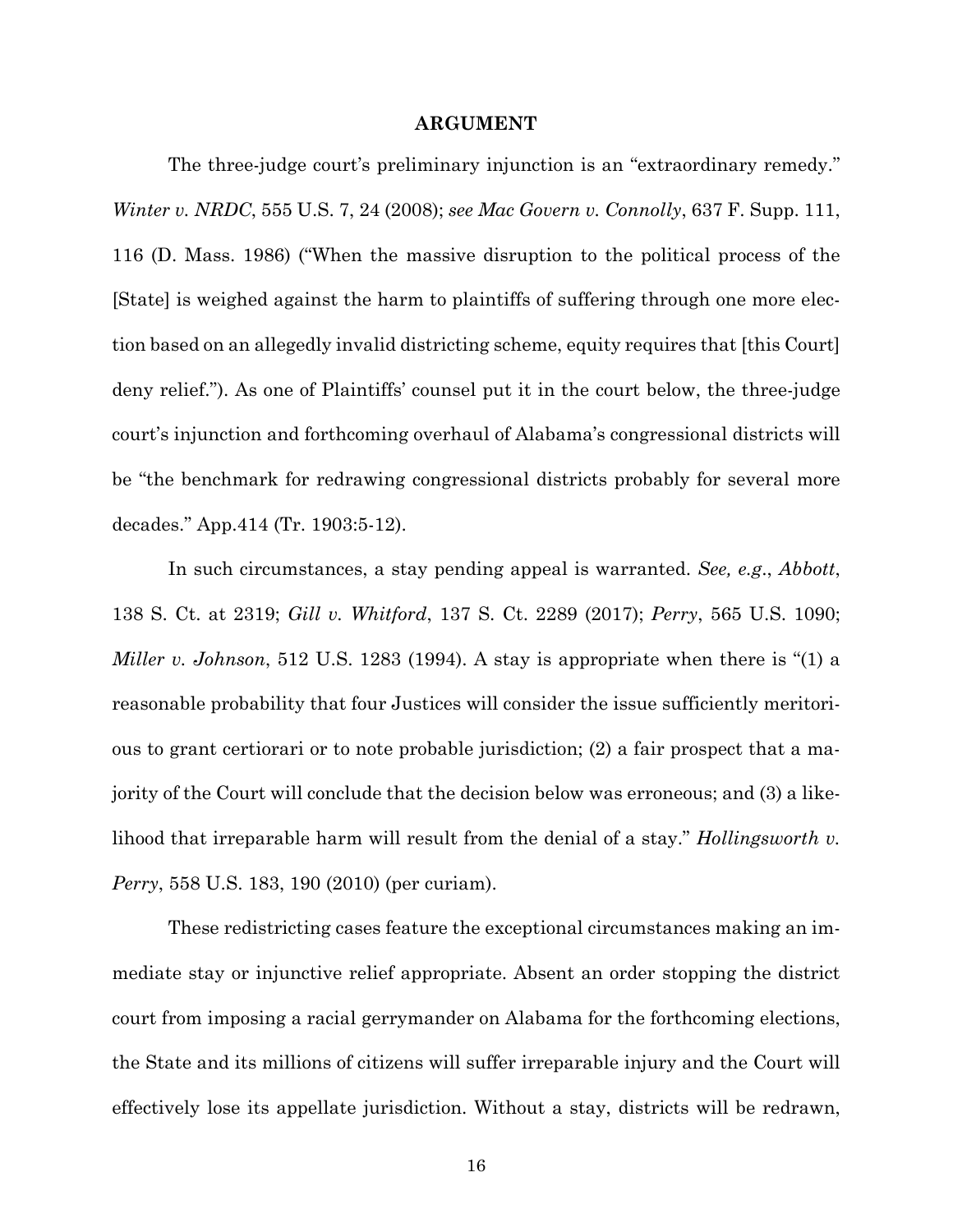splitting and segregating Alabamians, for the upcoming primaries. Once the machinery of those elections begins and the first absentee ballots are cast in March, with hundreds of thousands of voters having been sorted into new race-based districts, the harm is done and cannot be unwound.

# **I. This Court Is Likely To Grant The Petition For Writ Of Certiorari Before Judgment And Ultimately Vacate The Preliminary Injunction.**

Alabama is likely to succeed on the merits in these redistricting appeals. The district court's injunction is plainly unconstitutional. This case is virtually identical to the *Milligan* case, over which this Court must exercise its jurisdiction. The cases involve the same evidence and the same VRA theories. They were tried together in the same 7-day hearing, presided over by the same three-judge panel. Plaintiffs "coordinate[d] their presentation of their statutory claims" and shared evidence. App.28. The three-judge court applied the same analysis to both Plaintiffs' VRA experts and reached the same conclusions. *Compare, e.g*., App.158 (explaining *Milligan* expert "prioritized race only to the extent necessary"), *with* App.160 (explaining *Caster* expert "prioritized race only to the extent necessary"). The court concluded that "the *Caster* record … compel[led] the same conclusion that [the court] reached in *Milligan*." App.205. And, of course, the same preliminary injunction issued in both cases. App.5-7, 14-15. There is every reason for the Court to grant the State's petition for writ of certiorari before judgment here so that the cases can be considered together.<sup>8</sup>

<sup>8</sup> If that were not enough, there is now irreconcilable conflict in the lower courts. In *Gonzalez v. City of Aurora*, 535 F.3d 594 (7th Cir. 2008), then-Chief Judge Easterbrook explained that Section 2 can only provide remedial districts that are "*neutrally drawn*," noting that "[t]he Voting Rights Act does not require" "serious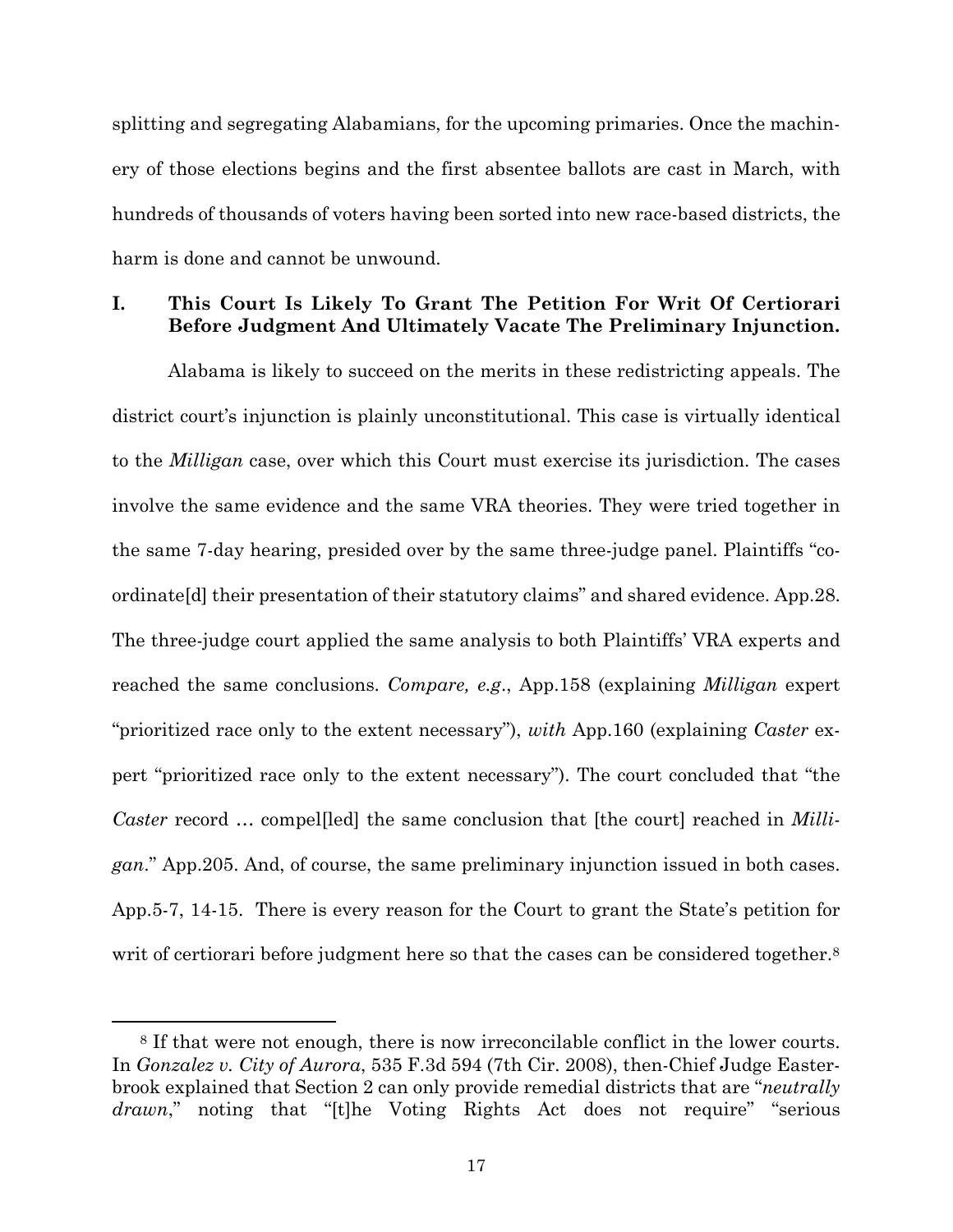There is also a more than reasonable probability that this Court will vacate the three-judge court's preliminary injunction in both *Caster* and *Milligan*. The court's interpretation of the VRA cannot possibly be constitutional, as the court ordered the Legislature to draw race-based districts that never could have been drawn without "prioritiz[ing] race." App.213-14.<sup>9</sup> The court's misconception of the *Gingles* preconditions and what suffices for the "totality of circumstances," 52 U.S.C. §10301(b), is contrary to this Court's precedent. And constitutional avoidance commands that the district court's further distortion of Section 2's "effects test" be reversed, lest the VRA be unconstitutional as applied to single-member districts.

gerrymandering." *Id.* at 600 (emphasis added); *see also id*. at 598-99 (stating "outcome of a race-neutral process in which all districts are compact" could be the "benchmark" for dilution claims). That approach mirrored the district court's in *Johnson v. Miller*, which concluded that "[n]onracial factors do not support creation of a second majorityminority district largely because Georgia's minority population is not geographically compact." 922 F. Supp. 1556, 1567 (S.D. Ga. 1995) (emphasis added). An approach that this Court ultimately affirmed in *Abrams v. Johnson*, 521 U.S. 74 (1997), and that was, until now, broadly accepted.

<sup>9</sup> Four separate times, the court's stated that Plaintiffs "prioritized" race in some way: "She was candid that she prioritized race only to the extent necessary to answer the essential question asked of her as a *Gingles* I expert…and clearly explained, with concrete examples, that she did not prioritize it to any greater extent." App.158. "He was candid that he prioritized race only to the extent necessary to answer the essential question asked of him as a *Gingles* I expert … and clearly explained that he did not prioritize it to any greater extent." App.160. "They explained that they prioritized race only as necessary to answer the essential question asked of them as *Gingles* I experts." App.213. And most damning: Plaintiffs' experts testified "that they prioritized race only for the purpose of determining and to the extent necessary to determine whether it was possible … to state a Section Two claim. As soon as they determined the answer to that question"—by prioritizing race—only then did they "assign[] greater weight to other traditional redistricting criteria." App.213-14.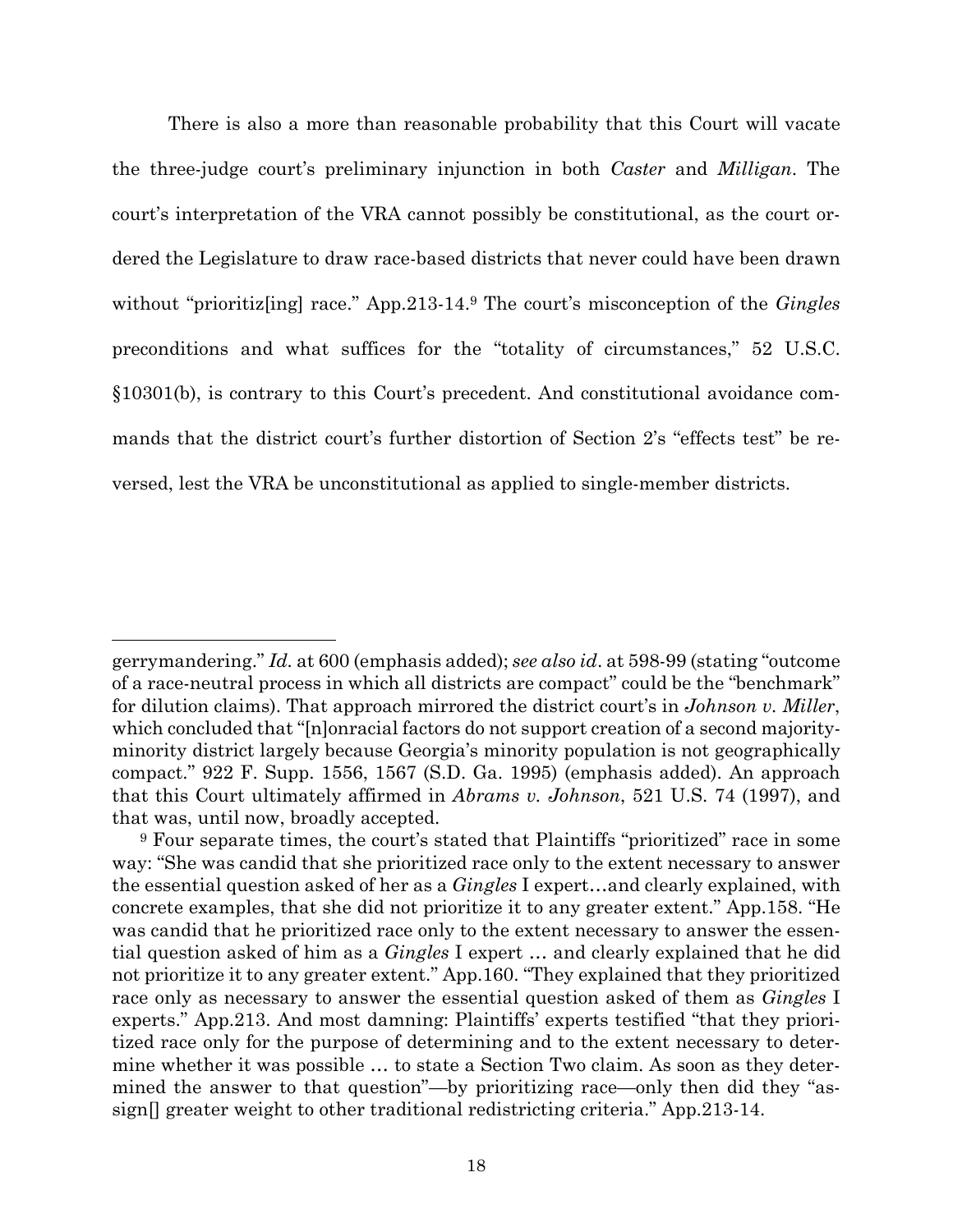### **A. The court below badly misinterpreted** *Gingles***'s first precondition beyond constitutional limits.**

Section 2 of the VRA states that "[n]o voting qualification or prerequisite to voting or standard, practice, or procedure shall be imposed or applied by any State … in a manner which results in a denial or abridgement of the right of any citizen of the United States to vote on account of race or color …." 52 U.S.C. §10301(a). To prove a violation, one must show that "political processes leading to nomination or election in the State or political subdivision are not equally open to participation," meaning individuals "have less opportunity" than others "to participate in the political process and to elect representatives of their choice." *Id*. §10301(b). "The purpose of the Voting Rights Act is to prevent discrimination in the exercise of the electoral franchise and to foster our transformation to a society that is no longer fixated on race." *Georgia v. Ashcroft*, 539 U.S. 461, 490 (2003).

This Court has since applied the VRA to the drawing of single-member districts. *See Cooper*, 137 S. Ct. at 1464 (noting that the "Court has long assumed that one compelling interest … is complying with operative provisions of the Voting Rights Act"); *see also Holder v. Hall*, 512 U.S. 874, 893 (1994) (Thomas, J., concurring in judgment) ("[W]e have converted the Act into a device for regulating, rationing, and apportioning political power among racial and ethnic groups."). To establish a Section 2 violation in such circumstances, three preconditions must be met: (1) "a 'minority group' must be 'sufficiently large and geographically compact to constitute a majority' in some reasonably configured legislative district," (2) "the minority group must be 'politically cohesive,'" and (3) "a district's white majority must 'vote[] sufficiently as a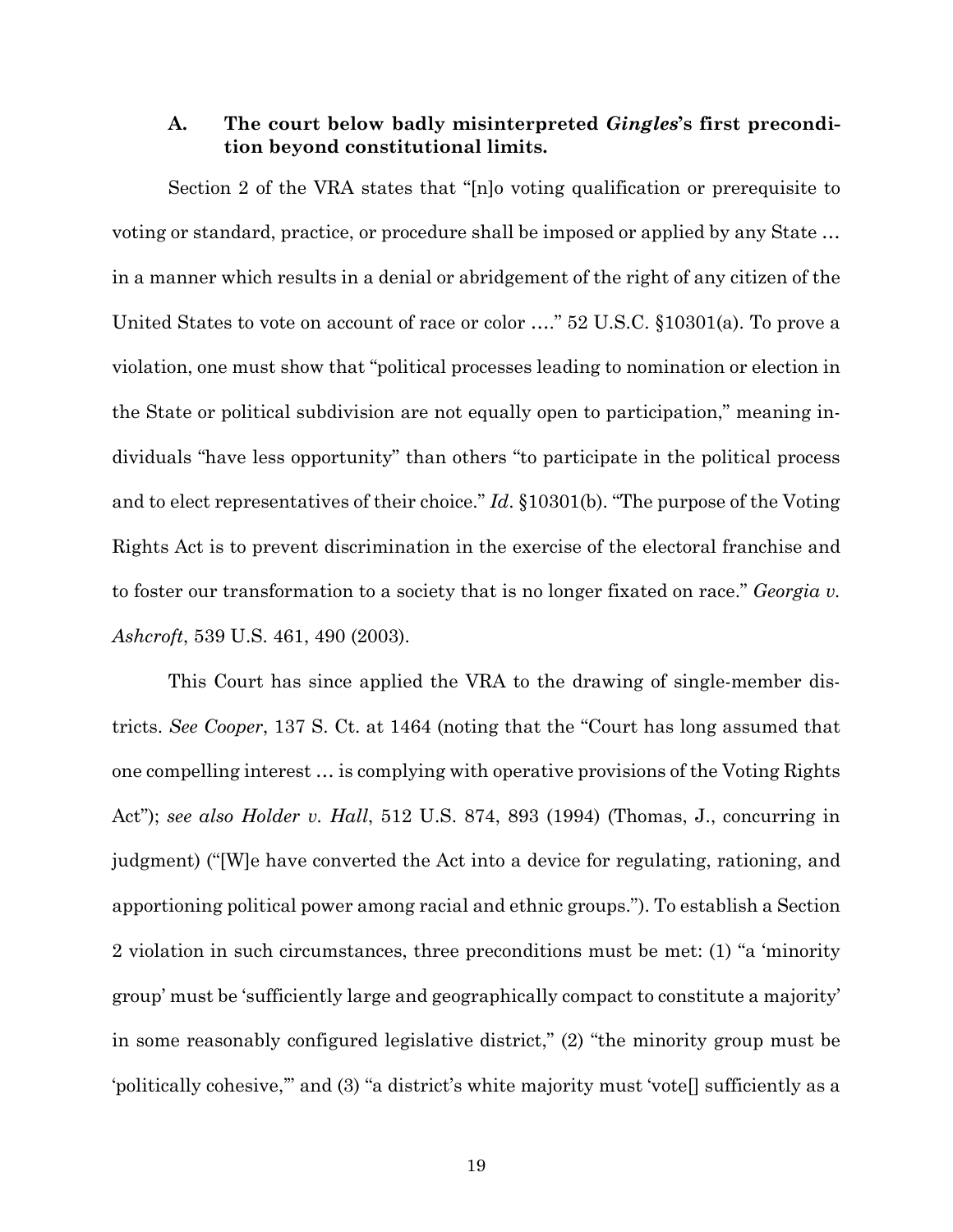bloc' to usually 'defeat the minority's preferred candidate.'" *Cooper*, 137 S. Ct. at 1470 (quoting *Gingles*, 478 U.S. at 50-51). This dispute largely centers on the first of these preconditions.

1. The district court's injunction is premised on a fundamental legal error about how Plaintiffs can establish that "a 'minority group' is 'sufficiently large and geographically compact to constitute a majority' in some reasonably configured legislative district." *Id*. The three-judge court believed that Plaintiffs satisfied *Gingles* I even in the face of Plaintiffs' own evidence showing that an Alabama map drawer would not draw two majority-minority districts using only race-neutral criteria. *See supra*, pp.9-10.<sup>10</sup> The map drawer would have to "prioritize[]" race and draw racebased districts "on purpose." App.213-14; App.359 (Tr. 685:24-25). There is no better indication that Plaintiffs' Section 2 claim fails at the first step as a matter of law. *See Cooper*, 137 S. Ct. at 1470 (requiring the possibility of "reasonably configured" majority-minority districts); *see, e.g.*, *Gonzalez*, 535 F.3d at 598 (Easterbrook, C.J.) ("So what benchmarks [for Section 2 dilution] are possible? One would be the outcome of a race-neutral process in which all districts are compact."). A minority population is definitionally not sufficiently numerous and compact for purposes of *Gingles*'s first

<sup>10</sup> *See, e.g.*, App.289 (Tr. 268:23-269:6) ("noting that "[n]one" of the "30,000 simulated plans included two" majority-black districts "because [he] didn't tell the algorithm to create a second"); App.359 (Tr. 685:23-25) (Plaintiffs' expert's testimony that "it is hard to draw two majority-black districts by accident" in Alabama); App.356 (Tr. 682:11-12) (discussing Plaintiffs' expert's two million computer-generated race-neutral maps, where she "*never* found a second … majority-black district in 2 million attempts" (emphasis added)).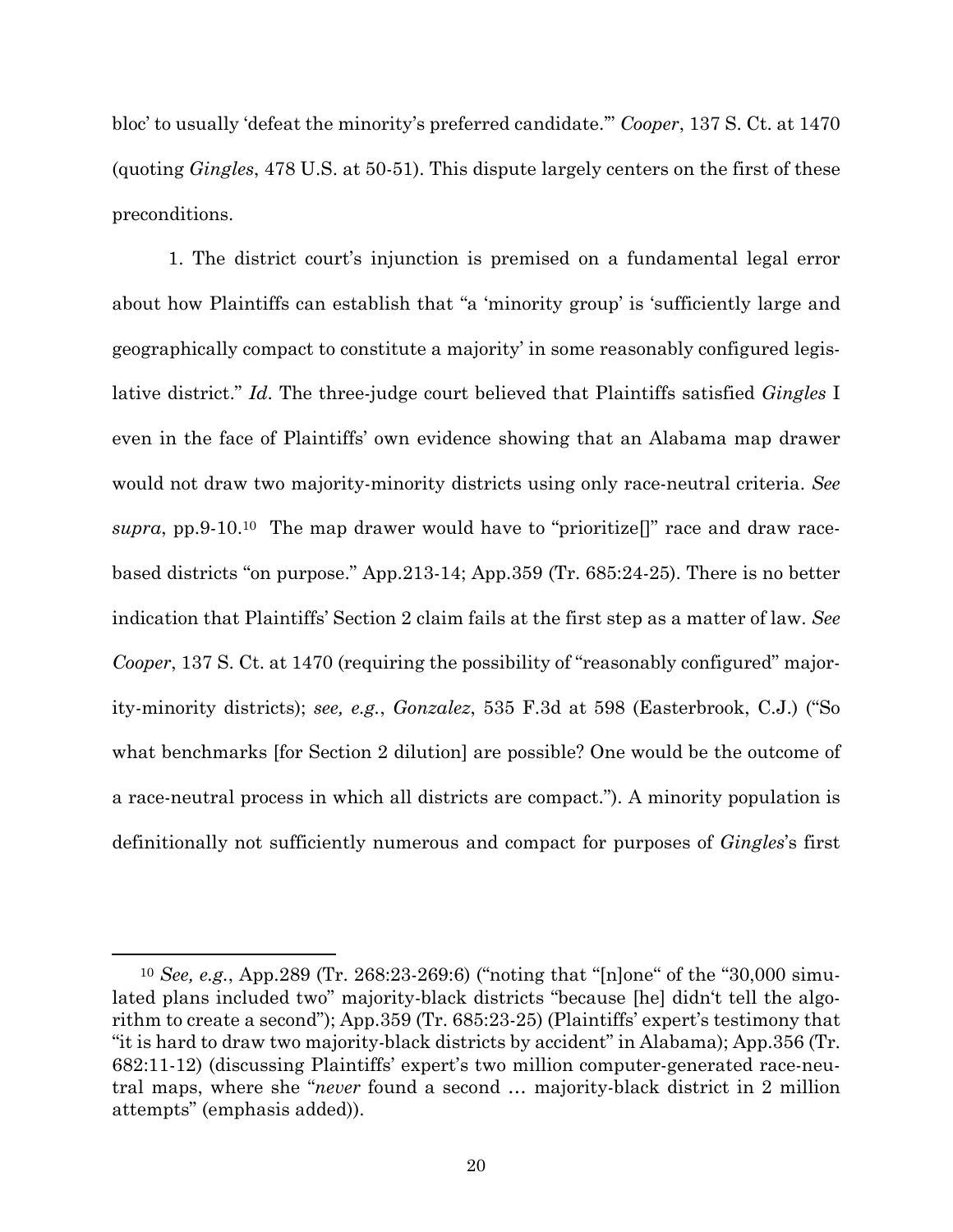precondition if a race-neutral map drawer, considering only race-neutral traditional redistricting criteria, would never draw two majority-minority districts.

Worse still, the court below believed that the VRA not only allowed but *required* this prioritization of race. App.213-14 (discussing how experts "prioritized race only for the purpose of determining and to the extent necessary to determine whether it was possible … to state a Section 2 claim," considering other criteria after); *see also* App.264 (rejecting argument that Section 2 plaintiff must use "only race-neutral districting principles" to meet *Gingles* I). The court reasoned that *Gingles*'s first precondition requires Plaintiffs to propose plans with districts exceeding 50% BVAP; accordingly (in the court's view) a Section 2 plaintiff must necessarily prioritize race first and consider other race-neutral factors second. App.214-15 (describing Plaintiffs' experts' testimony "that they *prioritized* race only for the purpose of determining and to the extent necessary to determine whether it was possible … to state a Section Two claim" and "as soon as they determined the answer to that question"—by prioritizing race—"they assigned greater weight to other traditional redistricting criteria").<sup>11</sup> By

<sup>11</sup> The district court's 50-percent rationale is also oversimplified. In *Bartlett v. Strickland*, 556 U.S. 1 (2009), the plurality opinion held that race-based redistricting could *not* be justified under the VRA if a legislature's aim was only to draw "crossover" districts, where the minority population did not exceed a majority, versus a majorityminority district. *Id.* at 13-15. By implication, one cannot state a claim for vote dilution under the VRA if voters would not otherwise make up 50% or more of the black voting-age population in a "reasonably configured" district. *Id.* at 18; *Cooper*, 137 S. Ct. at 1470. But this Court has never suggested that one can "prioritize[]" race in drawing a proposed district to hit that 50% target. App.213-15. That would not only be circular; it would be inconsistent with the constitutional restraints on legislatures nationwide. As the Court explained in *Cooper*, it is unconstitutional for a legislature to set that same race-based target. 137 S. Ct. at 1469.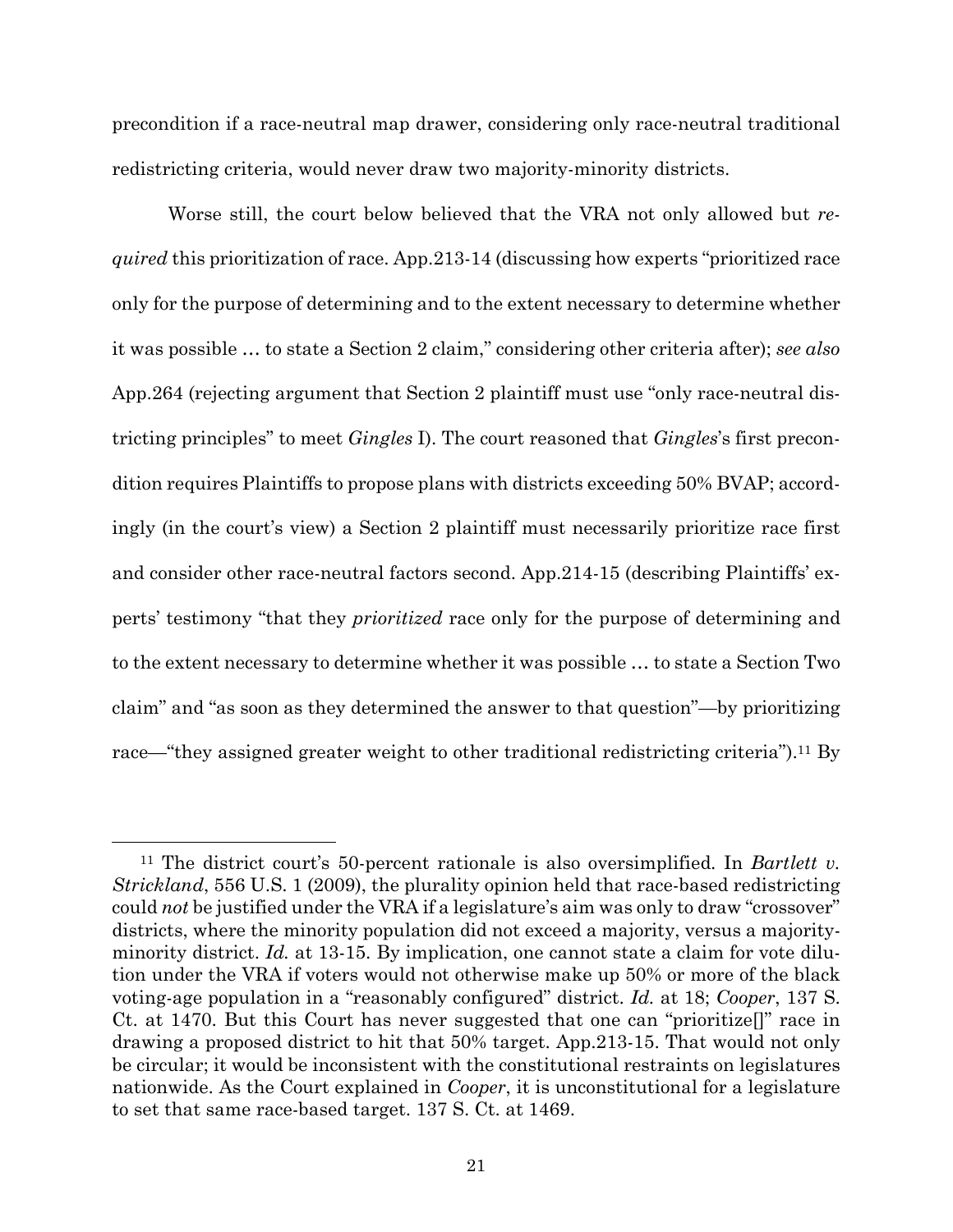the district court's lights, Section 2 plaintiffs must therefore *assume* they are entitled to the relief they seek and then reverse engineer that remedial district, no matter how racially segregated. That reasoning is exactly backwards. It would render *Gingles* first precondition no precondition at all.

This Court's precedents—and the Constitution—make clear that a Section 2 plaintiff alleging vote dilution must *first* prioritize traditional redistricting criteria. Only then may the plaintiff assess whether the employment of traditional redistricting criteria has resulted in "reasonably configured" majority-minority districts that the State failed to create. *See Cooper*, 137 S. Ct. at 1470; *see, e.g.*, *League of United Latin Amer. Citizens v. Perry* ("*LULAC*"), 548 U.S. 399, 433-34 (2006) (discussing use of traditional redistricting criteria to satisfy *Gingles*, lest courts "fail[] to account for the differences between people of the same race"); *Abrams*, 521 U.S. at 91-92; *Miller v. Johnson*, 515 U.S. 900, 919 (1995) (warning traditional principles cannot be "subordinated to racial objectives"); *Bush v. Vera*, 517 U.S. 952, 977 (1996) (plurality op.) (Section 2 inquiry should account for "traditional districting principles such as maintaining communities of interest and traditional boundaries"). Injecting race as one of those traditional redistricting principles at step one is circular and senseless. It assumes at step one what Plaintiffs are ultimately trying to prove. A plaintiff cannot "prioritize[] race" from the start and then work backwards to try to draw districts with that "non-negotiable" constraint (by "eyeballing" no less). App.169, 214. That approach unavoidably prioritizes race-based considerations in place of race-neutral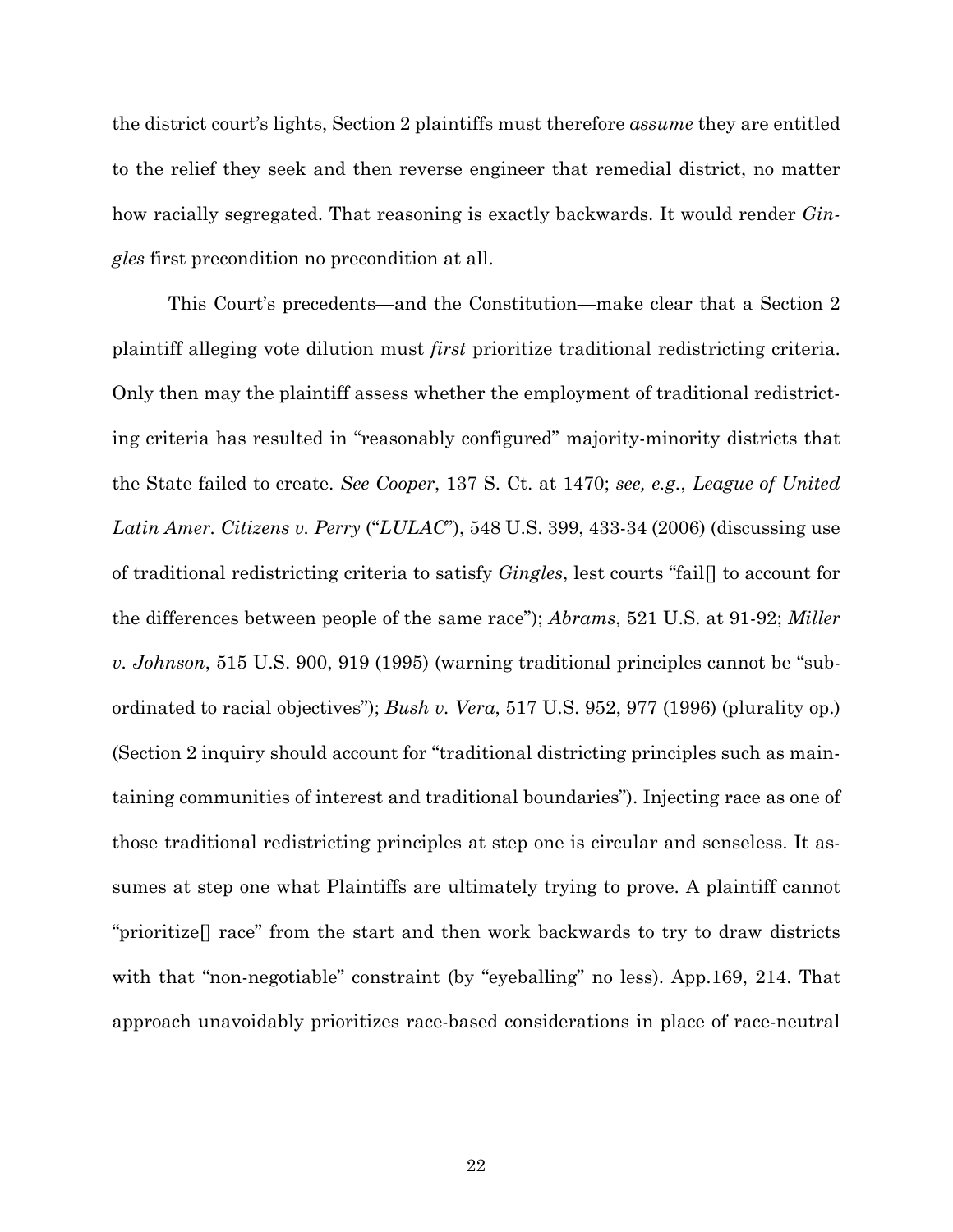redistricting, thereby raising serious constitutional questions. *Miller*, 515 U.S. at 916.<sup>12</sup>

The decision below fundamentally errs in this regard. The court accepted Plaintiffs' invitation to *start* the *Gingles* analysis by "prioritiz[ing]" race. App.213-14. That is, the court started the *Gingles* analysis by presuming the answer to the ultimate question. The court doubled down when it denied the State's stay motion, specifically rejecting that a plaintiff must "set about drawing illustrative remedial plans using only race-neutral districting principles and hope to happen upon a plan that includes an additional majority-minority district." App.264; *but see Gonzalez*, 535 F.3d at 600 (Easterbrook, C.J.) (asking whether Latino population was "concentrated in a way that *neutrally drawn* compact districts would produce three" VRA districts (emphasis added)).

That error would be bad in any case. But it is especially serious here where the prioritization of race in this case made all the difference. No race-neutral map drawing would result in two black-majority districts. In one of the plaintiffs' experts own words, "it is hard to draw two majority-black districts by accident" in Alabama. App.359 (Tr. 685:23-25). For this reason, Plaintiffs had to start by making two black-

<sup>12</sup> The court's error is little different than claims that majority-minority districts must be maximized in a redistricting plan, claims that this Court rejected in *Johnson v. DeGrandy*, 512 U.S. 997, 1016 (1994), and *Miller*, 515 U.S. at 923. In both cases, this Court rejected the notion that a VRA violation can be proved by the failure to maximize districts. *Id.* So too here—starting from the premise that two districts must be drawn, prioritizing that two-district racial target above race-neutral criteria raises the same constitutional problems. It transforms the VRA from a statute meant to stamp out race discrimination to a statute that requires it.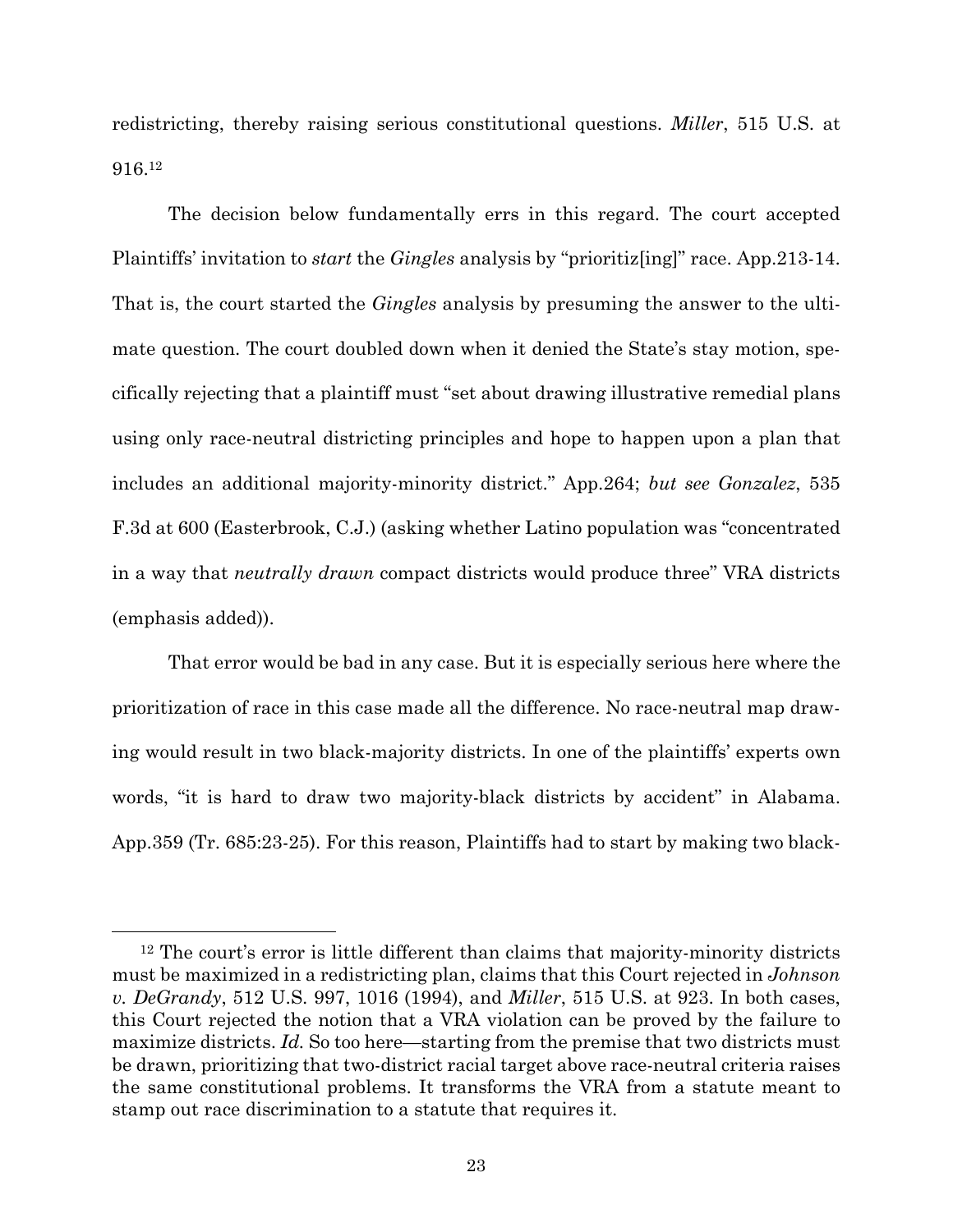majority districts "non-negotiable," even if race-neutral criteria had to "yield" to draw them. App.214, 223. Everything else was secondary. *See, e.g.*, App.322 (Tr. 577:16-20) (programming "two majority-black districts" as "nonnegotiable," and only "*after that*" following principles like "contiguity" and "compactness" (emphasis added)); *see also* App.256-57.<sup>13</sup> Simply put, Plaintiffs *first* prioritized a racial target (drawing two majority-minority districts) and then backfilled their case with various arguments about how those illustrative plans were sufficiently consistent with race-neutral traditional redistricting criteria, even though such plans would not have resulted but for the prioritization of race first and other criteria second. Plaintiffs' reverse order of operations rendered their maps unconstitutional: "Race was the criterion that … could not be compromised." *Shaw v. Hunt* ("*Shaw II*"), 517 U.S. 899, 907 (1996).

The district court's view of the VRA makes VRA compliance irreconcilable with the U.S. Constitution. A map that starts with a "non-negotiable" racial target of two majority-black districts and that can be drawn only when race is "prioritized" goes

<sup>13</sup> Specifically, the court endorsed the *Milligan* Plaintiffs' expert's approach that "took the creation of two majority-Black districts, which she was asked to try to draw, as a 'nonnegotiable principle' sought in her illustrative plan, along with equal population among districts." App.66. She them deployed a euphemism, labeling that nonnegotiable race-based target as the "minority opportunity to elect" criteria. *Id.* Other evidence shows how race abounded in Plaintiffs' creation of two majority-black districts. None of the more than two million race-neutral maps contained two majorityblack districts. App.310, 356 (Tr. 565:11-14; 682:3-14; 682:12-14); *see also* App.337 (Tr. 647:12-20) ("no question" that "one reason that there are nine splits in counties in this plan as opposed to six splits in counties is … because of the weight [she] gave to the criteria of ensuring two majority-black congressional districts"); App.344 (Tr. 664:17-24) (subordinating geographic compactness to racial preferences by placing "the Black Belt counties in majority-black districts" despite rendering lower geographic-compactness scores); App.330,351-52 (Tr. 600:10-16, 671:22-672:14).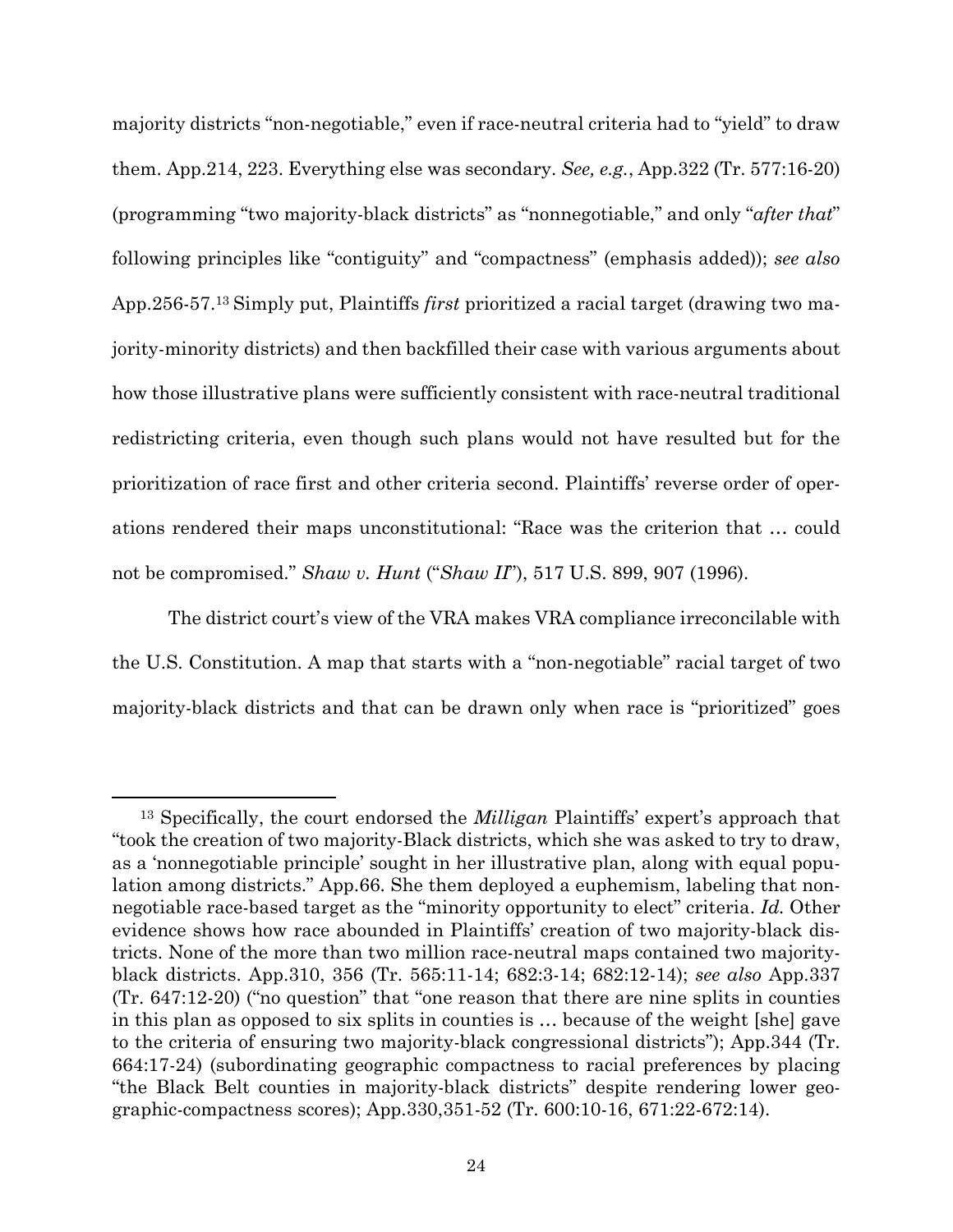far beyond Section 2's mandate of an "equally open" political process, 52 U.S.C. §10301(b). Just as "[n]othing in §2 grants special protection to a minority group's right to form political coalitions," *Bartlett*, 556 U.S. at 15, nothing in Section 2 grants Plaintiffs a right to a predetermined number of majority-minority districts that can exist only when race subordinates "traditional districting principles," *LULAC*, 548 U.S. at 433; *see also Holder*, 512 U.S. at 907 (Thomas, J., concurring) ("few devices could be better designed to exacerbate racial tensions than the consciously segregated districting system currently being constructed in the name of the Voting Rights Act").

2. The district court wrongly believed that *Gingles* I always requires a map drawer to subvert, to some extent, traditional redistricting criteria to race. According to the court, "a remedial plan" would be rendered "unconstitutional … for attempting to satisfy *Gingles* I" if the State is correct. App.214. That is not so. Under the correct approach, there should be no "remedial plan" *at all* unless the *Gingles* preconditions are all met. Plaintiffs and the district court bypassed all of this by assuming the conclusion that Alabama needed two majority-black districts.

The flaw in this approach is the fact that no map drawer could produce such maps without subordinating traditional districting principles to race. *Supra*, p.9. It cannot be done unless race is "prioritized" first and other race-neutral redistricting principles "yield" to that race-based target. App.213-14. There is no better indication that *Gingles* I is not met. The district court never reconciled that stunning fact with *Gingles*'s first precondition. The court instead deferred to Plaintiffs' "eminently qualified" experts' conclusion that the districts were good enough. But no court can defer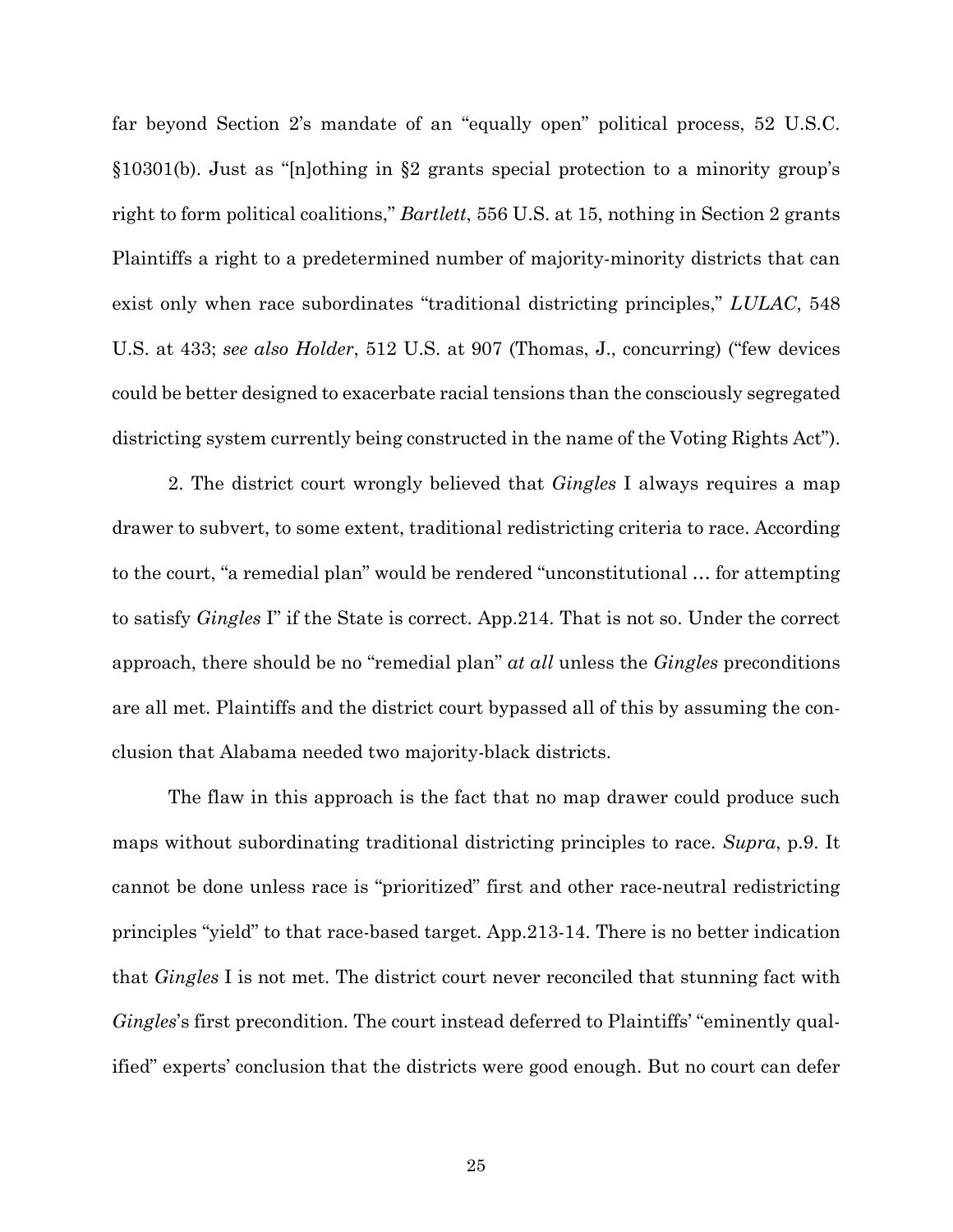to an expert, however "eminently qualified" in some regard, when it comes to the legal requirements (and limitations) of the legal standards of Section 2. *See Abbott*, 138 S. Ct. at 2326; *Barr v. Lee*, 140 S. Ct. 2590, 2591 (2020) (per curiam) (vacating preliminary injunction after finding plaintiffs failed to establish they were likely to succeed on the merits). Especially so here, where that expert's "understanding" was that "race consciousness is expressly permitted," App.359 (Tr. 685:19-20), and she didn't "know of a way to talk about the traditional principles that is truly race blind," App.356 (Tr. 682:20-22). In her words: "[T]hat it is hard to draw two majority-black districts by accident *shows the importance of doing so on purpose*." App.359 (Tr.685:23-25) (emphasis added).

To be clear, the flaw is not Plaintiffs' subjective intent to present maps with two districts that exceed 50% BVAP, as they must to state a claim. The flaw is the objective fact that no map drawer could hit that racial target of two majority-black districts without prioritizing race first and race-neutral criteria second. Put differently, the problem is not that Plaintiffs were "attempting to satisfy *Gingles* I," App.214; the problem is that their attempt failed because no map drawer could have produced those maps in a race-neutral way. *But see Bethune-Hill v. Va. State Bd. of Elections*, 137 S. Ct. 788, 799 (2017). If Plaintiffs could show that some subset of millions of race-neutral maps would produce two majority-black districts, this might be a different case. But the problem for Plaintiffs—and what ends this case—is that it is impossible in Alabama to draw any map with two majority-minority districts "consistent with traditional, race-neutral principles." *Id.*; *see also, e.g.*, *Davis v. Chiles*,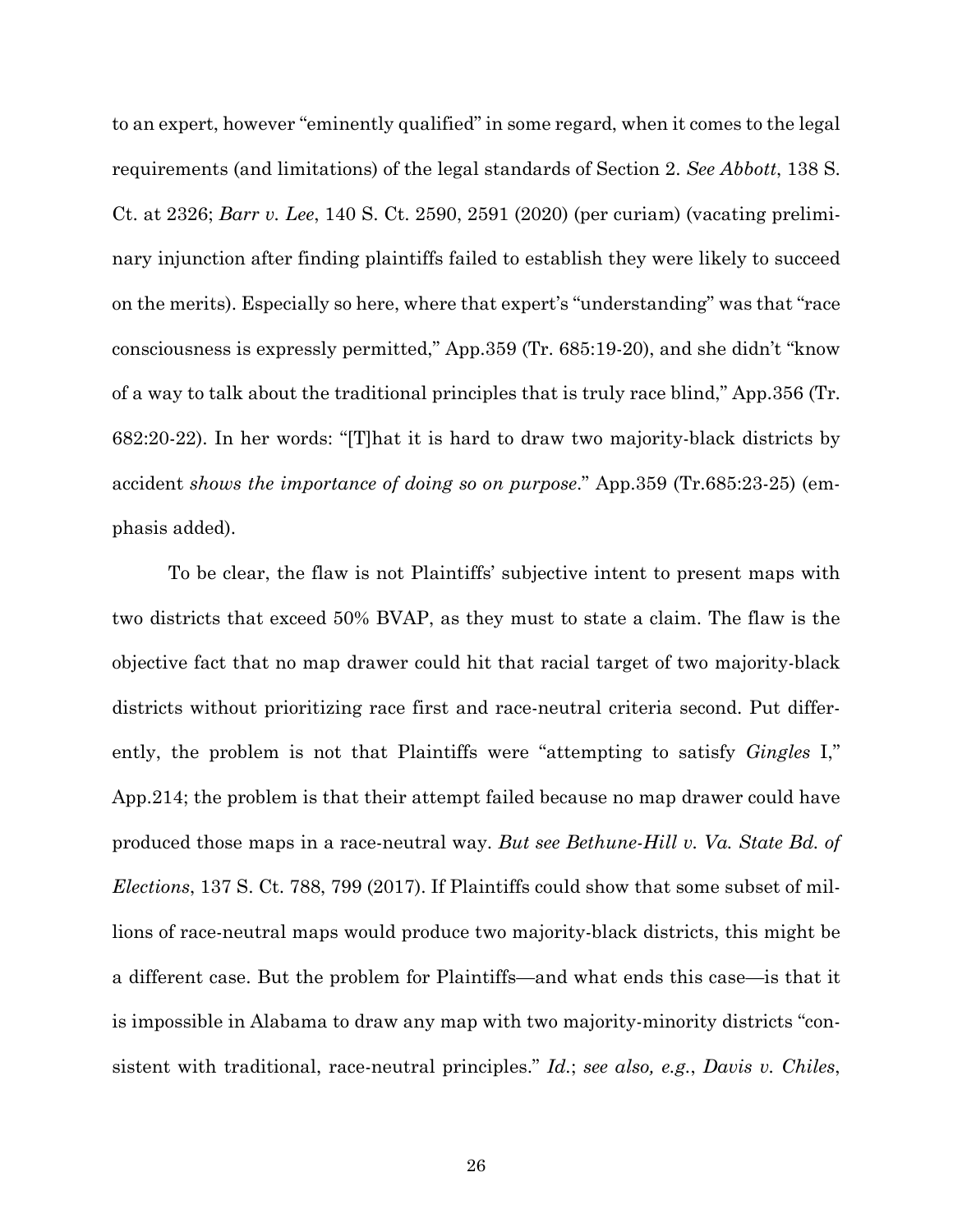139 F.3d 1414, 1425 (11th Cir. 1998). As the three-judge court said, Plaintiffs had to "prioritize[]" race, and have other race-neutral criteria "yield" to that race-conscious one. App.213-14.<sup>14</sup>

The court's error is best encapsulated by its statement that Plaintiffs' experts "prioritized race only to the extent necessary." App.158, 160. That makes no sense. The court's formulation presumes the answer to the question at the heart of *Gingles*'s first precondition. If it were permissible to "prioritize[]" race to meet *Gingles* I (it is not), then *Gingles* I is a meaningless test that can always be satisfied and will always make race the overriding criterion in drawing district lines. It is hardly surprising, especially with modern redistricting technology, that one can put race first and redraw a district where the black voting-age population just exceeds 50%. The relevant question for *Gingles* I—the question the three-judge court never asked but that Plaintiffs' experts have already answered—is instead what results when one does not prioritize race as a "non-negotiable" constraint. App.214.

The three-judge court's rule is also unadministrable, for all the same reasons this Court decided the plaintiffs' twist on the VRA was unadministrable in *Bartlett*. If Section 2 requires legislatures to "prioritize[] race" over traditional race-neutral districting principles somewhat (for *Gingles* I) but not too much (for the Constitution), then there can be no "sound judicial and legislative administration" of the statute.

<sup>14</sup> For one example, the *Milligan* expert conceded that looked at race when splitting small voting districts (or "VTDs"), "but really, only to make sure that I was creating two districts over 50 percent." App.67. This is like an archer saying she did not consider the bullseye except to ensure she was aiming at it. *See also supra*, p.24, n.13*.*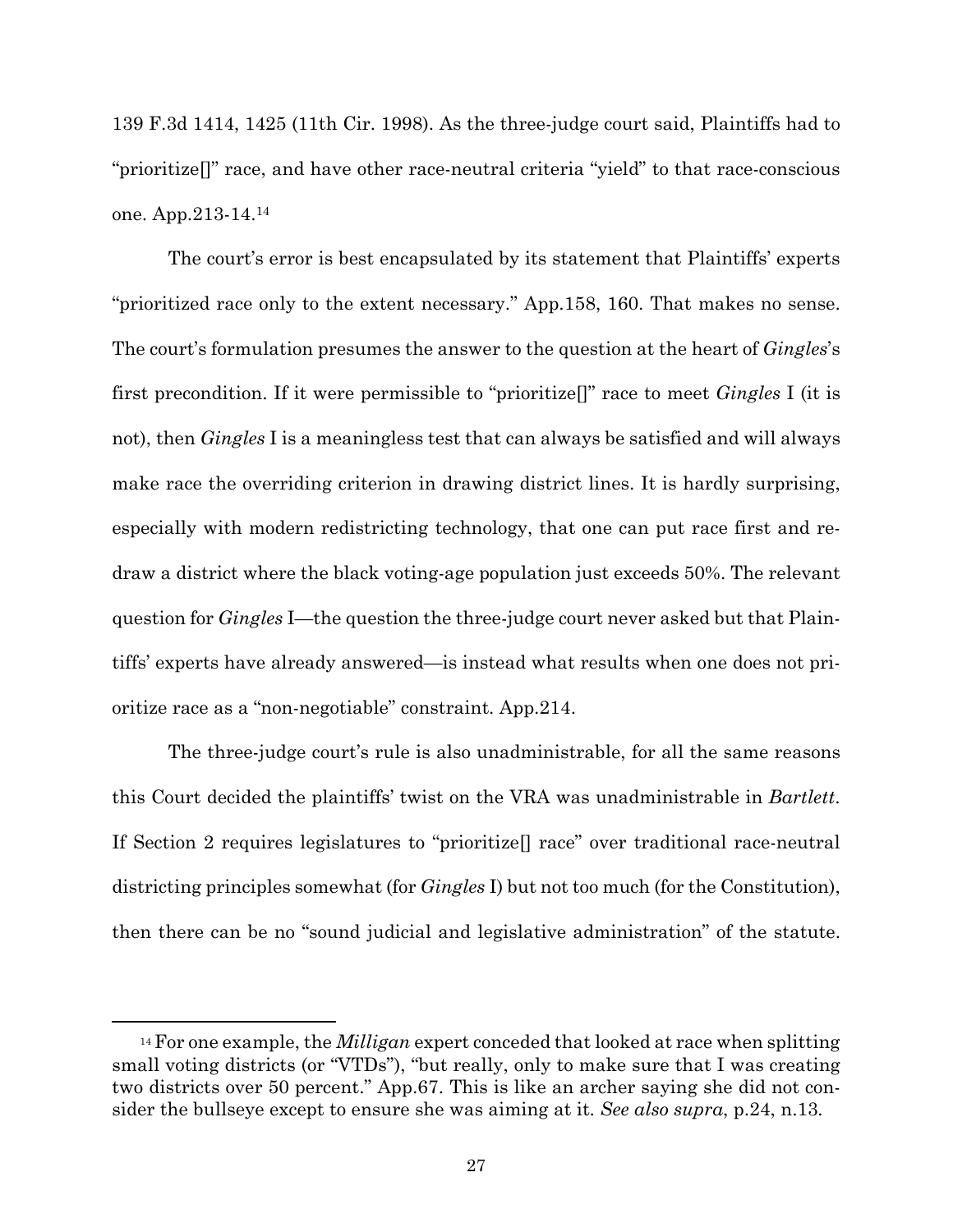*Bartlett*, 556 U.S. at 17. Every redistricting cycle, legislatures will be forced to ask whether they have allowed their traditional race-neutral principles "to yield" enough—but not too much—to racial considerations. App.214. Apparently, "*some awareness* of race likely is required" but not so much that "race must predominate." App.255 (emphasis added). This "test" would practically guarantee redistricting litigation every cycle in numerous jurisdictions, "transfer[ring] much of the authority to regulate [districting] from the States to the federal courts." *Brnovich v. Democratic Nat'l Comm*., 141 S. Ct. 2321, 2341 (2021).

"A requirement to draw election districts" based on answers to questions like how much race is too much "ought not to be inferred from the text or purpose of §2." *Bartlett*, 556 U.S. at 17. For if federal courts are not equipped to answer the question, "At what point does permissible partisanship become unconstitutional?" *Rucho v. Common Cause*, 139 S. Ct. 2484, 2501 (2019), neither are they equipped to determine "How much race is too much?" when it comes to prioritizing race over traditional raceneutral principles. The only "workable standard[]" for "sound judicial and legislative administration," *Bartlett*, 556 U.S. at 17, is one in which Section 2's compactness inquiry focuses on possible "outcome[s] of a *race-neutral* process in which all districts are compact," *Gonzalez*, 535 F.3d at 598 (emphasis added).

Finally, it makes no sense that the court sanctioned Plaintiffs' use of race because it wasn't as bad as it could have been. According to the court, Plaintiffs' mapdrawers could have subordinated those traditional principles to race even more, but they didn't. *See, e.g*., App.67-68 (noting that one of plaintiffs' experts "took … county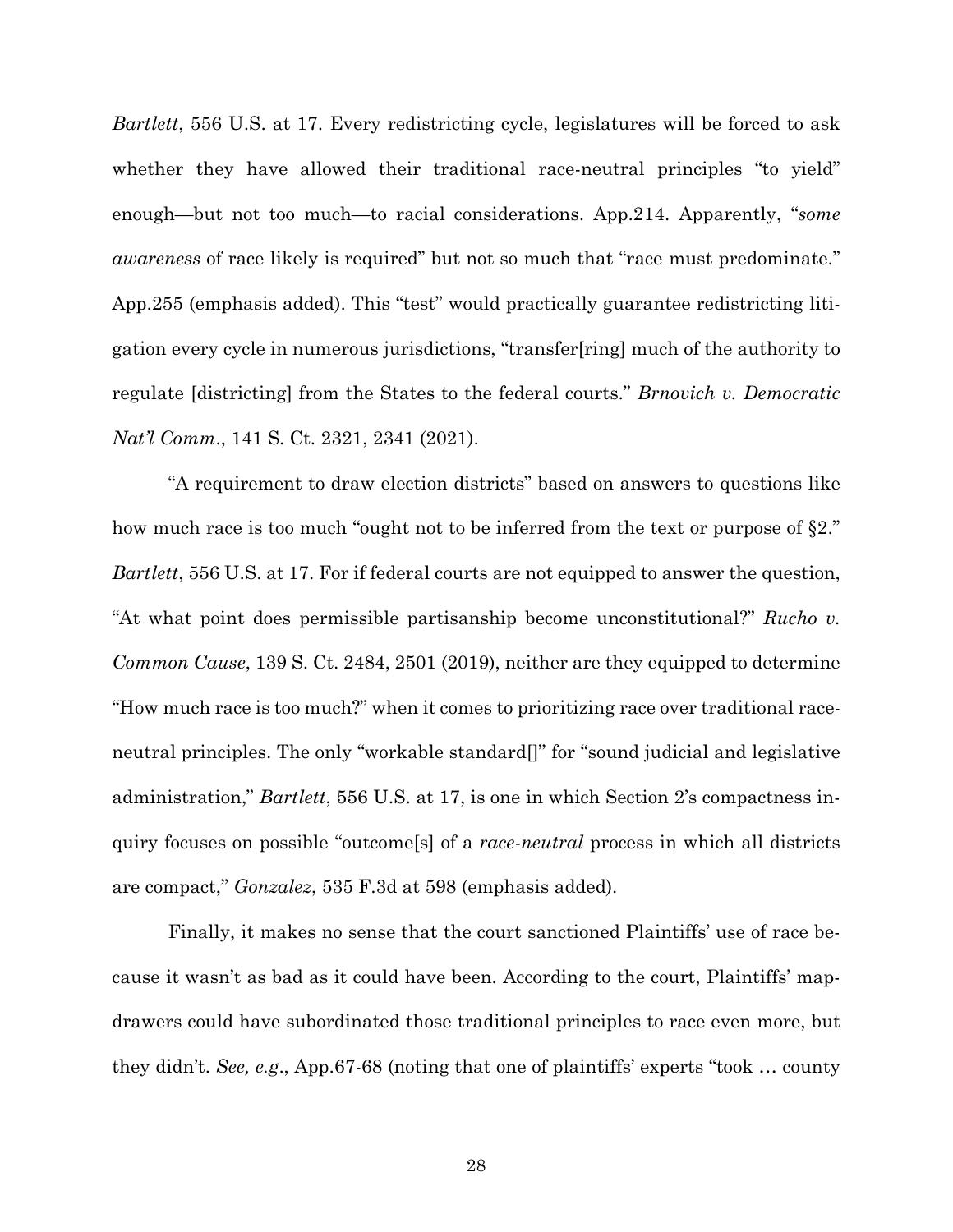integrity to take precedence over the level of BVAP *once that level was past 50 percent*") (emphasis added)); App.97 (noting that *Caster* Plaintiffs' expert "testified that if he had wanted to assign race a greater role, he could have"). If that were acceptable, then the maps drawn in *Cooper*—ultimately declared unconstitutional by this Court—should have been acceptable too. North Carolina subordinated traditional districting principles to race only "sometimes," when it interfered with "'the more important thing' … to create a majority-minority district." 137 S. Ct. at 1469. Sound familiar? It was unconstitutional in *Cooper*, and it was unconstitutional here. A federal court cannot order an overhaul of Alabama's congressional map based on the same fundamental error.

#### **B. The injunction also cannot be reconciled with the statutory text.**

Even if race prioritization were permissible under the *Gingles* framework (Constitution aside), Section 2's text forecloses Plaintiffs' claim in another way. The statute asks whether the political processes … in the State" are "*equally open* to participation by [black Alabamians] in that [they] have less opportunity than other members of the electorate to participate in the political process and to elect representatives of their choice." 52 U.S.C. §10301(b) (emphasis added). That text "commands" the "consideration of 'the totality of circumstances' that have a bearing on whether the State makes voting 'equally open' to all and gives everyone an equal 'opportunity' to vote." *Brnovich*, 141 S. Ct. at 2341; *accord Holder*, 512 U.S. at 901 (Thomas, J., concurring) (noting "[s]ome conceptions of representative government may primarily emphasize the formal value of the vote as a mechanism for participation in the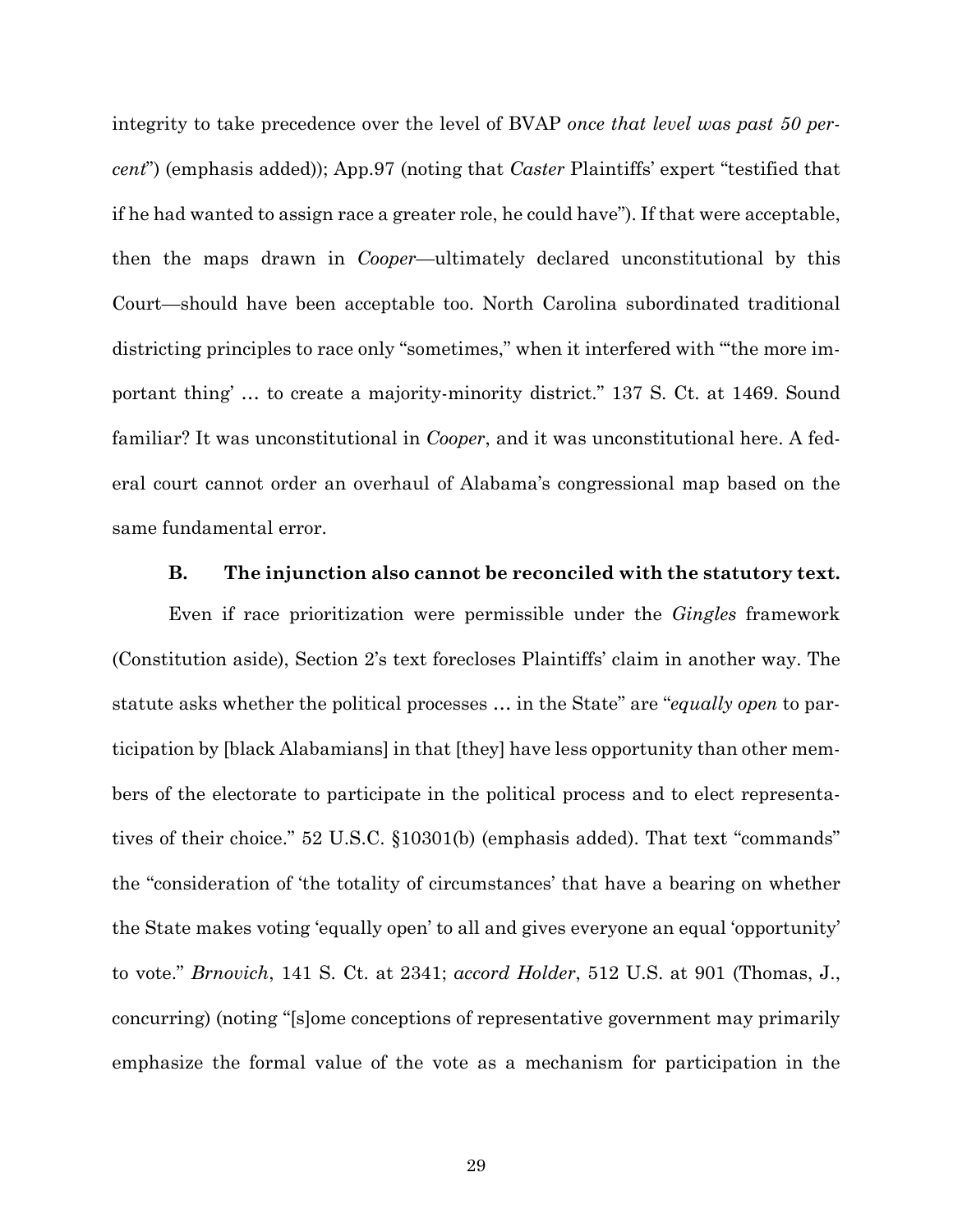electoral process, whether it results in control of a seat or not," such that "a vote duly cast and counted would be deemed just as 'effective' as any other").

Applied here, the court jumped straight to the amorphous so-called Senate factors, failing to start with the text. App.187. As a result, the court failed to realize Plaintiffs' claims failed the statute's "equally open" requirement in a more basic way. If Plaintiffs cannot produce a map with two majority-minority districts without prioritizing race before other criteria, then it is impossible to say that the State has denied minority voters equal opportunity to participate in the political process. *See, e.g*., *Gonzalez*, 535 F.3d at 598-600.

#### **C. Constitutional avoidance compels a stay pending appeal.**

The district court's interpretation of the VRA raises serious constitutional questions. If correct, then Section 2's "effects test," as prescribed by *Gingles* and progeny, cannot possibly be constitutional as applied to single-member districts. Likewise, if an "equally open" political process under Section 2 requires racial preferences in drawing single-member districts, then Section 2 cannot possibly be constitutional as applied to single-member districts. *See DeGrandy*, 512 U.S. at 1017 (stating "one is not entitled to suspect (much less infer) dilution from mere failure to guarantee a political feast"). To the extent there is any doubt about whether Section 2 would permit Plaintiffs' race prioritization here, the Court should "resolve that doubt by avoiding serious concerns under the Equal Protection Clause." *Bartlett*, 556 U.S. at 21.

1. Any "assignment of voters on the basis of race" is subject to constitutional law's "strictest scrutiny." *Miller*, 515 U.S. at 915. Redistricting is not an exception to that constitutional proscription. Section 2 permits race-conscious districting only in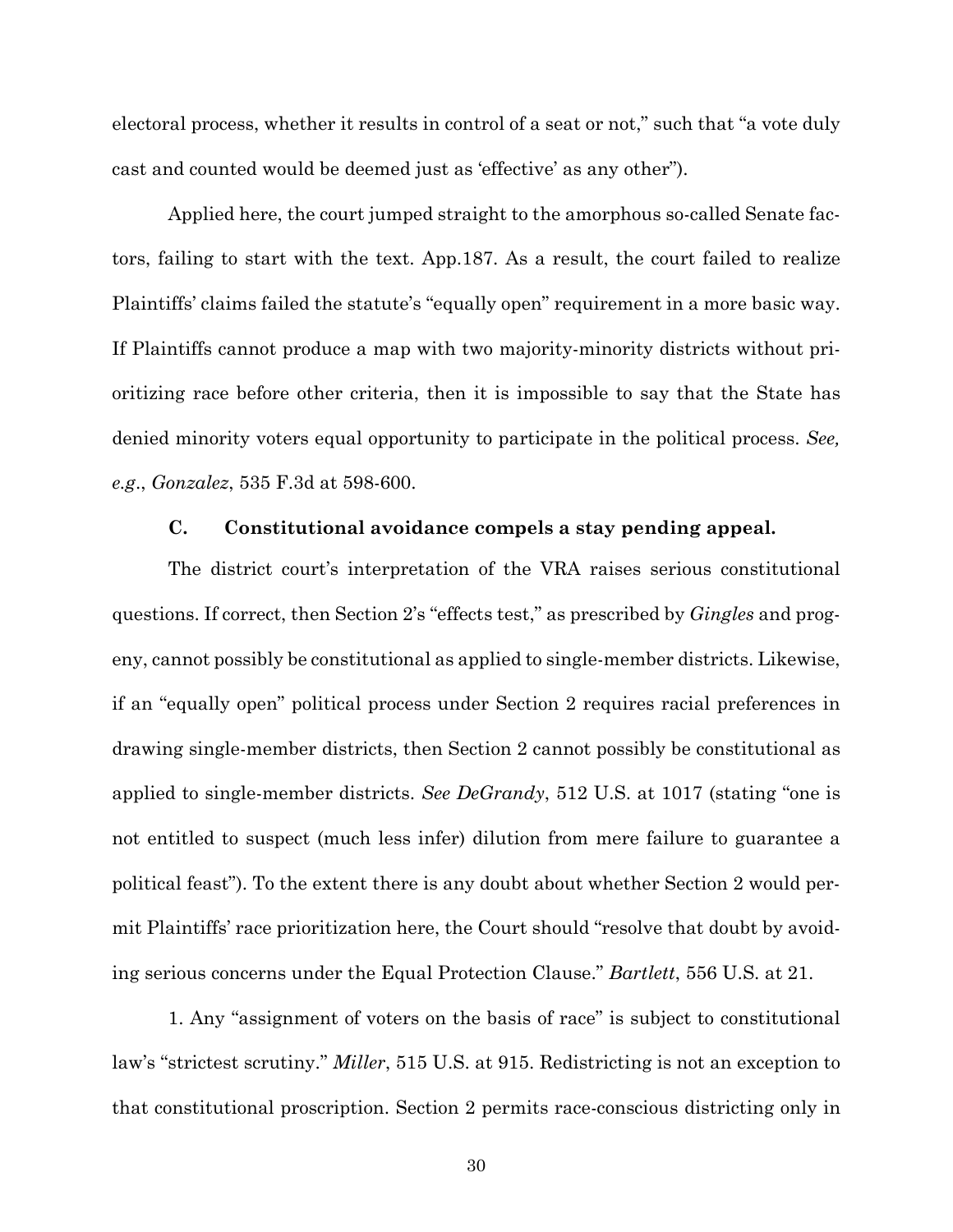the limited context of choosing among maps that honor a State's "traditional districting principles." *LULAC*, 548 U.S. at 433. For example, it should be beyond dispute that the Legislature never could have constitutionally passed the maps that the district court has ordered here since those maps started from a racial target of two majority-black districts—a target that made it "necessary" for Plaintiffs' map drawers to split areas as large as Mobile County and as small as voting districts in a way unexplainable on grounds other than race. *See, e.g.*, *Shaw II*, 517 U.S. at 907 (racial gerrymander where "[r]ace was the criterion that … could not be compromised"); *Miller*, 515 U.S. at 916 (unconstitutional map "subordinated traditional race-neutral districting principles … to racial considerations").

Here, too, a court cannot order something that a legislature constitutionally could not do. Just as a legislature cannot make race a "'more important thing'" than race-neutral considerations "to create a majority-minority district," *Cooper*, 137 S. Ct. at 1469, a court cannot order that race be "prioritized" before the *Gingles* preconditions have even been met, *see supra*, p.18, n.9*.* The VRA does not authorize racebased changes at all times, in all places, and in all districts. And the VRA certainly does not authorize race-based changes where, as here, such changes would not have resulted if only race-neutral criteria were considered. *See supra*, p.9

2. The district court's application of *Gingles* I and its totality-of-circumstances analysis takes Section 2 beyond its promise of "equal[] … opportunity." 52 U.S.C. §10301(b). It is yet another real-world example of the federal courts' transformation of the VRA, a statute "originally perceived as a remedial provision directed

31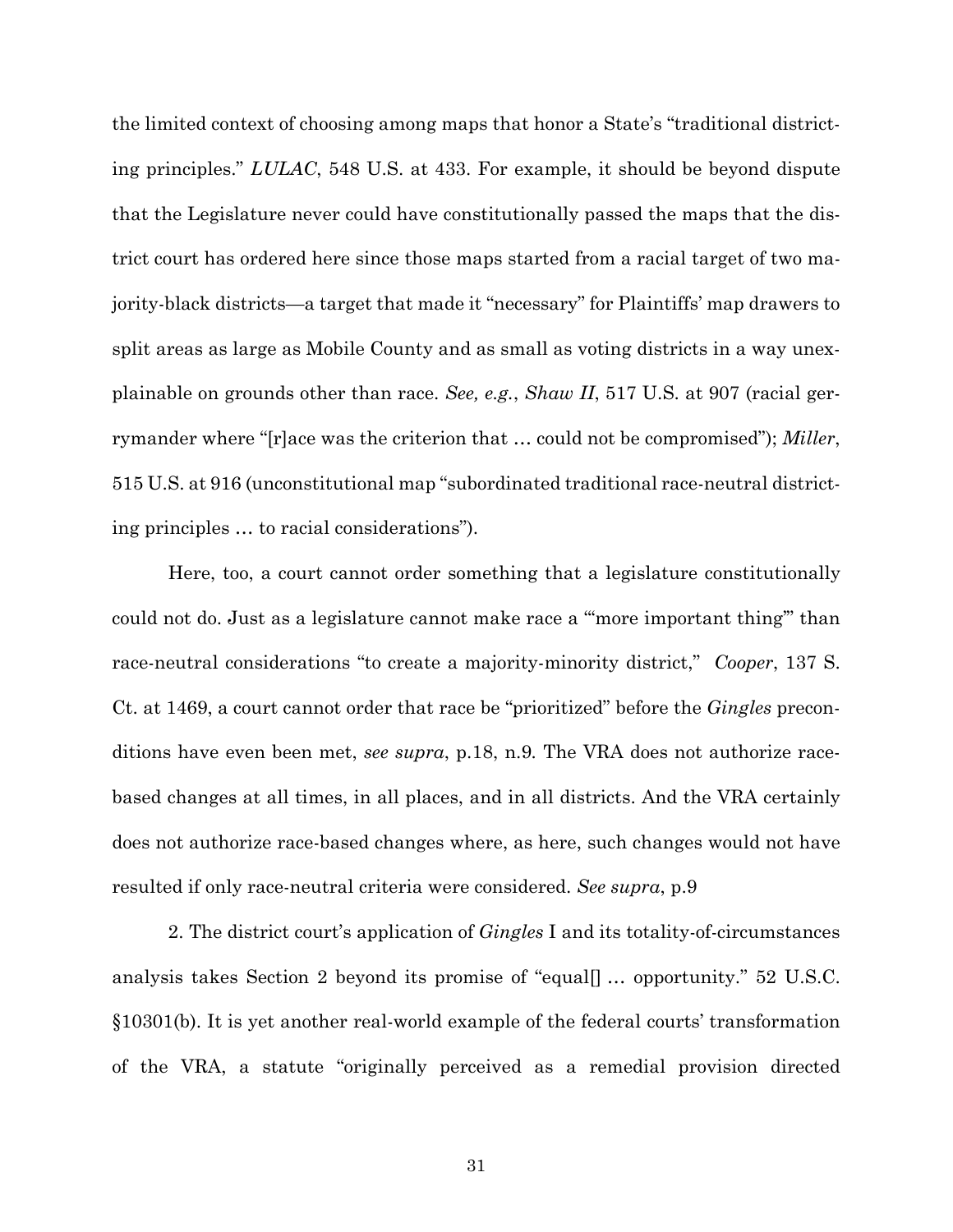specifically at eradicating discriminatory practices that restricted blacks' ability to register and vote in the segregated South." *Holder*, 512 U.S. at 893 (Thomas, J., concurring). Now? The Act has become "a grant of authority to the federal judiciary to develop theories on basic principles of representative government" and impose "destructive assumptions" on legislative redistricting in particular. *Id.* at 893-94.

Applying those destructive assumptions to single-member districts, the district court "ha[s] acted on the implicit assumption that members of racial and ethnic groups must all think alike on important matters of public policy"—wherever they live—"and must have their own 'minority preferred' representatives holding seats in elected bodies if they are to be considered represented at all." *Id.* at 903. The court's injunction, like others that have come before it, will "unnecessarily infuse race into virtually every redistricting, raising serious constitutional questions." *Bartlett*, 556 U.S. at 20. Plaintiffs programmed "two majority-black districts" as "nonnegotiable" and only "[a]fter that" considered traditional districting principles. App.66-67. Nevertheless, the court approved this decision to consider race-neutral criteria only "after the race-based decision [of reaching a targeted number of majority-minority districts] had been made," *Shaw II*, 517 U.S. at 907. If that is what the VRA requires, the VRA is unconstitutional.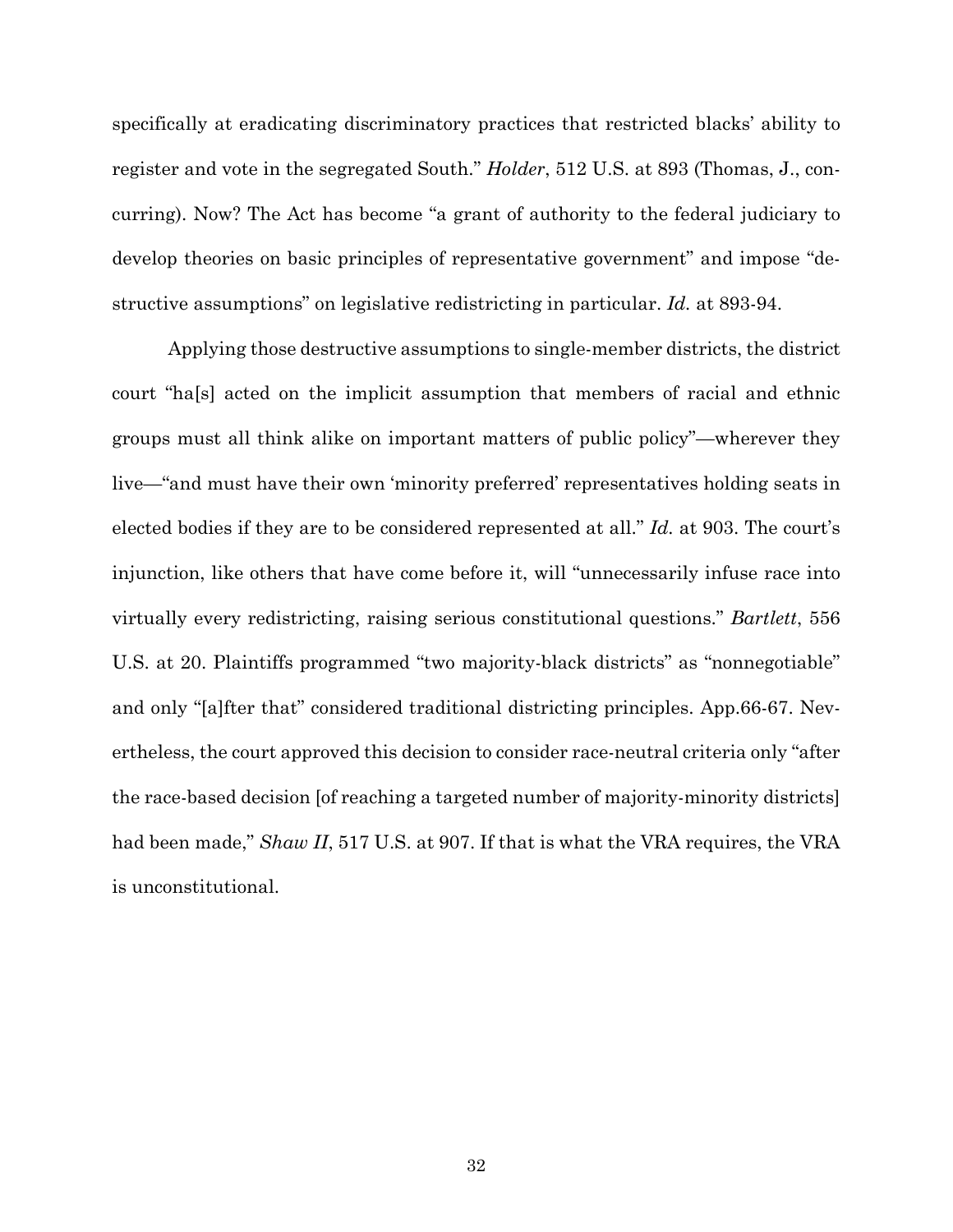The court's error is illustrated by the racial gerrymander that will necessarily follow. The only inference to be drawn from Plaintiffs' proposed districts—every one of which divides southern Alabama, beginning in Mobile County, by black and white is that race predominates:<sup>15</sup>



*Caster v. Merrill*, No. No. 2:21-cv-1536 (N.D. Ala.), ECF 66-1, at 78, 80*.*

<sup>&</sup>lt;sup>15</sup> The district court suggested that the Legislature could submit a remedial plan that keeps together Alabama's two Gulf Counties—Mobile and Baldwin. App.180. But prioritizing that non-racial principle would require an even more grotesque racial gerrymander elsewhere in the State. Thus, none of Plaintiffs' proposed plans tried to maintain communities of interest on the Gulf Coast. And so it is, with some irony, that thirty years after the three-judge court in *Wesch* rejected a plan that split Mobile in favor of one that "better preserve[d] the communities of interests in" "Districts 1 and 2," 785 F. Supp. at 1497, the court below has declined to "maintain[]" those "communities of interest," *LULAC*, 548 U.S. 433.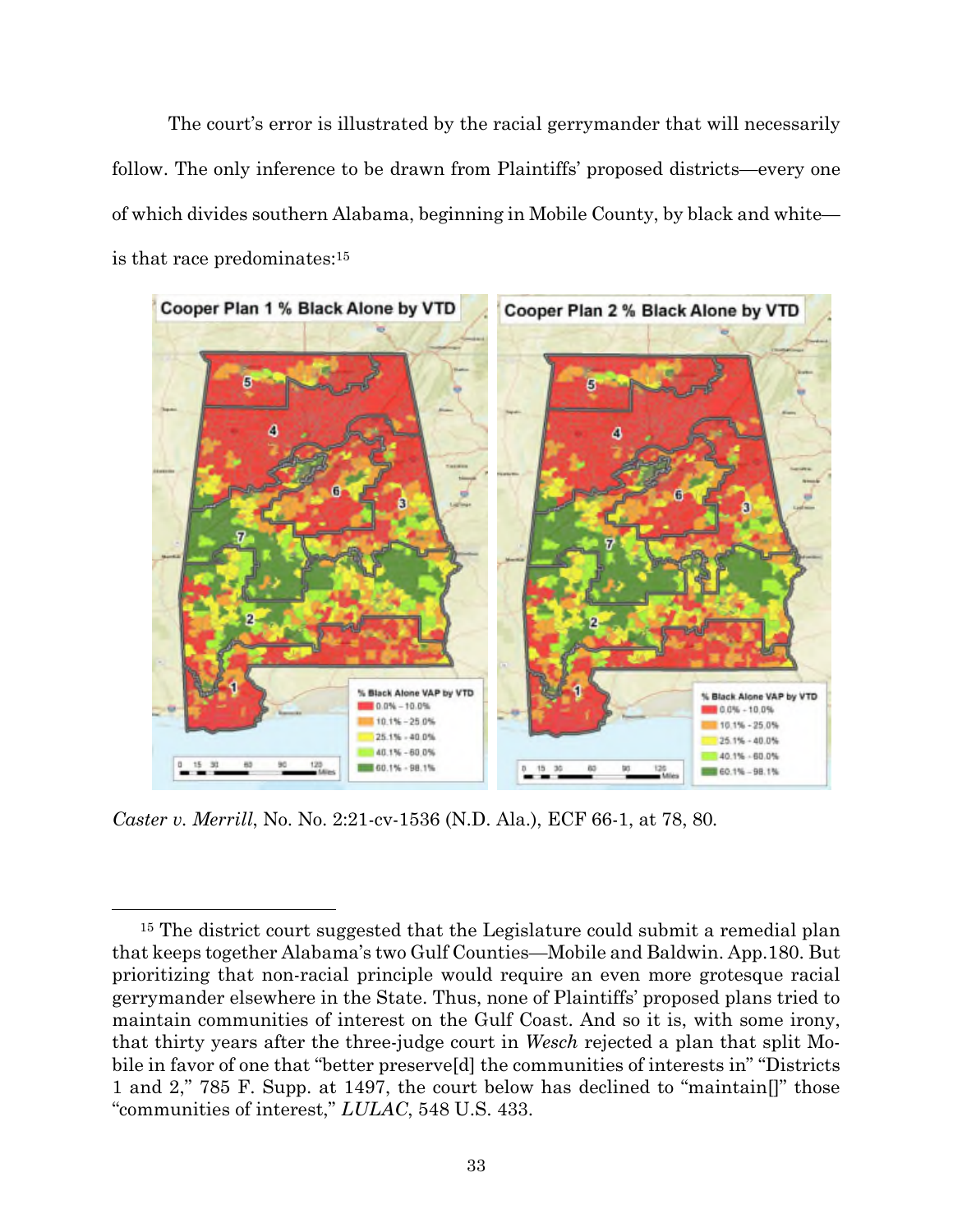Districts 1 and 2 in Plaintiffs' plans were "obviously drawn for the purpose of separating voters by race," *Shaw I*, 509 U.S. at 645, and subordinating the State's traditional communities of interest to Plaintiffs' own "predominant, overriding desire to create [two] majority-black districts," *Abrams*, 521 U.S. at 81 (internal quotation marks omitted); *see also Miller*, 515 U.S. at 917 ("Although by comparison with other districts the geometric shape of the [district at issue] may not seem bizarre on its face, when its shape is considered in conjunction with its racial and population densities, the story of racial gerrymandering … becomes much clearer."); *see also* App.368 (Tr. 856:12-23) (observing District 2's "line almost … exactly follows the contours of the very highest black population VTDs—can literally go from one to the next …. like the dividing line of black and much-less-black population."); App.369 (Tr. 857:9-14) ("Similarly, in District 7, you can see that it … very carefully captures large portions of black populations."). Indeed, the *Singleton* Plaintiffs' expert described the Plaintiffs' illustrative plans as "an effort to pull and concentrate black voters in the Second [District] and then in the Seventh [District]." App.282 (Tr. 112:6-7). "It's an outcome-based plan," she continued, "[t]here's no question." *Id.* at 112:8-9. Those "[r]acial classifications" that animate Plaintiffs' proposed remedies "are antithetical to the Fourteenth Amendment, whose central purpose was to eliminate racial discrimination emanating from official sources in the States." *Shaw II*, 517 U.S. at 907.

In short, a second majority-minority district would likely have to stretch roughly 250 miles from Mobile to the Georgia border. App.69; *Milligan v. Merrill*, No. 2:21-cv-1530, ECF 48 at 23, 25, 29; *cf. LULAC*, 548 U.S. at 432 (faulting plan for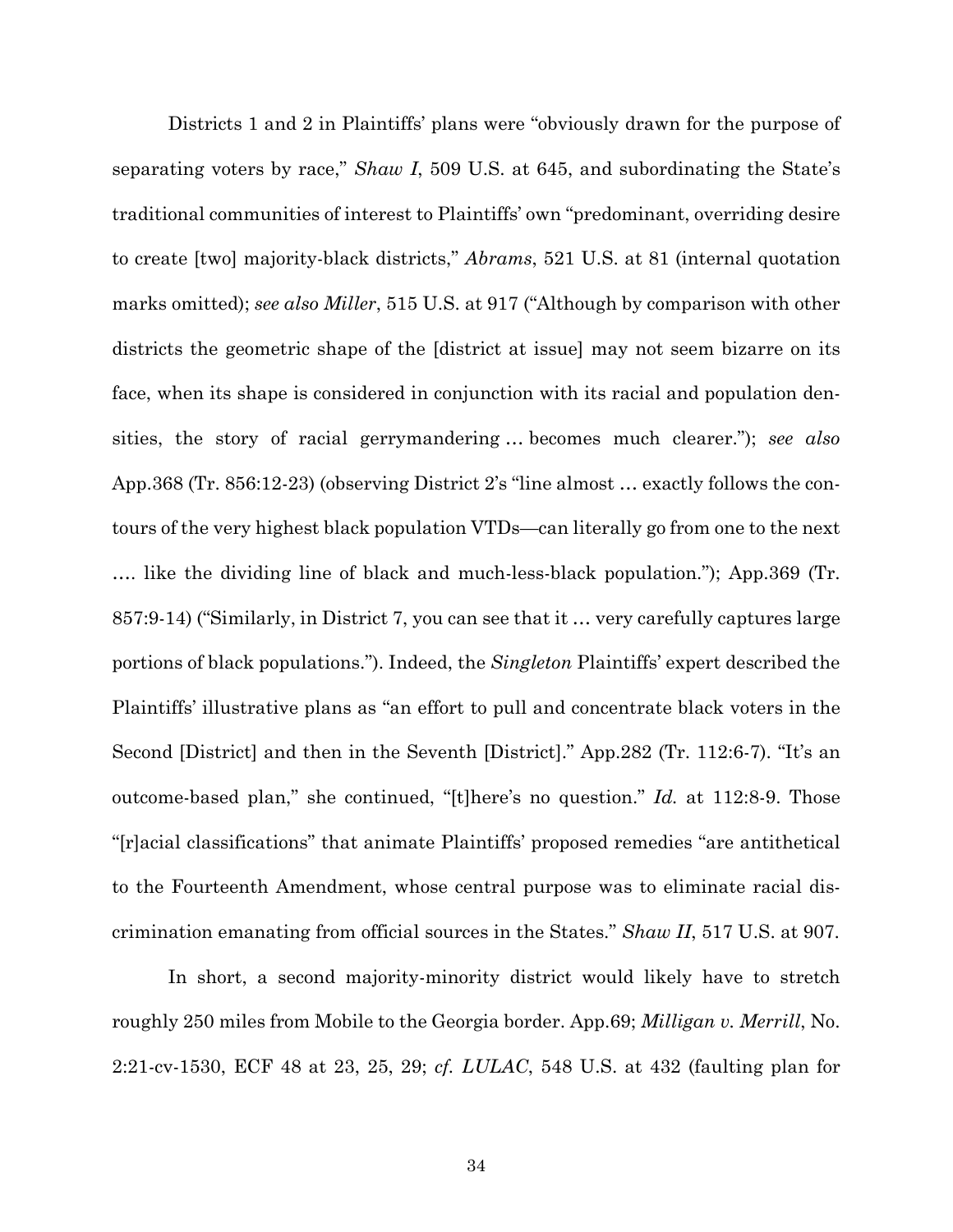stringing together several "disparate communities of interest"). Such race-based redistricting "reinforces the perception that members of the same racial group—regardless of their age, education, economic status, or the community in which they live think alike, share the same political interests, and will prefer the same candidates at the polls." *Shaw I*, 509 U.S. at 647. And it sends an "equally pernicious" message to elected representatives that "their primary obligation is to represent only the members of that group, rather than their constituency as a whole." *Id.* at 648.

3. Congress derived its authority to enact Section 2 of the VRA pursuant to the Fifteenth Amendment, guaranteeing "[t]he right of citizens of the United States to vote shall not be denied or abridged by … any State on account of race, color, or previous condition of servitude." *Chisom v. Roemer*, 501 U.S. 380, 383 (1991); U.S. CONST. amend. XV, §§1-2. Congress may enforce the substantive provisions of the Fifteenth Amendment, as well as the Fourteenth Amendment, "by creating private remedies against the States for *actual violations* of those provisions." *United States v. Georgia*, 546 U.S. 151, 158 (2006) (emphasis added). But here, the district court's interpretation of the VRA goes well beyond remedying any "actual violations" of the Fourteenth or Fifteenth Amendments. The court effectively deprived Alabama of its ability to keep its race-neutral redistricting plan, directly contrary to this Court's most recent statement that "§2 does not deprive the States of their authority to establish nondiscriminatory voting rules." *Brnovich*, 141 S. Ct. at 2343.

Where the Alabama Legislature cannot draw two majority-black districts, given the State's demography, without "prioritiz[ing] race" as a "non-negotiable"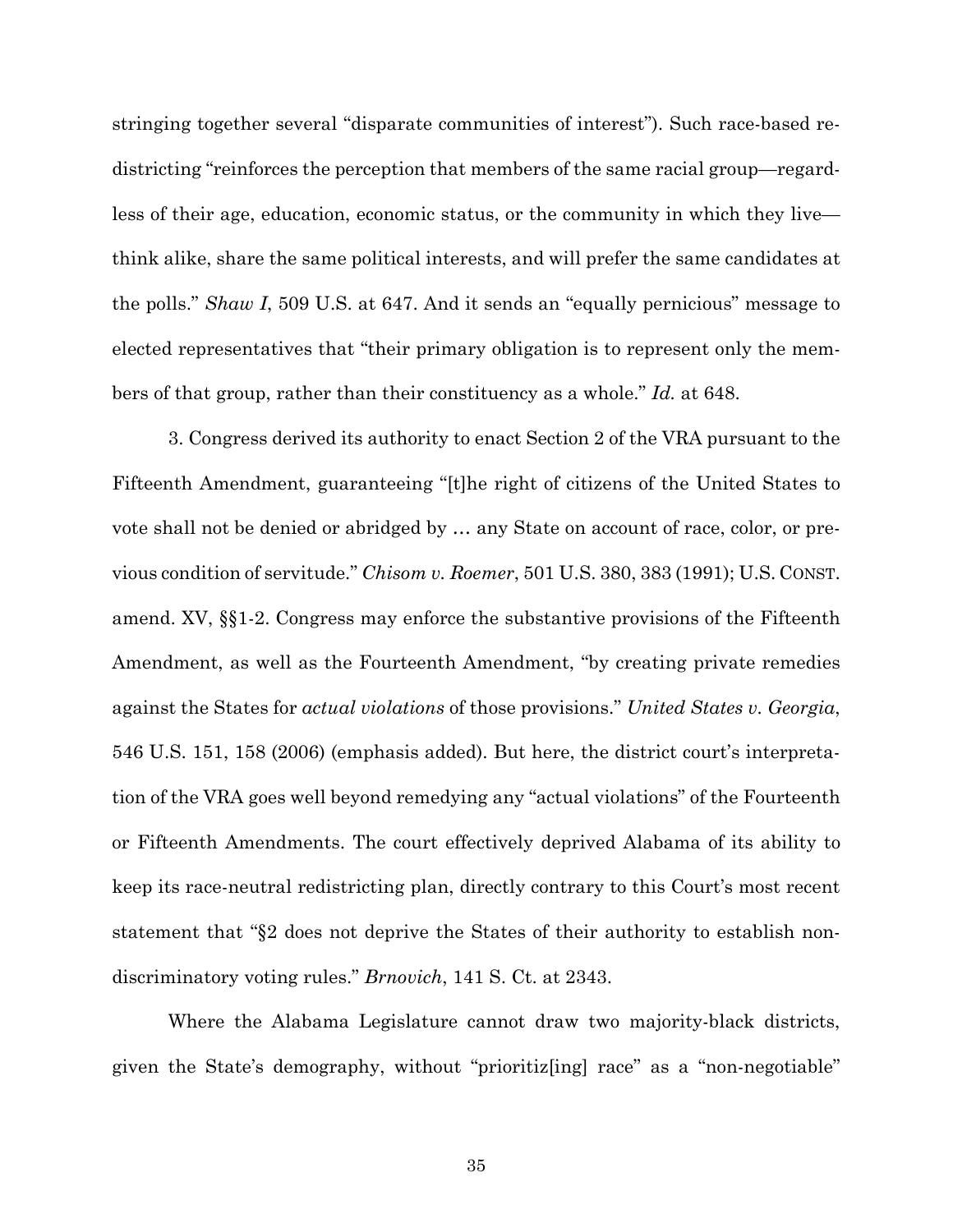redistricting constraint, App.213-14, it is unfathomable that the VRA could compel the State to depart from existing law and draw two majority-black districts anyway. Any such expansion of the VRA that endorses Plaintiffs' race-conscious meddling with the State's race-neutral plan ignores that any "exercise of [Congress's] Fifteenth Amendment authority even when otherwise proper still must 'consist with the letter and spirit of the Constitution.'" *Id.* (quoting *McCulloch v. Maryland*, 4 Wheat. 316, 421 (1819)). Requiring States' redistricting processes to bear an "uncomfortable resemblance to political apartheid," *Shaw I*, 509 U.S. at 647, consists with neither.

\* \* \*

In the dissenting opinion in *Rucho*, members of this Court lamented the possibility that "today's mapmakers can generate thousands of possibilities at the touch of a key—and then choose the one giving their party maximum advantage (usually while still meeting traditional districting requirements)." 139 S. Ct. at 2513 (Kagan, J., dissenting). What Plaintiffs have done here would make the dissenters' nefarious mapmaker blush. Plaintiffs generated *millions* of random race-neutral maps. *None* resulted in two majority-minority districts. There can be no question, then, that the maps Plaintiffs ultimately proffered are an extreme racial gerrymander solely designed to hit a predetermined racial target. *Cf. id.* at 2518 (deeming congressional map an extreme political gerrymander after an "expert produced 3,000 maps, adhering … to the districting criteria that the North Carolina redistricting committee had used, other than partisan advantage," and every "one of the 3,000 maps would have produced at least one more Democratic House Member than the State's actual map").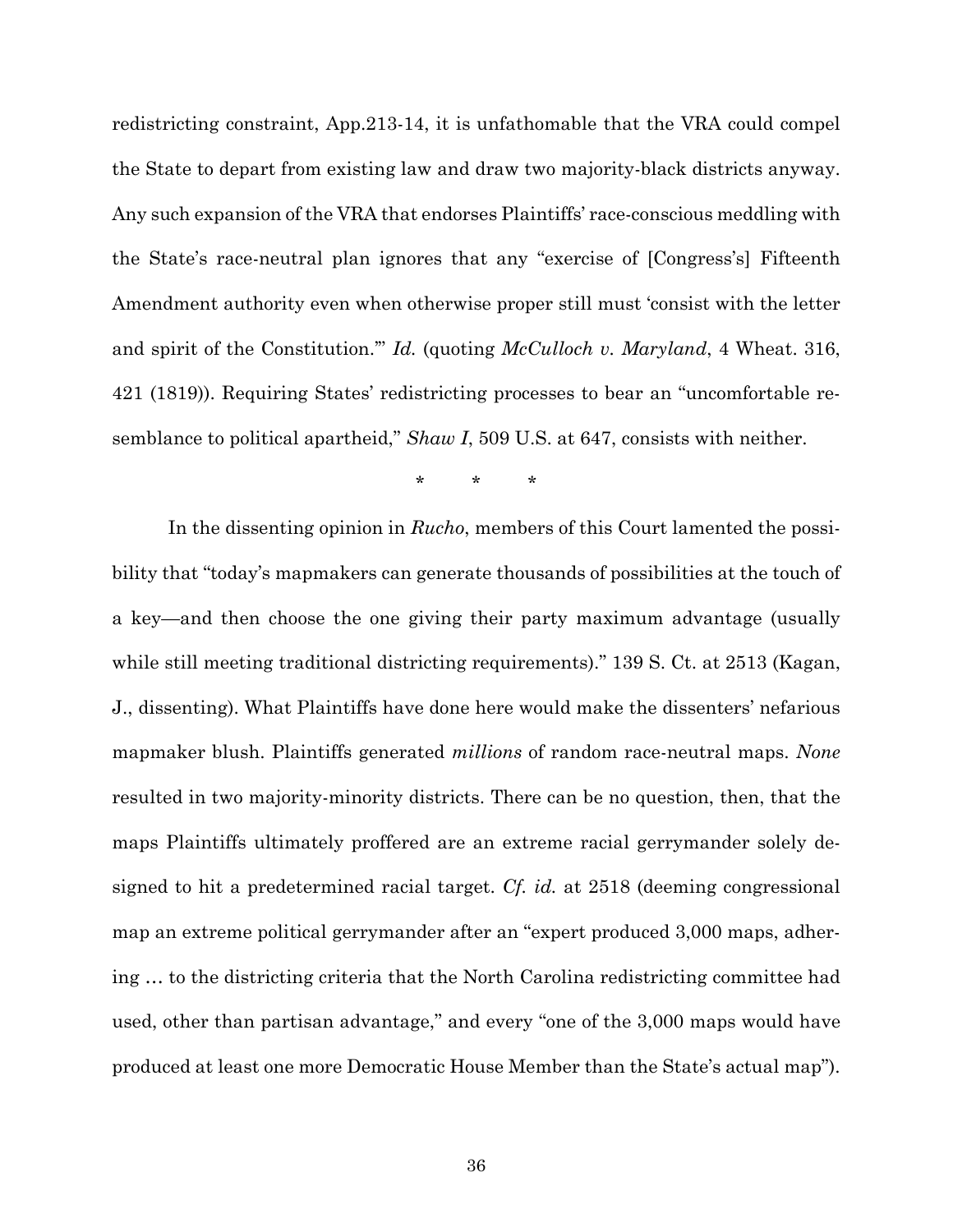Each is "an out-out-outlier," *id.*, with the most severe constitutional consequence ordering unprecedented changes to Alabama's existing districts on the basis of race.

### **II. Irreparable Harm Will Result Without A Stay.**

Without a stay, the State will forever lose its ability to appeal the preliminary injunction before the forthcoming elections are conducted under a court-ordered racially gerrymandered map that upends the legislatively enacted map. The injunction leaves Alabama with no real choice. The State can replace its congressional plan (by February 7) and suffer the consequences of follow-on litigation for the newly gerrymandered districts. *See Wise*, 437 U.S. at 540 (op. of White, J.); App.5. Or the State can cede its sovereign redistricting power to the district court, which will hire a third party to redraw districts (at the State's expense) that segregate Alabamians in Mobile and elsewhere by race. App.5, 222. Either way, without a stay and appellate review, the State's forthcoming elections are guaranteed to be run on district lines that never would or could have been drawn but for sorting Alabamians on the basis of race alone.

Adding to the harm, the court has required all of this mere days before the first in a series of forthcoming election deadlines. The candidate qualifying deadline was supposed to be today, but has been extended until February 11 by the court's order. App.6. Other pre-election deadlines are also looming. Any redrawing of district lines requires the State to update voter-registration records to reflect the redraw, well in advance of when absentee voting begins on March 30, 2022. Federal law, moreover, requires the State to provide ballots to certain overseas voters no later than April 9,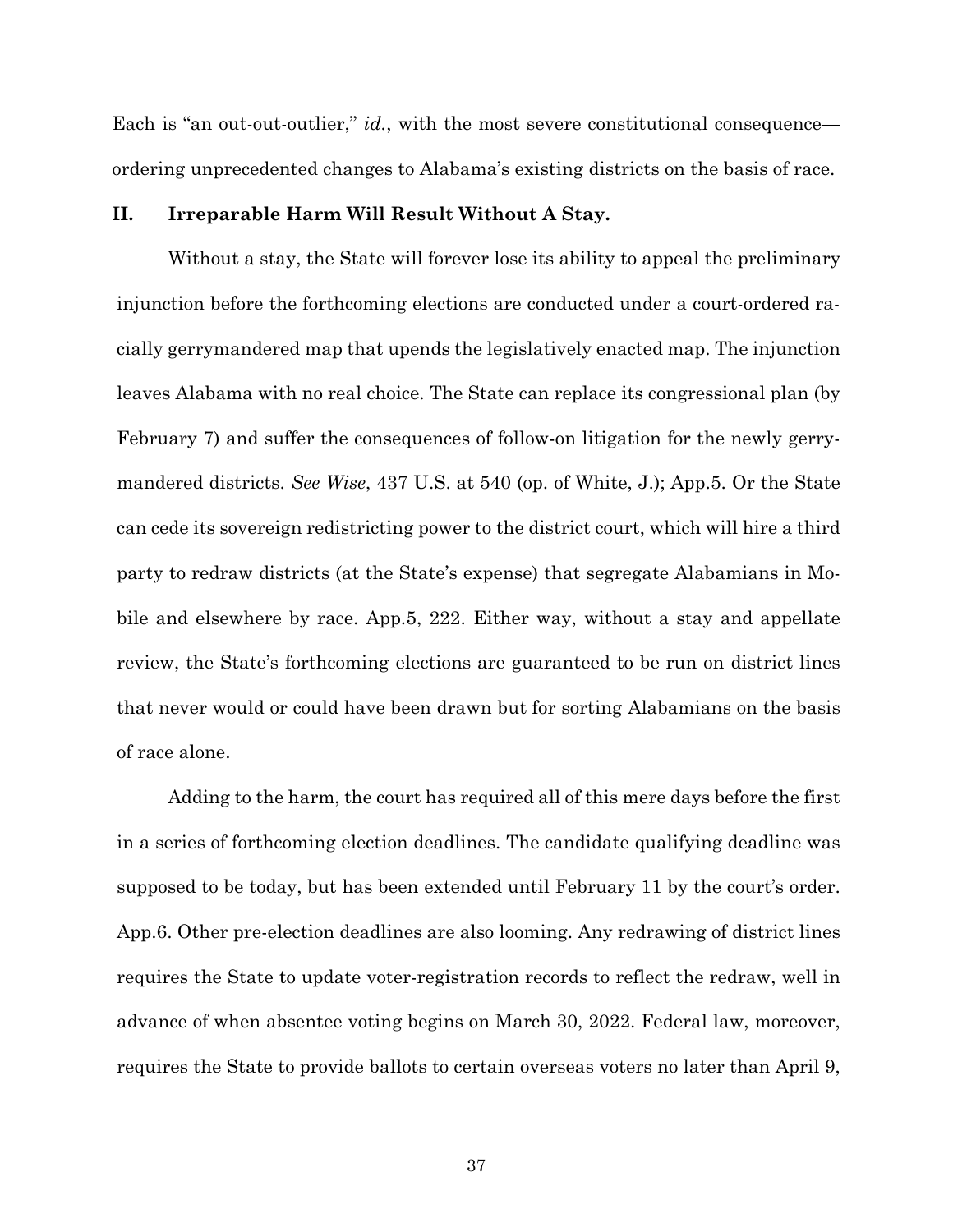2022. *See* 52 U.S.C. §20302(a)(8). Simply put, "the election machinery wheels [are] in full rotation," *Graves v. City of Montgomery*, 807 F. Supp. 2d 1096, 1112 (M.D. Ala. 2011), and the district court has ordered the State to scrap existing law and replace it with something unconstitutional.

Without this Court's intervention, Alabama's only choices are effectively no choices at all: a state-drawn racially gerrymandered map or a court-drawn racially gerrymandered map. *See Lipscomb*, 437 U.S. at 540; *see, e.g.*, *Abbott*, 138 S. Ct. at 2317. Moreover, this overhaul of Alabama's congressional map at this late hour would require the last-minute reassignment of hundreds of thousands of voters to new districts and could force candidates and groups seeking ballot access to obtain thousands of new signatures. The State's "inability to enforce its duly enacted plans clearly inflicts irreparable harm on the State." *Abbott*, 138 S. Ct. at 2324 n.17.

#### **III. The Balance Of Harms And Public Interest Warrant A Stay.**

A stay is also warranted because the district court's order at this late hour is inflicting grave harm on the public interest, which outweighs Plaintiffs' purported interest in voting in districts that prioritize race. Enjoining the State from using its congressional districts throws the current election into chaos.

That disruption harms not only the State, it also harms voters and candidates across the State. As even the district court recognized, "there can be no doubt that there is a limited window" for redrawing the districts. App.223. Courts and experts alike have recognized that a court drawing a map "should have as its goal the imposition of a plan no later than one month before candidates may begin qualifying for

38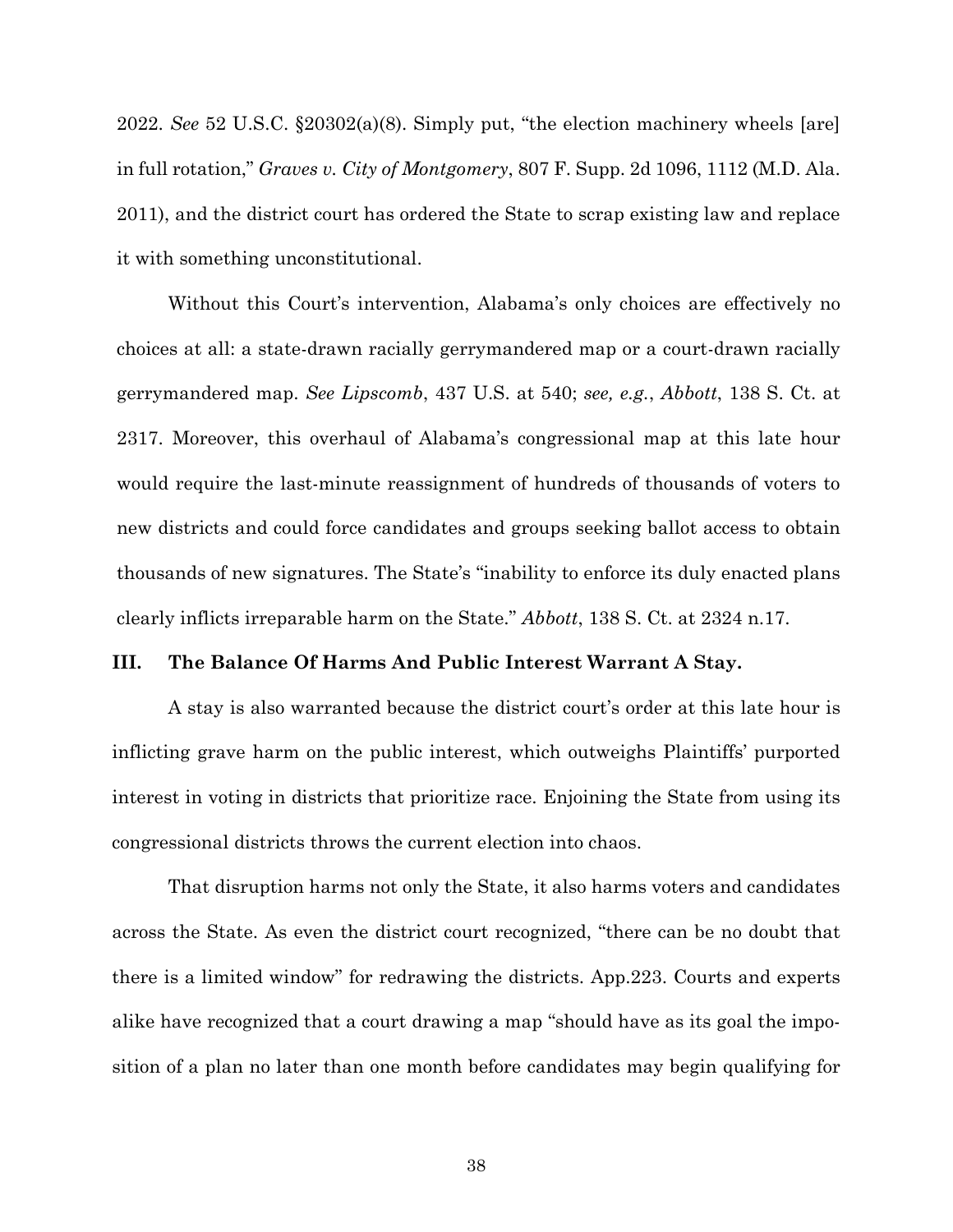the primary ballot,' which 'means that the court should begin drawing its plan about three months before the beginning of ballot qualification in order to build in time for possible hearings and adjustments to the plan.'" *Favors v. Cuomo*, 881 F. Supp. 2d 356, 364 (E.D.N.Y. 2012). After all, "[i]t is best for candidates and voters to know significantly in advance of the petition period who may run where." *Id.* at 371; *see also* App.403-04 (Tr. 1693:16-1694:7).

But here, the district court proposes beginning this complicated process just days before (and possibly even days after) ballot qualification has ended. Voters and candidates everywhere are bound to be confused. In particular, non-major-party candidates and political organizations seeking ballot access may have to scramble to obtain thousands of new signatures if they find that they have been obtaining signatures from the wrong district. Ala. Code §§17-6-22, 17-9-3(a).

That is why federal courts ordinarily don't change election rules at the eleventh hour. Such orders "can themselves result in voter confusion and consequent incentive to remain away from the polls." *Purcell*, 549 U.S. at 4-5. By ordering radically new districts days before the candidate qualifying deadline and less than two months before absentee voting is to begin, the district court's decision squarely implicates *Purcell*. *See, e.g*., *Husted v. Ohio State Conference of NAACP*, 573 U.S. 988 (2014) (staying a lower-court order that changed election laws 61 days before election day); *Thompson v. DeWine*, 959 F.3d 804, 813 (6th Cir. 2020) (election day was "months away but important, interim deadlines … [we]re imminent").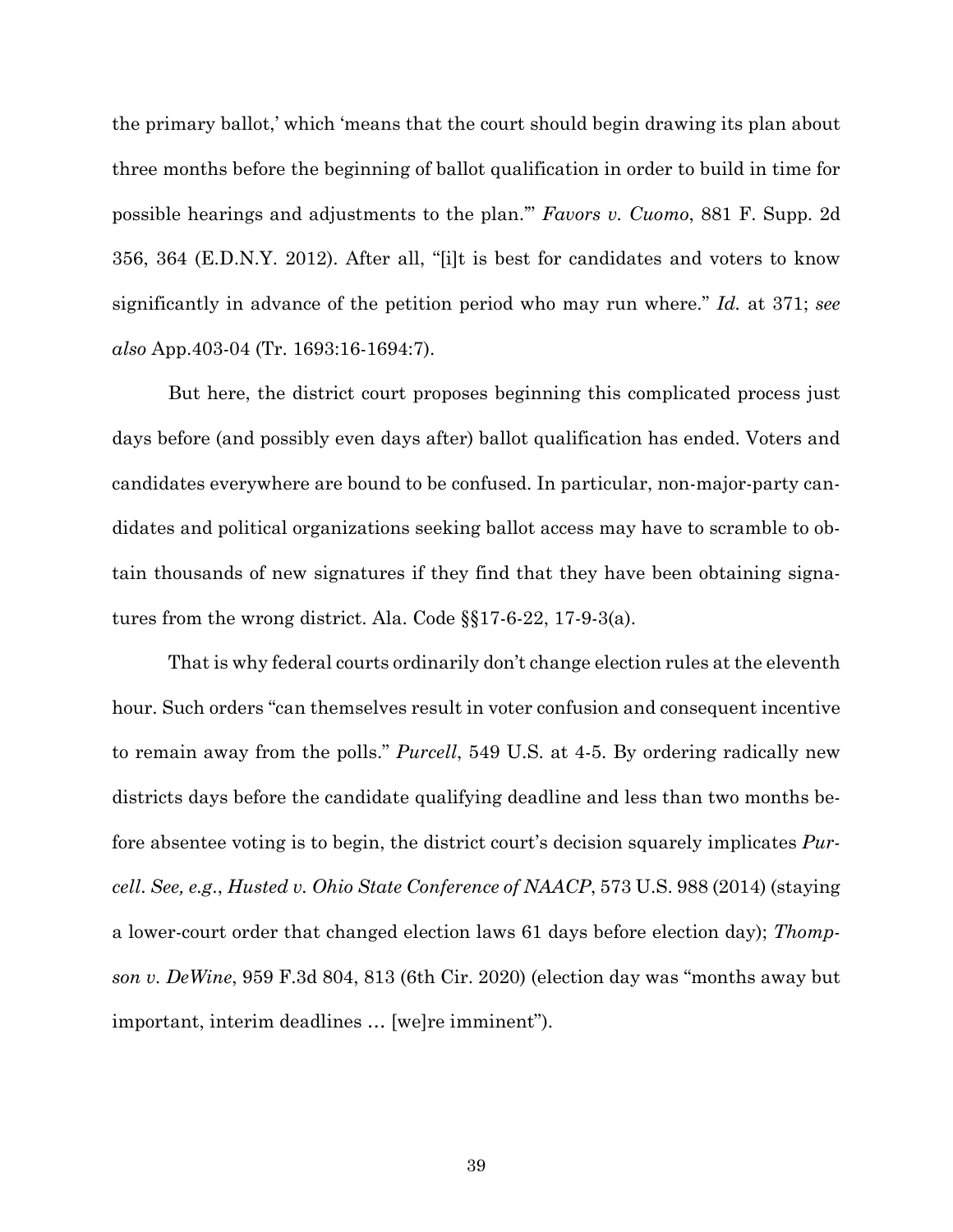By comparison, Plaintiffs assert irreparable harm from having to vote under a plan that did not "prioritize[] race" enough over non-racial districting principles. App.213. The general geography of districts has remained largely the same for decades. And this factor does not weigh heavily in their favor, particularly where that alleged irreparable harm can be solved only by harming hundreds of thousands of others with a racial gerrymander as a "remedy."

Finally, the court's stay of "the January 28, 2022 qualification deadline for 14 days, through February 11, 2022," App.6, does little to help. Even if the Legislature or court could settle on a new map in the next week, congressional candidates would have only about a week to assess any new map (which could also be subject to constitutional challenge) and decide whether to enter a congressional race in which absentee voting will begin the following month. Most fundamentally, there are hundreds of thousands of Alabamians who are not a party to this litigation but who nevertheless will be thrown into new districts based on their race. The public interest undoubtedly weighs in favor of a stay.

## **CONCLUSION**

For the foregoing reasons, Applicants respectfully ask the Court to enter an administrative stay and then a stay pending appeal. The Court should also construe this stay application as a petition for writ of certiorari before judgment and consider this case alongside the direct appeal in *Milligan*.